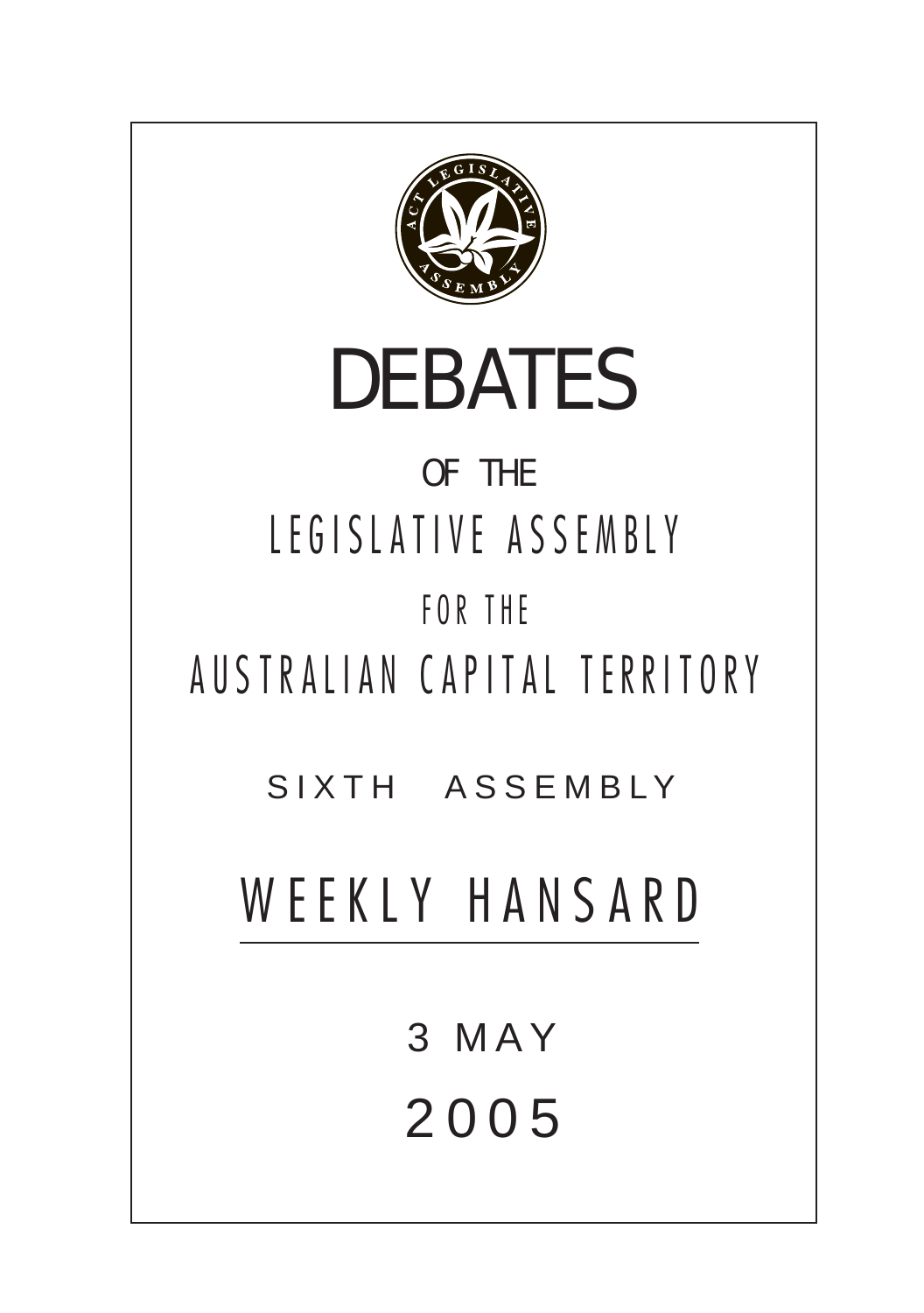# Tuesday, 3 May 2005

| Questions without notice:     |  |
|-------------------------------|--|
|                               |  |
|                               |  |
|                               |  |
|                               |  |
|                               |  |
|                               |  |
|                               |  |
| Appropriation Bill 2005-2006: |  |
|                               |  |
|                               |  |
|                               |  |
|                               |  |
|                               |  |
|                               |  |
|                               |  |
|                               |  |
|                               |  |
|                               |  |
|                               |  |
|                               |  |
|                               |  |
|                               |  |
|                               |  |
|                               |  |
|                               |  |
|                               |  |
|                               |  |
|                               |  |
|                               |  |
| Schedule of amendments:       |  |
|                               |  |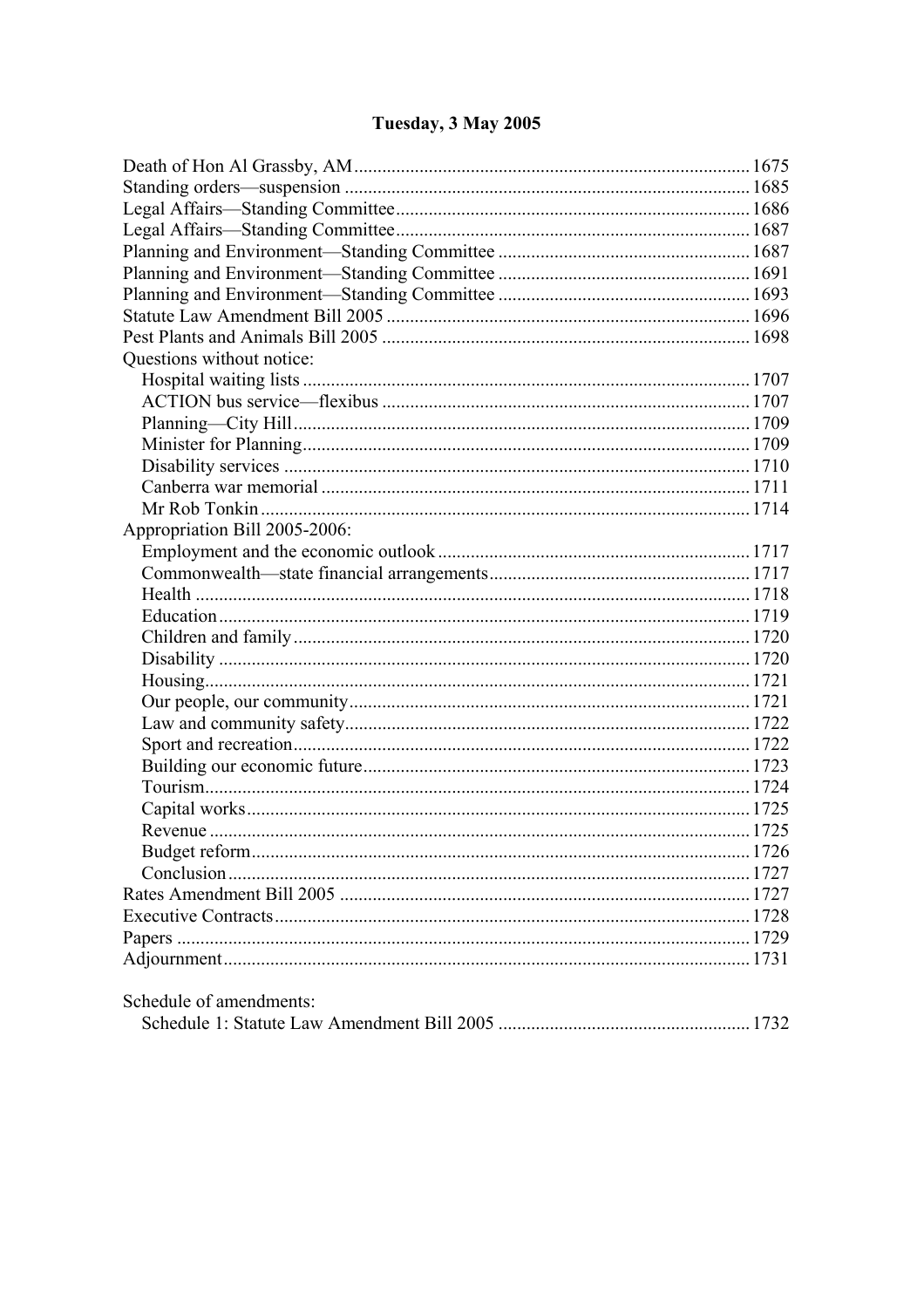## **Tuesday, 3 May 2005**

**MR SPEAKER** (Mr Berry) took the chair at 10.30 am, made a formal recognition that the Assembly was meeting on the lands of the traditional owners, and asked members to stand in silence and pray or reflect on their responsibilities to the people of the Australian Capital Territory.

## <span id="page-2-0"></span>**Death of Hon Al Grassby, AM**

**MR SPEAKER**: May I acknowledge the presence in the gallery of Mrs Grassby, a former member of the Assembly.

**MR STANHOPE** (Ginninderra—Chief Minister, Attorney-General, Minister for the Environment and Minister for Arts, Heritage and Indigenous Affairs): I move:

That the Assembly expresses its deep regret at the death of the Hon. Al Grassby, AM, former Minister for Immigration, former member of the House of Representatives for Riverina and former member for Murrumbidgee in the NSW Legislative Assembly and tenders its profound sympathy to his family, friends and colleagues in their bereavement.

**MR STANHOPE**: There are few individuals who will leave this life having contributed as much, or touched and improved the lives of so many, as Al Grassby, the father of Australian multiculturalism. He may be best and most widely remembered for the sweeping changes to our national self-image he ushered in during his time as immigration minister in the Whitlam government, but those short few years were just an episode in a long and full life of advocacy, a life of sustained service and unswerving principles.

Similarly, the aspects of Al's character that were so prominent during those high-profile years, in particular his ability to draw all kinds of people into his orbit and sweep them along with enthusiasm, do not paint a full portrait of the man known to many thousands of Canberrans. For these thousands, Al Grassby was not just a politician or former politician but also a family man, a friend, a stalwart of the Labor Party, a fine, true public servant, a republican and a Canberran through and through.

Al Grassby strode the political stage at a time when there were plenty of colourful characters populating the Australian parliament. On the Labor side alone Al had some fierce competition in the personality stakes from the likes of Gough himself, Fred Daly, Diamond Jim McClelland and Barry Cohen. Even among such company Al Grassby distinguished himself.

Perhaps it was his Irish-Spanish heritage that gave him the desire for a sartorial and personal flamboyance that was not common in Australian public life at the time. Perhaps it was this heritage too that made him understand the true potential of multicultural Australia and to comprehend the distance Australia would have to travel before it could truly accept and embrace a multicultural future.

Al Grassby's public life began when he won for Labor the traditionally conservative rural seat of Riverina in 1969. He repaid his constituents' faith many times over,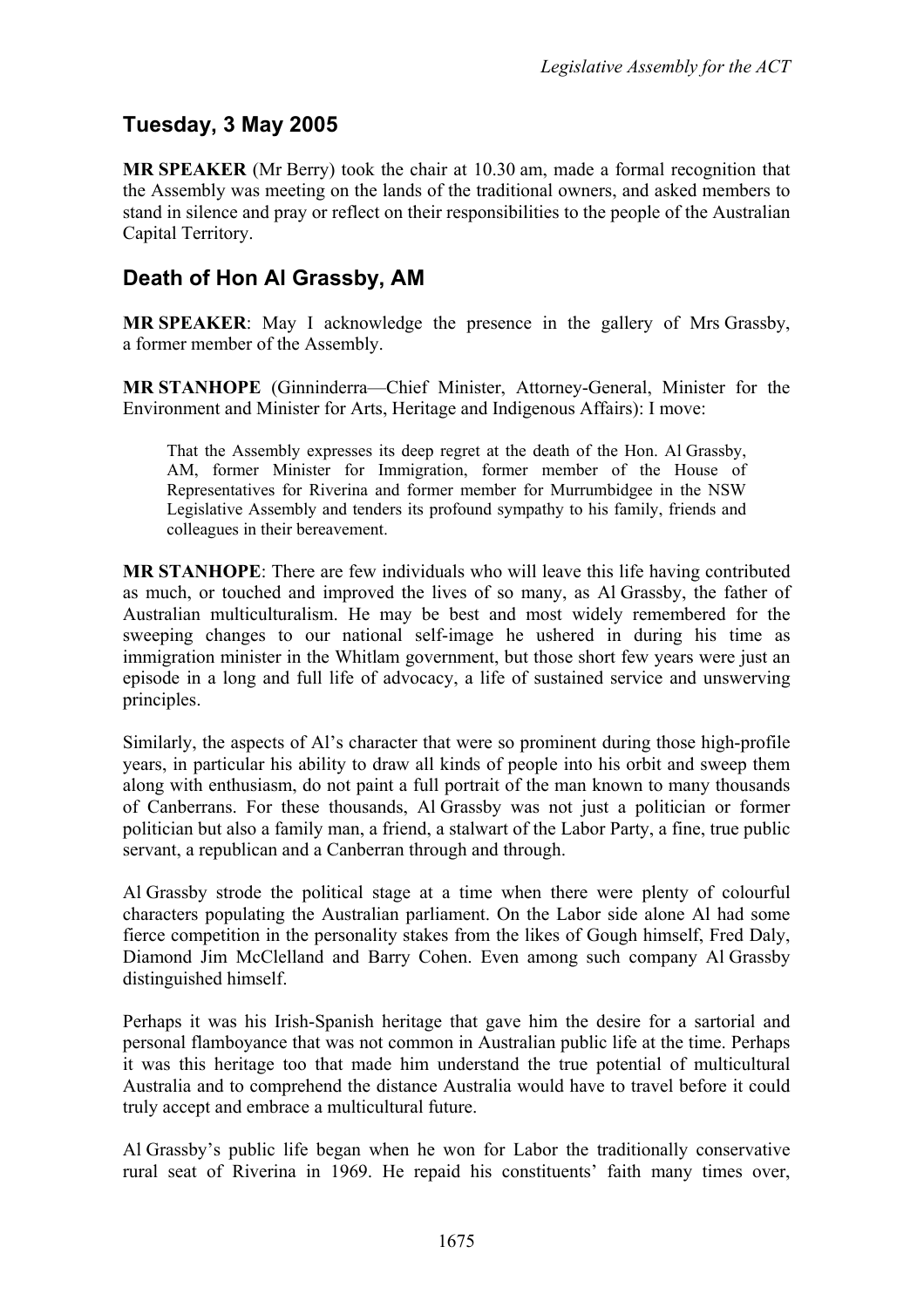developing a reputation for being one of the fiercest and most loyal members Australian politics had ever seen.

Although he was born in Brisbane, Al Grassby's early years involved a great deal of travel. He spent many of his formative years in England, where he enlisted in the army after his father's death in an air raid. Courted by the British Labour Party, Al declined the offer of preselection, instead returning to the country of his birth and joining the ALP in his early 20s.

There comes a defining moment in the life of most politically active individuals; with Al perhaps it was his move to the Riverina town of Griffith, where he came face to face with the reality of life as experienced by many first-generation migrants—mainly Italian farmers and farm workers.

As early as the 1950s, Al was helping to improve the quality of life of these newest Australians. He helped establish one of the country's first bilingual radio programs, funded from the profits of a continental music club. In 1962 Al married Ellnor and one of Australia's most colourful political partnerships was born, followed within a year by another birth—that of their daughter, Gabriella.

Al became secretary of the ALP branch in Griffith before being elected the state member for Murrumbidgee in 1965. A few years later Al was persuaded by Gough Whitlam to run for the federal seat of Riverina. He won the seat—one of the biggest in the country in 1969 with a 26½ per cent swing.

As Minister for Immigration in Gough Whitlam's government from 1972 to 1974, Al Grassby was responsible for profound reforms to Australian immigration and citizenship law. These were reforms that changed forever the way Australians saw themselves and their place in the world.

Al achieved an astounding amount in a few short years. He pushed for changes to the citizenship act so that Asians and Europeans were put on an equal footing with British applicants for citizenship. In part as a result of his advocacy on citizenship, the number of migrants taking up citizenship rose by almost 50 per cent between 1972 and 1973.

Among other things, Mr Grassby was responsible for giving the parents of Australian-born children the right to remain in the country, taking the words "British subject" off Australian passports, granting passage assistance to Vietnamese orphans and abolishing discrimination in the awarding of tourist visas.

Al pushed for the exclusion of racially selected sporting teams from Australia and for the removal of limits on the amount of non-English language programming on television and radio. In the area of services he oversaw the establishment of migrant education centres in the state capitals. He also established an immigration advisory council committee to look at discrimination and exploitation of migrants and migrant access to community services. Al funded emergency classroom accommodation so that migrant students could receive specialised help, and oversaw the development of a home tutoring scheme aimed at helping migrant women adapt to their new home.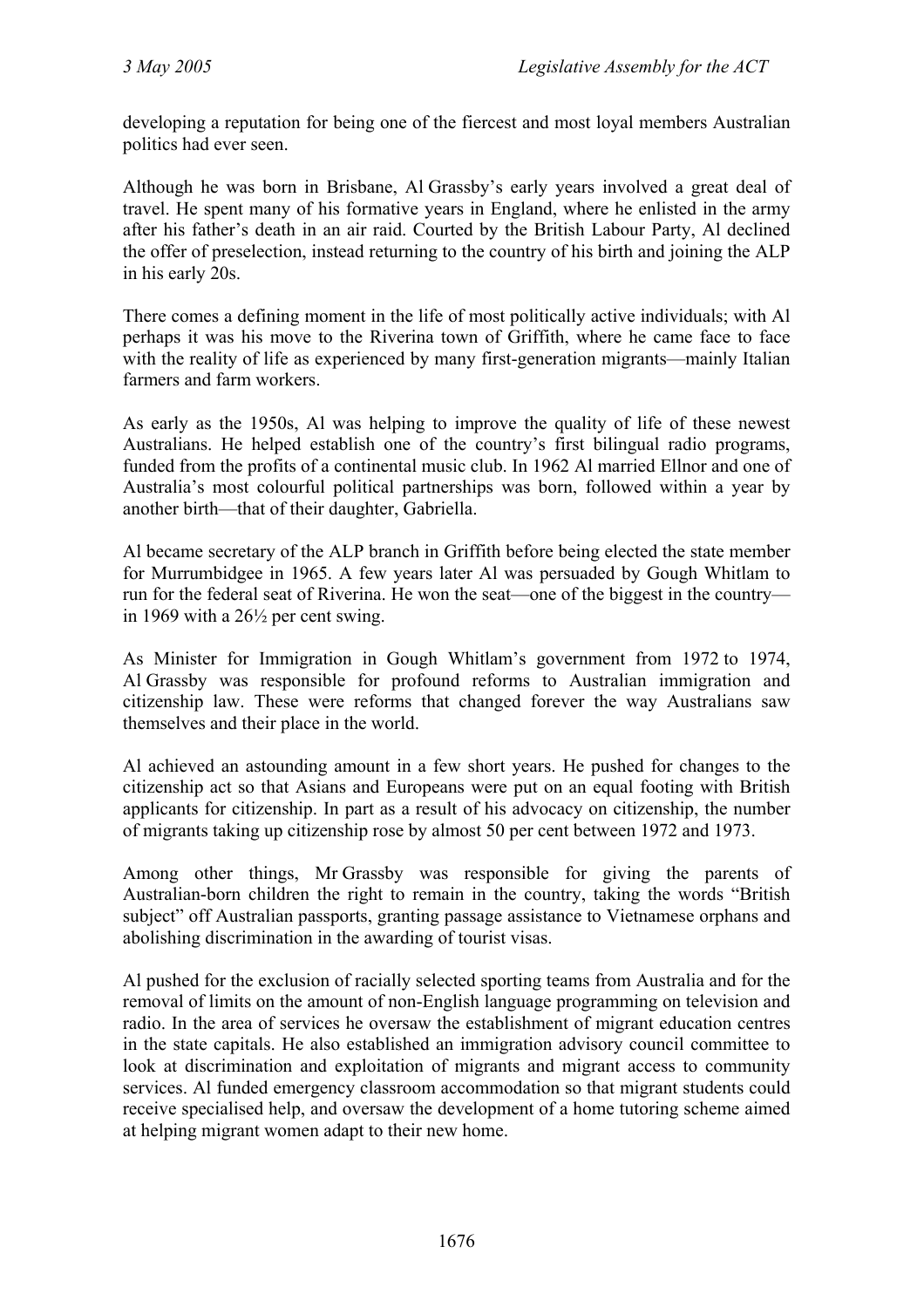Al Grassby was also a great advocate for the rights of this country's very first inhabitants. It may seem astonishing in 2005 that when Al Grassby became a federal minister in the early 1970s, provisions of the Migration Act required indigenous Australians to seek the government's permission to leave Australia. Al was outraged and ensured that the provisions were taken off the books.

Upon the passage of the Racial Discrimination Act in 1975, Al Grassby became Australia's first Commissioner for Community Relations. His lifelong interest in activism, humanitarianism and multiculturalism was recognised and honoured in 1985 when he received the Order of Australia and again the following year when he was awarded the United Nations peace medal.

After his parliamentary career ended Al Grassby chose to make his home in Canberra, where he involved himself in a range of community causes and events, including the National Multicultural Festival. His advice, counsel and experience were called upon by many community-based multicultural organisations. Over the years he authored and co-authored a number of books, his words proving as powerful and entertaining on the page as they were in a face-to-face chat.

Al remained extremely active in the local ALP, giving his time and experience as an officer holder in the Belconnen sub-branch for many years. He became a life member of the Australian Labor Party in 1997. He supported Ellnor's successful tilt at and time in the ACT Assembly.

Al Grassby believed in the power of persuasion, the value of debate and the excitement of ideas. Ideas, debate and persuasion in genial company over good food and wine were the ingredients that made up the Grassby lunches at the National Press Club, which were always well patronised by community leaders, politicians and diplomats, and which raised money for Al's favourite charity, Open Family.

Al Grassby had a talent for connecting with other people. He went out of his way to connect with and make welcome all kinds of individuals regardless of culture, religion, politics or social class. Al was one of those rare individuals who could talk to anyone and make anyone feel that their opinions and views were valued. He made people feel special.

Al Grassby's enduring legacy is a nation remarkably free of the racial anxiety and tensions that were once part of daily life. He once said that multiculturalism meant everybody—from the Anglo-Saxons to the fellow who arrived yesterday from Vietnam. And he meant it, valuing all aspects of our heritage and also seeing that heritage in all its imperfect glory.

Thousands of Canberrans will carry with them into the future a vivid image of Al decked out in one of his flamboyant ties or one of his even more flamboyant jackets. For many he embodied the brief period of high hopes and great expectations that was the Whitlam era.

For many thousands more, of all political persuasions, Al will be remembered as a champion of those who arrive on our shores seeking a better life. His legacy is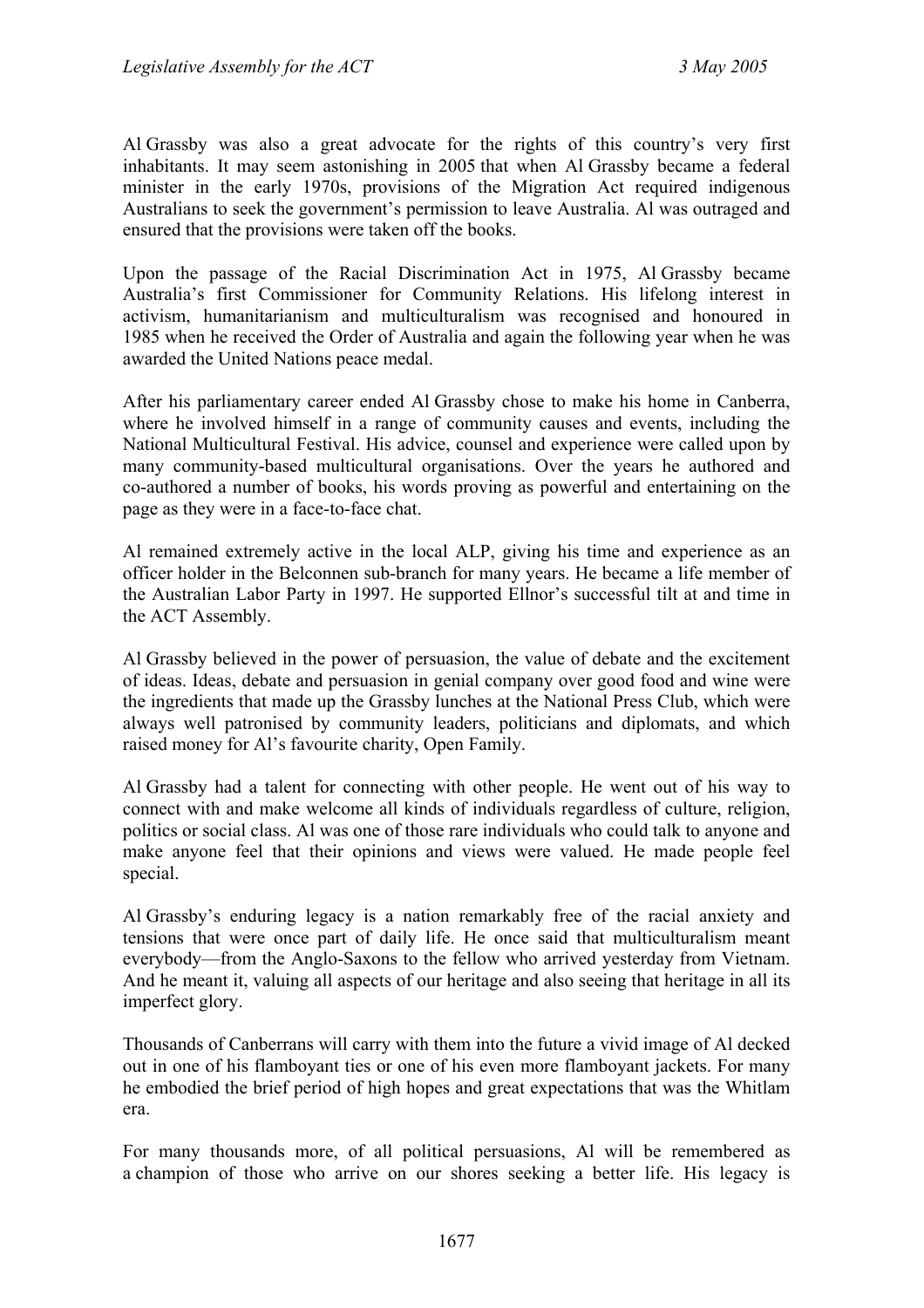immense and I extend the deepest condolences of the ACT government to his widow, Ellnor; daughter, Gabriella; and other members of their family.

**MR SMYTH** (Brindabella—Leader of the Opposition): On behalf of the opposition I rise to join in this condolence motion about Al Grassby and extend our sincere wishes to Ellnor; to his daughter, Gabriella; and to his grandson, Khedra.

All Australians have probably heard of Al Grassby. That cannot be said for many politicians. No matter what you thought of his politics, I think it is the way Al approached life that endeared him most to Australians. He was not a man who stepped back from life; he was a man who embraced life and then just took it forward. While Minister for Immigration, he became famous for wearing his colourful ties. I quote something he recently told the *Age* newspaper:

The ties came with the Whitlam government because I decided that we were liberated from a dull and colourless past to a new and colourful Australia. And it just went from there.

And, well, didn't it go! Whether you agree with the full content of that statement or not, I think the memory most Canberrans would have of Al is the man about town with the ties and the clothing who had an opinion on everything—a man who was able to sell his opinion and back it up.

You did not have to agree with Al but you were always in for a good argument. I think it was the passion he had for life and for being himself that people will remember. Cameron Murphy recalled the story of the day when a young Al Grassby took his British Army private's uniform to an Italian tailor to be remade. You can see it happening. You can just imagine him turning up on parade—the only guy with a tailored army uniform. For those of us who have served, army uniforms are not the most glamorous items of apparel. You can just see Al taking matters into his own hands, because that is what he always did. I do not know whether that came from his Irish mother or his Spanish father, but the combination of pure Celtic bloods—the Celts crossed the Irish Sea and were in both Spain and Ireland—certainly was with him in the passionate way he approached things.

Al was a man who travelled. He had a world view and I think that helped him in his time as a minister. He certainly saw the light that Brisbane was not the place to live and, having searched the world, decided that southern New South Wales, and ultimately Canberra, was the only place a man of his stature could be. That shows the knowledge and good judgment of such a man. He achieved much in his life. He was a state member, a federal member and a federal minister. There are not too many people who can say that.

I think the reforms that the Chief Minister has outlined are a testament to Al. For me the one that really stands out is the repeal of section 64 of the Migration Act 1958 to 1966. That was the last of the old discriminations against the indigenous people of Australia. It is something he should be remembered for for a long time.

I have on my bookshelf at home one of his books entitled *Six Australian Battlefields* which, written with Marji Hill, looked at different episodes in Australia's history,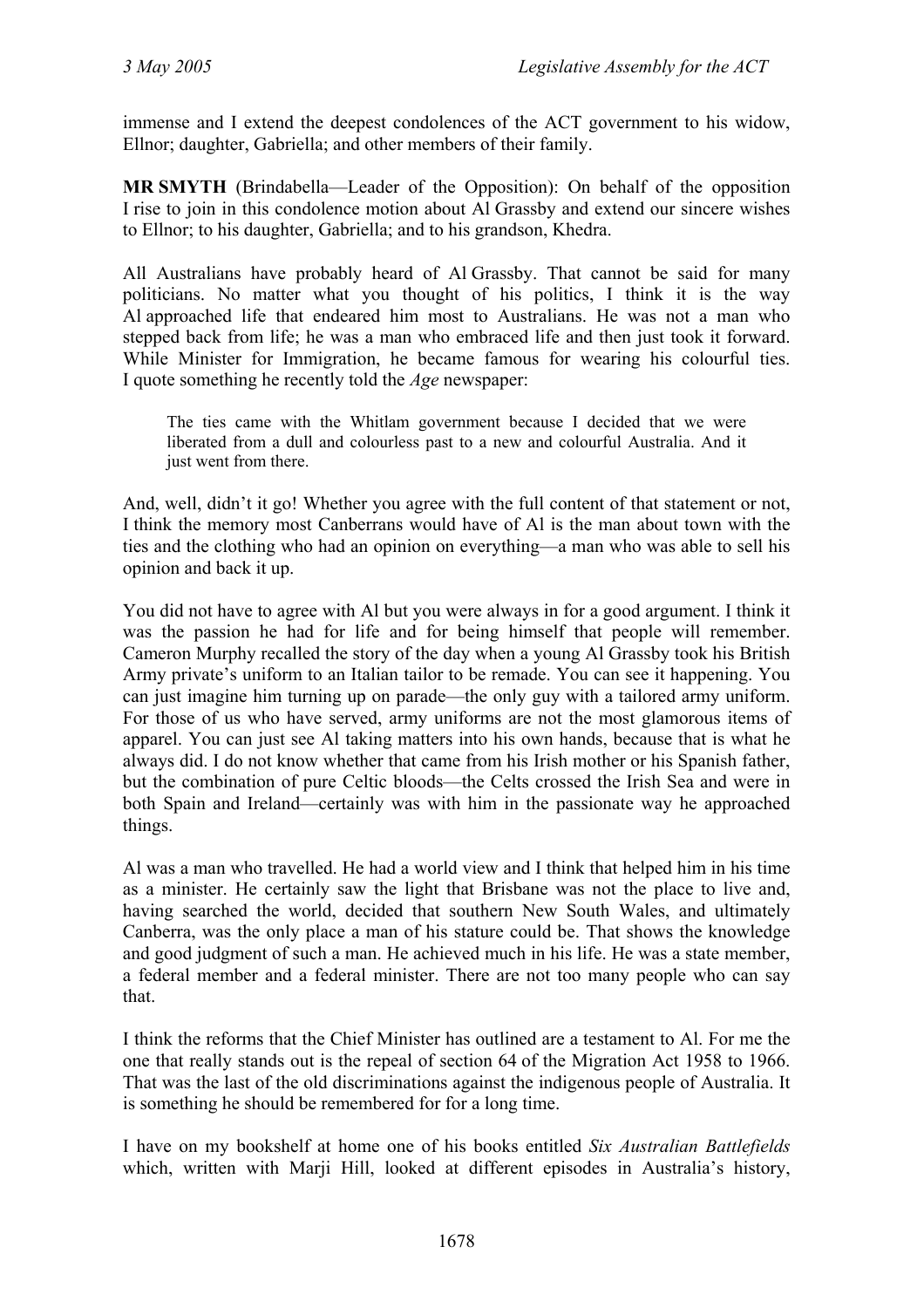whether it be Vinegar Hill or the Eureka Stockade. There is a chapter in that book that details the struggle of indigenous Australians against the settlers and colonists. He outlines quite clearly the steps they took to defend what they saw as their territory which was in fact their territory. In that he has also left us quite a remarkable record, a record that I think we will be examining longer and harder over the years to come.

I will leave it to Mr Stefaniak, who knew Mr Grassby and Ellnor far better than I, to make more comments on behalf of the opposition. On behalf of the Liberal Party of the ACT, to Mrs Grassby we extend our condolences. It is with some sadness but with great honour that we join in this debate today.

**DR FOSKEY** (Molonglo): The death of Al Grassby is a great loss for the Canberra community. I want to pass on the Greens' condolences to his partner, Ellnor, to his daughter and to other members of his family. It is always wonderful when politicians and others who come to Canberra for work purposes decide to stay on after their term finishes. Mr Grassby came to the House of Representatives as the federal member for Riverina. I know that both Mr and Mrs Grassby played an active part in Canberra society generally and in the ALP in particular.

I was not lucky enough to meet Mr Grassby but, like many Australians, I appreciate and benefit from the work he has done in making our society a fairer place, especially for people of ethnicities other than Anglo-Saxon. Al Grassby himself was a fusion of cultures. Born in Queensland to an Irish mother and Chilean father of Spanish background, the family lived in Sudan, Italy, France, Spain and Scotland before Mr Grassby chose to return to Australia to live in Griffith, New South Wales, and work with the CSIRO.

First a member of the New South Wales parliament, Mr Grassby was elected to the federal parliament in 1969, where he served as a backbencher in the Whitlam ALP government, which was elected in 1972. As a frontbencher and member of Whitlam's cabinet, Grassby was in an ideal position to introduce policies dear to his heart.

I see the 1970s as an era that saw the introduction of many changes that made Australia fairer for Aboriginal people and Torres Strait Islanders, for women and for people from other countries seeking a better life here. The Whitlam government was the catalyst for that, riding on the back of social justice movements, which laid the social context for these changes. Those were heady days for ministers, and Mr Grassby did not muck around. Imagine being involved in repealing the odious white Australia policy. For that alone, Grassby and his colleagues need to be thanked.

Al Grassby was the first minister for immigration to endorse multiculturalism. For him this meant allowing people to maintain their ethnic identity while being welcomed into the broad Australian community. According to Gary Johns, Grassby's reforms as minister were a mixture of integration, antidiscrimination and multiculturalism.

Al Grassby repealed that section of the Migration Act that required Aborigines to seek special permission to leave the country. He secured the right of overseas students to remain in Australia when an Australian employer sought their services. He also removed limits for language programming on radio and television and established a series of migrant education centres.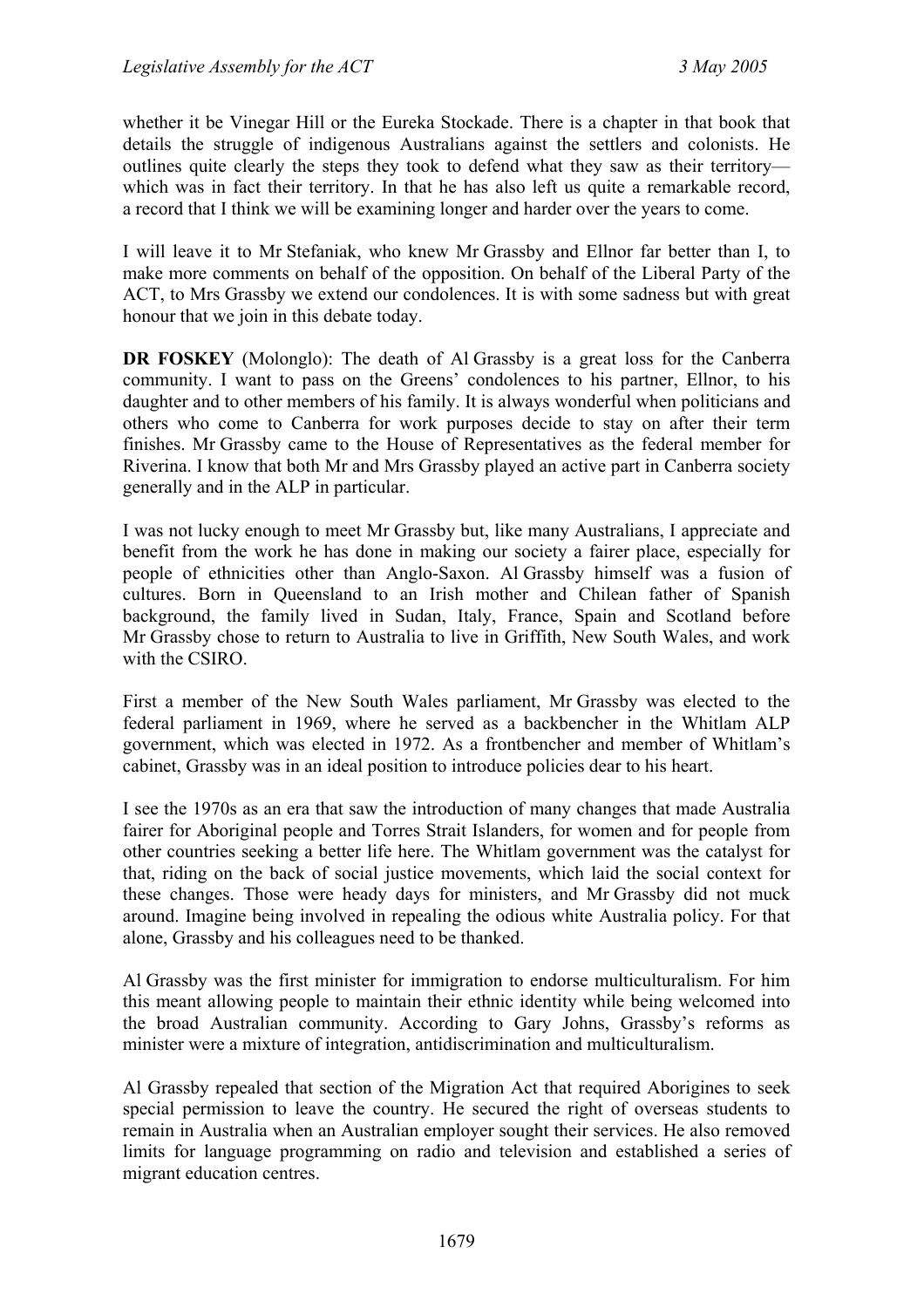When he lost his seat at the 1974 election Grassby was appointed as the first Commissioner for Community Relations and administered the Racial Discrimination Act 1975. Long after his official duties ceased Al Grassby continued to speak and work on behalf of the many ethnic communities that now make up the Australian community.

The Federation of Ethnic Community Councils of Australia and the ACT Multicultural Council in particular will miss him. Let us leave the last words to Al Grassby, who presented a snapshot of the Australian population to a conference in 2004. He said:

The 20 million Australians are made up of more than 200 different ethnicities—we speak more than 200 languages at home, and if you are planning a marriage, you have a choice of more than 100 different religions registered with the authorities to perform the ceremony … To sum up the population changes in Australia today, 22% of people were born in another country; about three-quarters of Australians identify with an ancestry other than indigenous Australians who comprise about 2% of the population. More than 40% of all Australians have at least one parent who has been born overseas. In all, Australians come from more than 200 birthplaces.

I am still quoting Al Grassby here. It continues:

Despite all our experiences, we are still confronted by the politics of fear mainly associated with asylum seekers and refugees. As a result of the impact of armed conflict in various parts of the world, we have seen a swelling tide of ordinary women, men and children fleeing violence and seeking asylum in host countries. A very small number have sought to come to Australia…The ratios of Australia's intake of refugees per capita is 1:800 whilst Canada accepts 1:399 and Pakistan 1:95.

These are salutary words, reminding us that the fight for a tolerant, inclusive community is far from over. At least, thanks to Al Grassby and the many citizens and organizations he worked with, we now have a framework in which to address these kinds of injustices.

**MR HARGREAVES** (Brindabella—Minister for Disability, Housing and Community Services, Minister for Urban Services and Minister for Police and Emergency Services): I join with the Assembly in acknowledging the life of Al Grassby and paying our condolences to Ellnor and Gabriella. I would also like to acknowledge, in my capacity as the minister responsible for multicultural affairs, that it was in fact Al Grassby who motivated me many years ago to stop talking about it and start doing something about it.

As the Minister for Urban Services I would also like to acknowledge Ellnor Grassby, a former minister for urban services in this place. When I have attended functions and Al and Ellnor have been there and acknowledgments have been dished out, I have often thought how correct and appropriate it is that both Ellnor and Al were acknowledged. I sometimes wish people would acknowledge her contribution as a minister in this place a little bit more frequently, and we will see about that.

I want to talk about Al Grassby's legacy to multiculturalism in a different vein. People have outlined Al's history—and the Chief Minister has done just that in a fantastic chronology. The Leader of the Opposition quoted a story, and I think I remember the statement, about how Al Grassby had his army uniform tailored. I wish I had had that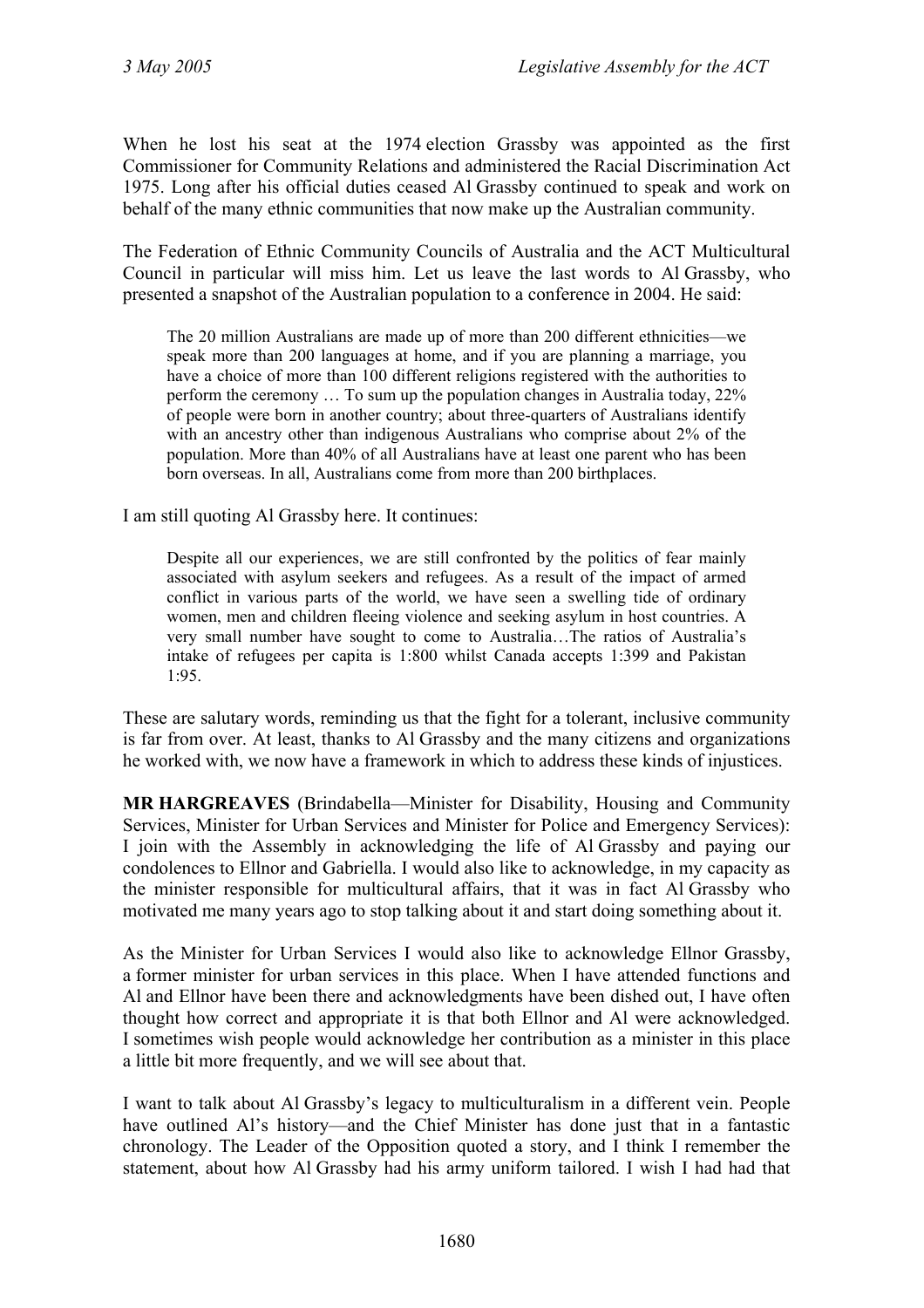forethought in all the years I was in the army, because I have to say it did not suit me at all.

It is interesting that Al Grassby was larger than life almost from the time he started on his journey. He had a vision that people would not be judged by the colour of their skin but by the quality of their hearts, by what they are all about and by who they are as people.

It is significant that in this city we have the best blend of multiculturalism in the world. Everywhere in the world there is some sort of segregation, whether by choice or by circumstance. In the ACT we do not have that; in Canberra we do not have that. We have people living alongside each other happily. Every now and again there will be some biffo, but it has nothing to do with race; it all has to do with something else.

We celebrate the multicultural festival every year. I think—I have said this publicly and I will say it again—we have the best blend of multiculturalism anywhere in the world, and I have seen it. It comes down to Al Grassby's commitment in the first place. He said, "It can be done." He went out and did it, and the rest of us have the good fortune to follow in his footsteps.

I want to acknowledge the role Ellnor played in this too. We often think of Al Grassby tearing around the countryside doing his parliamentary duties, stoking up people to start thinking about multicultural affairs and to understand the injustices we have dealt out to the indigenous people over the years. Ellnor was left, in a sense, to raise Gabriella and keep the home fires burning. Yeah, right! Ellnor Grassby has never been that idle. Ellnor was out there advocating for people as long as she was married to Al.

I remember bringing a constituent, a friend of mine who worked for me, to Ellnor Grassby's door—and it had a cultural connotation about it. Ellnor said to me, "Leave it with me, it will be fixed by tomorrow afternoon." And it was fixed. I did not dare to ask how she did it because she is Italian, but it was brilliant.

We also know about Al Grassby's leadership in this country in sartorial elegance. That was borne out, of course, by the quote made by the Leader of the Opposition; but it was also born from Al Grassby's wicked sense of humour. I enjoyed his sense of humour on more than one occasion. In fact, I was the butt of it on more than one occasion and thoroughly enjoyed the experience.

One of the things people will remember about Al Grassby is the way he used to tear around the countryside doing this and that. I would like to read very briefly from Al Grassby's own words about one such occasion. He said:

I was member for Riverina at the time and had received an invitation to attend a wedding involving the daughter of an old family friend who was also one of my best political supporters. My wife and I set out from Griffith to drive about 100 kilometres to the neighbouring town of Leeton where the wedding was to take place in a large and imposing club complex which had a number of function rooms. I had arrived from Canberra that day, we were running late and it was all rush and puff to get there if not on time at least in time to deliver my speech to the happy couple. I had been up most of the night with some parliamentary matters and after a hectic week was pretty red-eyed and weary.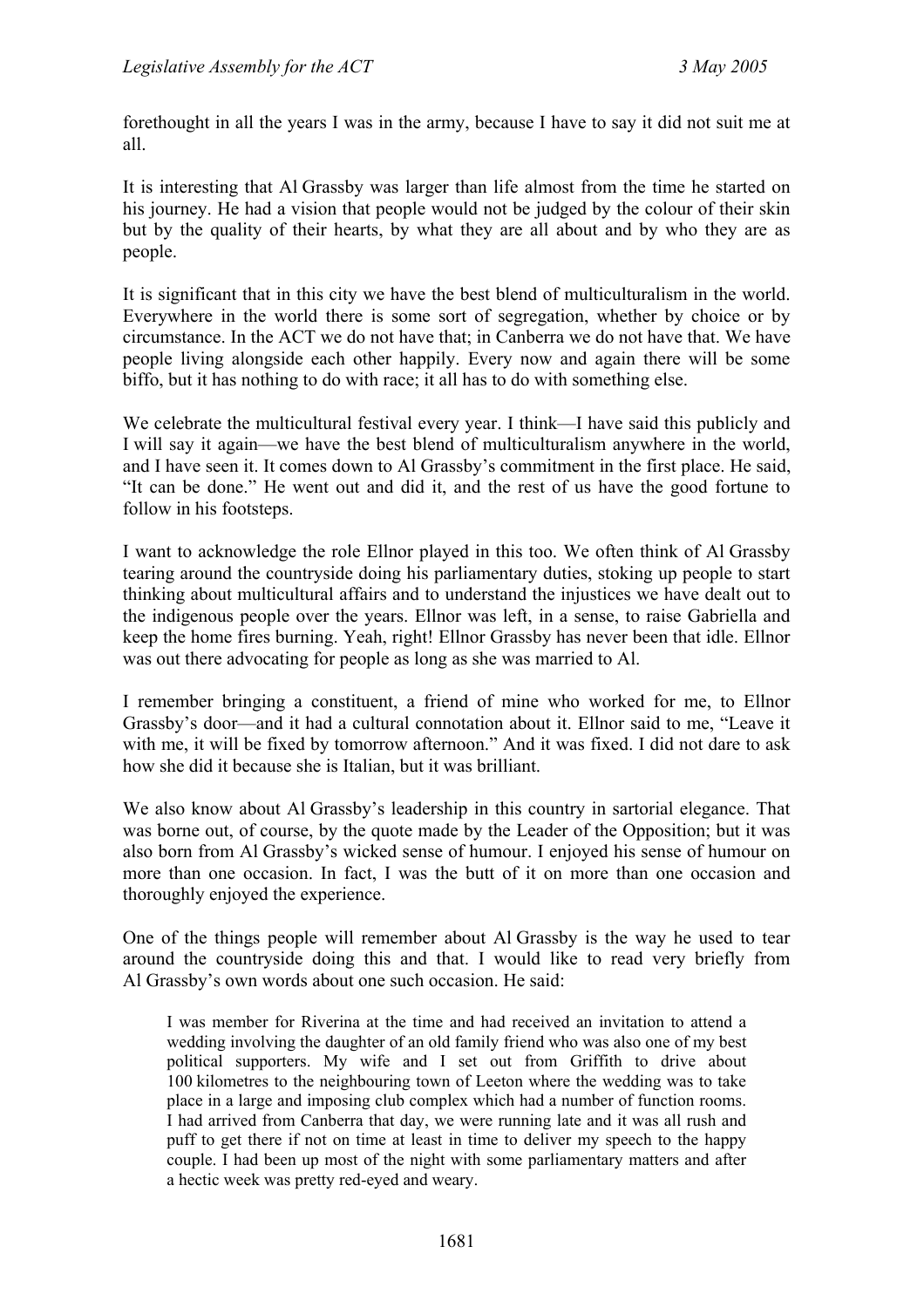We arrived safely and not too late, rushed into the building, asked the receptionist the way to the wedding and went in to find the proceedings well under way and speeches already being made. We sat in a couple of chairs just inside the door, thinking to let the speaker finish and then find our seats at the table. Meanwhile we looked around the room at the two or three hundred people present.

'Strange,' I told my wife. ' I don't seem to recognise anyone.' We sat on until the club manager Sid Bowyer, an old friend, arrived and said: 'This is the wrong wedding. Yours is upstairs,' and promptly took us away to the somewhat bewildered looks of the wedding guests.

We got upstairs and found the right wedding but the proceedings had not started. We were chatting away happily when an emissary arrived from downstairs and the other wedding with a message: 'We know we didn't invite you. We were happy to see you. Why did you leave?'

While we were trying to compose an answer the guests were called to their places, the couple arrived and no sooner had I sat down when the master of ceremonies rushed up to tell me the priest was running late and would not be there to say grace, and would I fill in for him?

All were seated and called upon to order and yours truly rose in his place and solemnly intoned the prayer for the Parliament. Everyone sat down and, as good Catholics all, decided the strange prayer they had just heard must be a new Protestant one and promptly forgot all about it.

This is the bit that I enjoyed most. It says:

On the way home my wife summed up the evening. 'First you went to the wrong wedding, then you left when they wanted you to stay and you ended up leading them in the wrong prayer. Quite an achievement in one night.'

I reckon that is about right. I wanted to share another small story, which is one that amused Al. This took place a few years later when Al was in federal parliament and his daughter, Gabriella, was about five years old. Gabriella desperately wanted a cat. Ellnor said no, but one day Al brought home a tomcat. The new cat was an instant hit but would often disappear at night to make its mark on the neighbourhood.

Gabriella would get very upset that both her new cat and her dad were away. It was decided that something had to be done, so a trip to the vet was organised to de-sex the cat. The next day the cat came back from the vet and certainly did not want to go outside. This led young Gabriella to suggest to her mother that Al could be taken to the vet and maybe he would not go out so much either! Al saw the humour in that.

The last time I saw and spoke to Al was at the launch of a book about a young Iranian or Afghani girl who tried to make her way here to the land of milk and honey. It was the story of her plight and her eventual deportation back. It was a very moving launch, and I remember seeing Al there.

Every single time I ever saw that guy I was touched by his humanity; he just quietly went about his business moving mountains. If there is something that has been said here today which is absolutely correct, it is that everybody in Australia knows who Al Grassby is.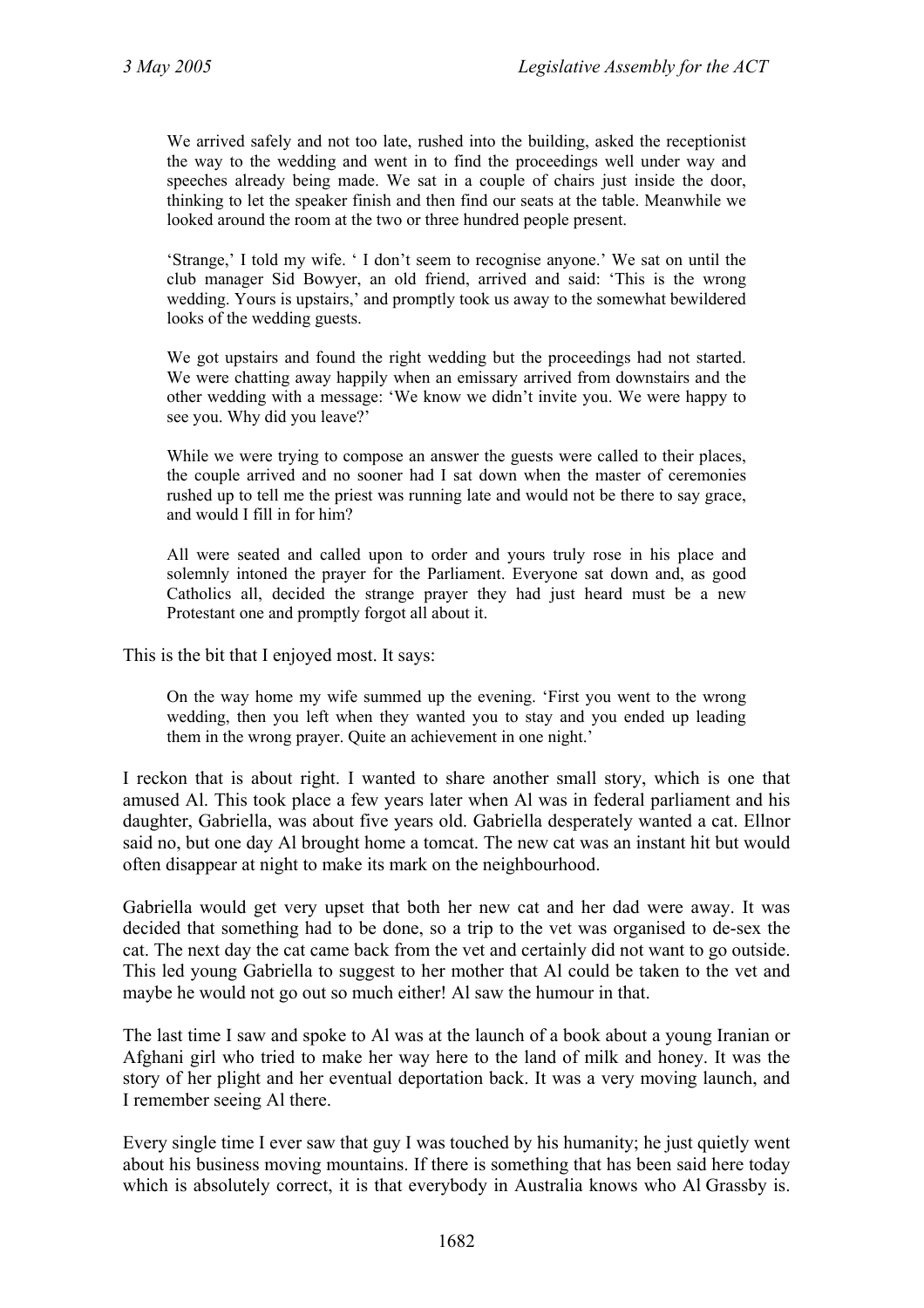I say, "who Al Grassby is" because multiculturalism in this country lives on, and it lives on because Al Grassby gave birth to it. In fact he is truly the father of Australian multiculturalism and he and Ellnor have changed the face of Australia forever.

**MR STEFANIAK** (Ginninderra): I think I first heard about Al Grassby when I was driving a truck in the Riverina between Miranda and Wagga one cold winter's night back in 1971 during a break at university. I was going around picking up experiments from various country airfields with some bloke doing a PhD—I was about 19 at the time.

There was this very catchy jingle that came on the radio. I will not sing it, but it went along the lines of, "Down in the Riverina, down in the Riverina, well it's Grassby country, you hear that everywhere, down in the Riverina." As members have said, Al was a member of state parliament and later a federal member in what is a very conservative electorate.

To achieve something like a 26 per cent swing when Al went federally speaks volumes for the man. I cannot think of too many politicians, if any, who have had a song in which they featured prominently in such a positive way. I think that speaks volumes, to start with, for the wonderful local member he was and the wonderful team he and Ellnor were to the people of the Riverina at both state and federal levels.

Having had the privilege of going to Al's funeral, there were a lot of anecdotes told as to what he did when he was the member for the Riverina and the immense amount of work he, Ellnor and the family put in on behalf of the people of the Riverina. After that— I suppose in the 1980s—I got to know Al Grassby and Ellnor very well. I had the honour of serving with Ellnor in the First Assembly and in the latter half of the Second Assembly.

Al had a unique ability to get on with virtually anyone. He had a bubbling enthusiasm in whatever he did. He was always friendly, he was gregarious, he always had a smile on his face and he was always encouraging you—it did not matter what side of the political fence you were on.

There were a few issues on which I would disagree with Al. He certainly was a controversial character in many ways but he was full of life and had a unique ability: he seemed to know everyone, and I found that quite remarkable. I would see him at all sorts of events but especially at the multicultural events that he loved so much.

Canberra—I am old enough to remember growing up here—was a fairly staid place in the 1950s and 1960s. By the time I was becoming a young man I think we had a couple of Chinese restaurants. We certainly did not have the multicultural festival. Being half-Polish, I was well aware of some of the cultural things they did at the club but, apart from a few Chinese restaurants, the Blue Moon Cafe and a couple of Italian restaurants, there was not much here to show that we were a multicultural society.

#### **Mr Corbell**: Happy's!

**MR STEFANIAK**: There was not Happy's, exactly. That situation changed by the late 1970s and early 1980s, and I think Al had much to do with that. Mention was made of what he did with migrant students. It always gave me great pleasure, as a former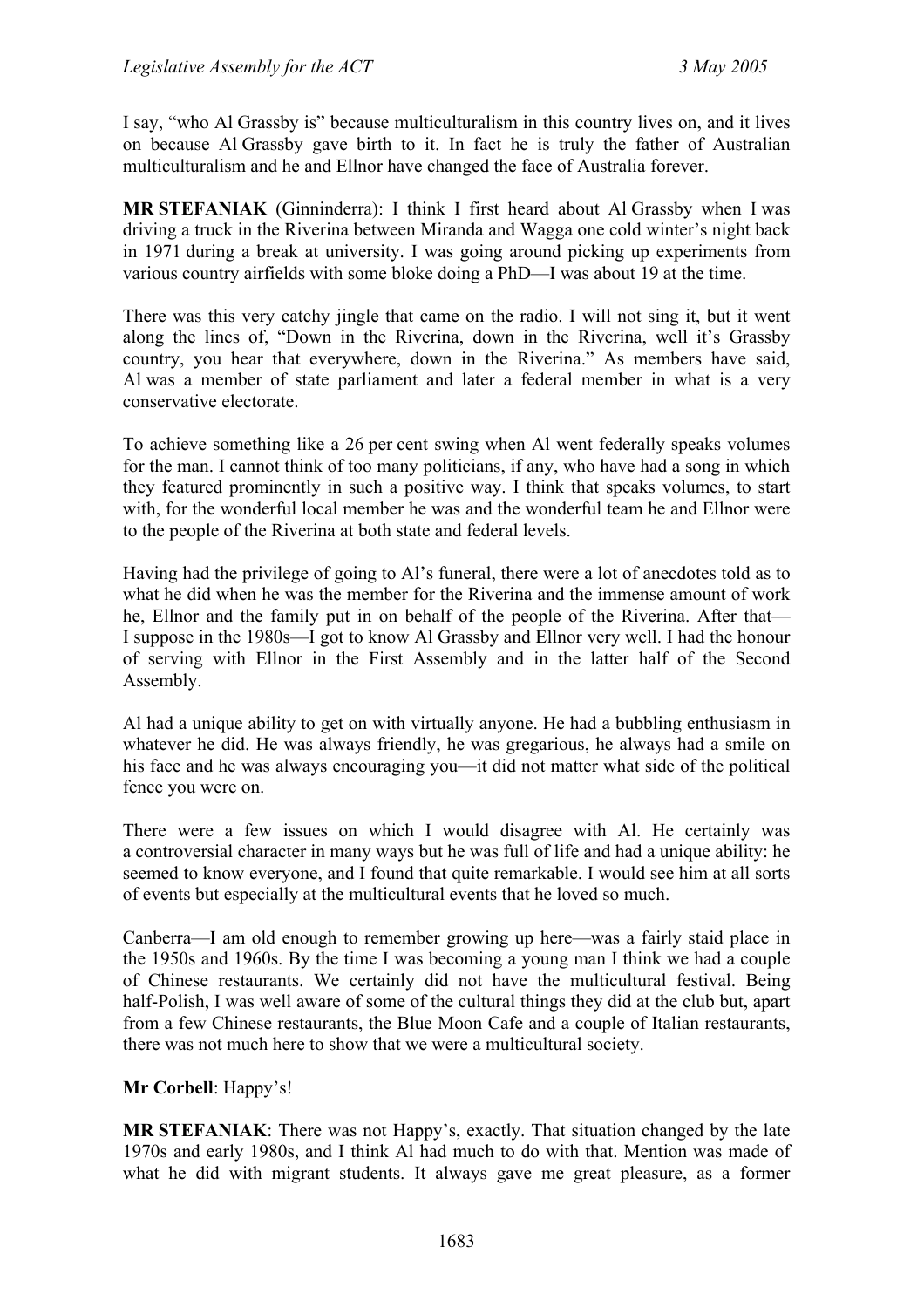education minister, to go to migrant classes in schools and see kids in, say, years seven to 10, all together learning English and learning things about their new country, Australia. That benefited those students. That is, of course, something that still happens in our schools. That is just one of the many great legacies Al Grassby has left us.

We have some 160 different nationalities represented in Canberra now. I wonder if we would have the pleasure of having so much diversity in our community and all the benefits that go with it were it not for the sterling efforts of Al Grassby, ably assisted of course by Ellnor and his family.

To Ellnor, Gabriella and Khedra, I send my sincere condolences. Only very recently I had the pleasure of seeing Al—just before he died. As I said, he loved going to events, he loved to party, he was gregarious, he liked a good time, he liked to drink and he loved people. I was at the Spanish Embassy about two weeks before he died. Al was not well then but he was still his gregarious self. He had to sit down a lot more than he would have in his younger days, but he was still very much the life of the party, still the delightful person I had known for a number of decades. Ellnor of course was there. They were indeed a great team. To Ellnor: I think Australia has lost a magnificent man—an excellent bloke.

**MS MacDONALD** (Brindabella): A couple of years ago at Berkelouw's book barn in the Southern Highlands, I picked up a copy of a speech given by Al at the opera house when he was Minister for Immigration. In this he outlined his vision for Australia as a multicultural society. Shortly after purchasing it I saw Al and told him that I wanted him to sign it.

One of the things I like to do is collect copies of speeches and political histories, generally of the Labor Party. I cannot confess to collecting any from the Liberal Party side of things. Where I can, I like to get the author to sign them. Sadly, I never got my act together but I will always cherish my copy of that speech.

I am sure it must have given Al and Ellnor a great sense of satisfaction to see Australia blossom into the very rich society it is today but, of course, there is always more to be done. Many people have risen today and talked about the work that Al did. Dr Foskey mentioned how we owe thanks to Al for having got rid of the white Australia policy, if for nothing else.

Al, together with Ellnor, gave Australia the pointers on how to be the rich society we are now—one that has a much more open and welcoming attitude to different cultures than the Australia of the 1950s that Al came back to after the war.

Al's lunches were famous for their good conversation, company and length. I regret that I never made it to one of Al's lunches. I understand Ellnor has decided to continue those lunches and I am looking forward to being one of the participants. I will have to make sure I block out the afternoons in my diary to get along to them. I am quite sure Al's spirit, humour and panache will be present at those lunches.

We all know that Al was a man who was short in stature but I do not think there is doubt in any of our minds that he was a giant in the life of this country. Al Grassby helped to create—in fact, it could very well be argued, as I would argue, that he created it—the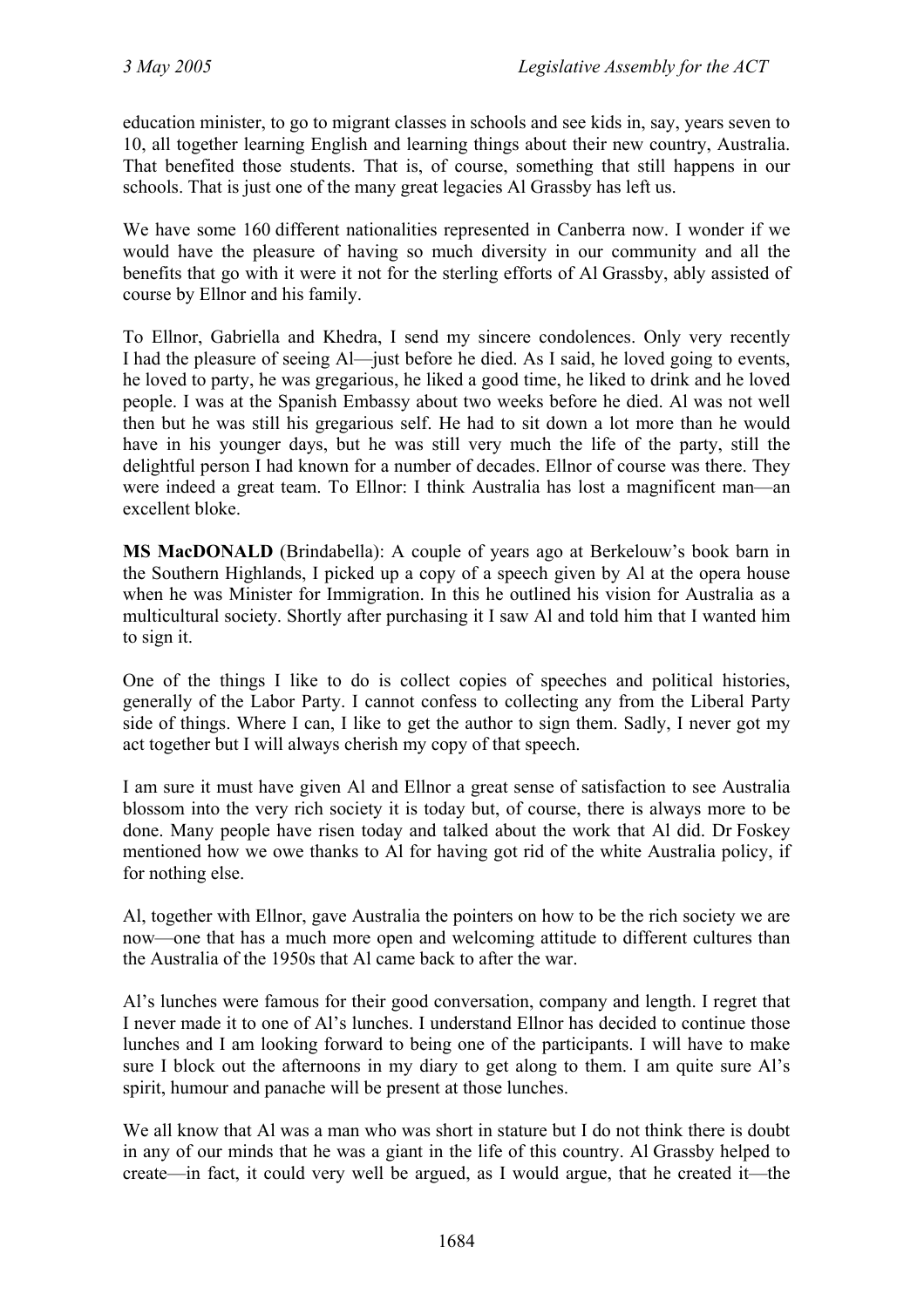rich tapestry that this country now is. For Ellnor, Gabriella and her husband and Al's and Ellnor's grandson, Khedra, I wish that the source of peace bring them peace and comfort in the memory of Al.

**MR PRATT** (Brindabella): I think the anecdote about Al Grassby tailoring his British uniform is a wonderful anecdote of his colourful, flamboyant and rather amusing but concurrently serious approach to life and business. As a young political watcher I keenly followed the phenomenon that was Al Grassby in the early 1970s. I too, was in Wagga Wagga in those years and wondered how he was able to squirrel his way into the place and take such a strong political grip. I think that says volumes for his political astuteness.

Of course, Al's political life was highly controversial—there is no stepping around that. The loss of his parliamentary seat was dramatic. We all know he had to work hard to put all that behind him, but he did so successfully. He got on with doing what he was good at—contributing to Australian multiculturalism.

There is no doubt that Al Grassby was a pioneering influence in the development of multiculturalism as a meaningful force in Australian society. By dint of his personality, as well as his strength of character, Al pushed multiculturalism along and was particularly successful in selling this new societal institution to the broader Australian community.

In more recent years Al continually played a role in multiculturalism here in the ACT. I had the pleasure, as the shadow multicultural minister, on many occasions to meet him and to discuss multicultural issues here peculiar to the ACT. He was always good for a chat.

I would like to pass on my warmest condolences to Ellnor and the family and to the ACT multicultural community and the friends within that network who were, of course, quite close to Al. On the basis of my portfolio and the issues that I have to deal with I wish Al, wherever he is now, and his family all the best.

*Question resolved in the affirmative, members standing in their places.*

**MR SPEAKER**: I thank members.

## <span id="page-12-0"></span>**Standing orders—suspension**

Motion (by **Mr Corbell**) agreed to, with the concurrence of an absolute majority:

That so much of the standing orders be suspended as would prevent:

- (1) any business before the Assembly at 3 p.m. this day being interrupted to allow the Treasurer to be called on forthwith to present the Appropriation Bill 2005- 2006 and the Rates Amendment Bill 2005;
- (2) (a) questions without notice concluding at the time of interruption; or
	- (b) debate on any motion before the Assembly at the time of interruption being adjourned until the question—"That debate on the Appropriation Bill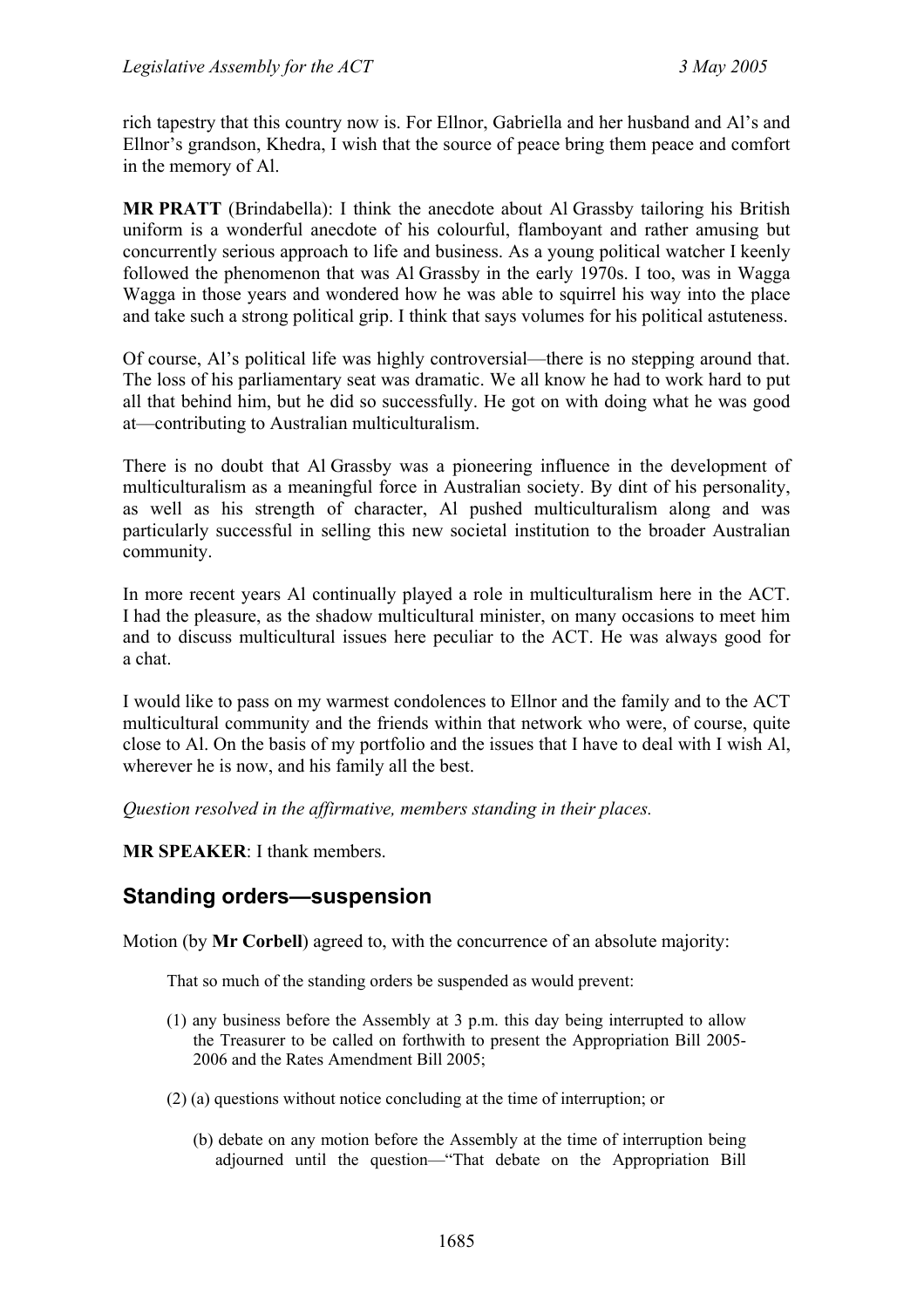2005-2006 be adjourned and the resumption of the debate be made an order of the day for the next sitting" is agreed to;

- (3) at 3 p.m. on Thursday, 5 May 2005, the order of the day for resumption of debate on the question that the Appropriation Bill 2005-2006 be agreed to in principle, being called on notwithstanding any business before the Assembly and that the time limit on the speeches of the Leader of the Opposition and the ACT Greens be equivalent to the time taken by the Treasurer in moving the motion—That the Bill be agreed to in principle; and
- (4) (a) questions without notice concluding at the time of interruption; or
	- (b) debate on any motion before the Assembly at that time being adjourned until a later hour that day.

## <span id="page-13-0"></span>**Legal Affairs—Standing Committee Scrutiny report 8**

**MR STEFANIAK** (Ginninderra) (11.13): I present the following report:

Legal Affairs—Standing Committee (performing the duties of a Scrutiny of Bills and Subordinate Legislation Committee)—Scrutiny Report 8—Ninth Australasian and Pacific Conference on Delegated Legislation and Sixth Australasian and Pacific Conference on the Scrutiny of Bills*,* dated 2 May 2005.

I seek leave to move a motion authorising the report for publication.

Leave granted.

#### **MR STEFANIAK**: I move:

That the report be authorised for publication.

Question resolved in the affirmative.

#### **MR STEFANIAK**: I move:

That the report be noted.

Question resolved in the affirmative

## **Legal Affairs—Standing Committee Scrutiny report 9**

**MR STEFANIAK** (Ginninderra) (11.14): I present the following report:

Legal Affairs—Standing Committee (performing the duties of a Scrutiny of Bills and Subordinate Legislation Committee)—Scrutiny Report 9—Meeting of Working Group of Chairs and Deputy Chairs—Australian Scrutiny of Primary and Delegated Legislation Committees, dated 2 May 2005.

I seek leave to move a motion authorising the report for publication.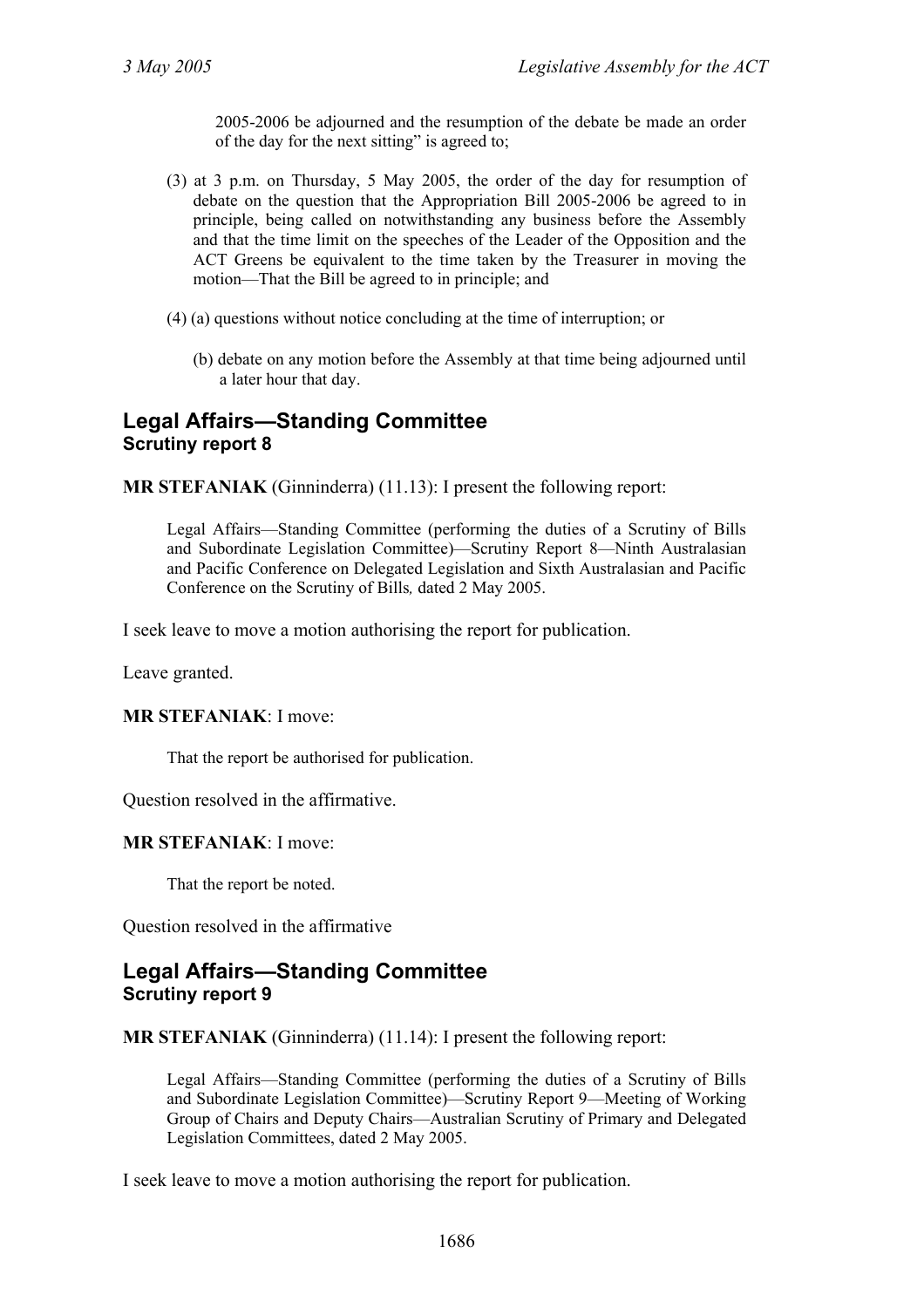Leave granted.

#### **MR STEFANIAK**: I move:

That the report be authorised for publication.

Question resolved in the affirmative.

#### **MR STEFANIAK**: I move:

That the report be noted.

Let me thank especially the secretary of the ACT Legislative Assembly committee office, Robina Jaffray, the Deputy Clerk and other members of the secretariat who did a lot of work in organising what was an excellent conference here at the Assembly. Thank you, Mr Speaker, for allowing us to host it. I also thank the people in the federal parliament who were involved.

It was a worthwhile conference. The results of the conference are there for all to see in these two reports. But it would not have run so smoothly were it not for the excellent efforts made by a number of people within the Assembly secretariat, and I thank them for that.

Question resolved in the affirmative.

## <span id="page-14-0"></span>**Legal Affairs—Standing Committee Scrutiny Report 10**

**MR STEFANIAK** (Ginninderra): I present the following report:

Legal Affairs—Standing Committee (performing the duties of a Scrutiny of Bills and Subordinate Legislation Committee)—Scrutiny Report 10, dated 2 May 2005, together with the relevant minutes of proceedings.

I seek leave to make a brief statement.

Leave granted.

**MR STEFANIAK**: Scrutiny report 10 contains the committee's comments on six bills, six pieces of subordinate legislation and seven government responses. The report was circulated to members when the Assembly was not sitting. I commend the report to the Assembly.

## <span id="page-14-1"></span>**Planning and Environment—Standing Committee Report 6**

**MR GENTLEMAN** (Brindabella) (11.16): I present the following report: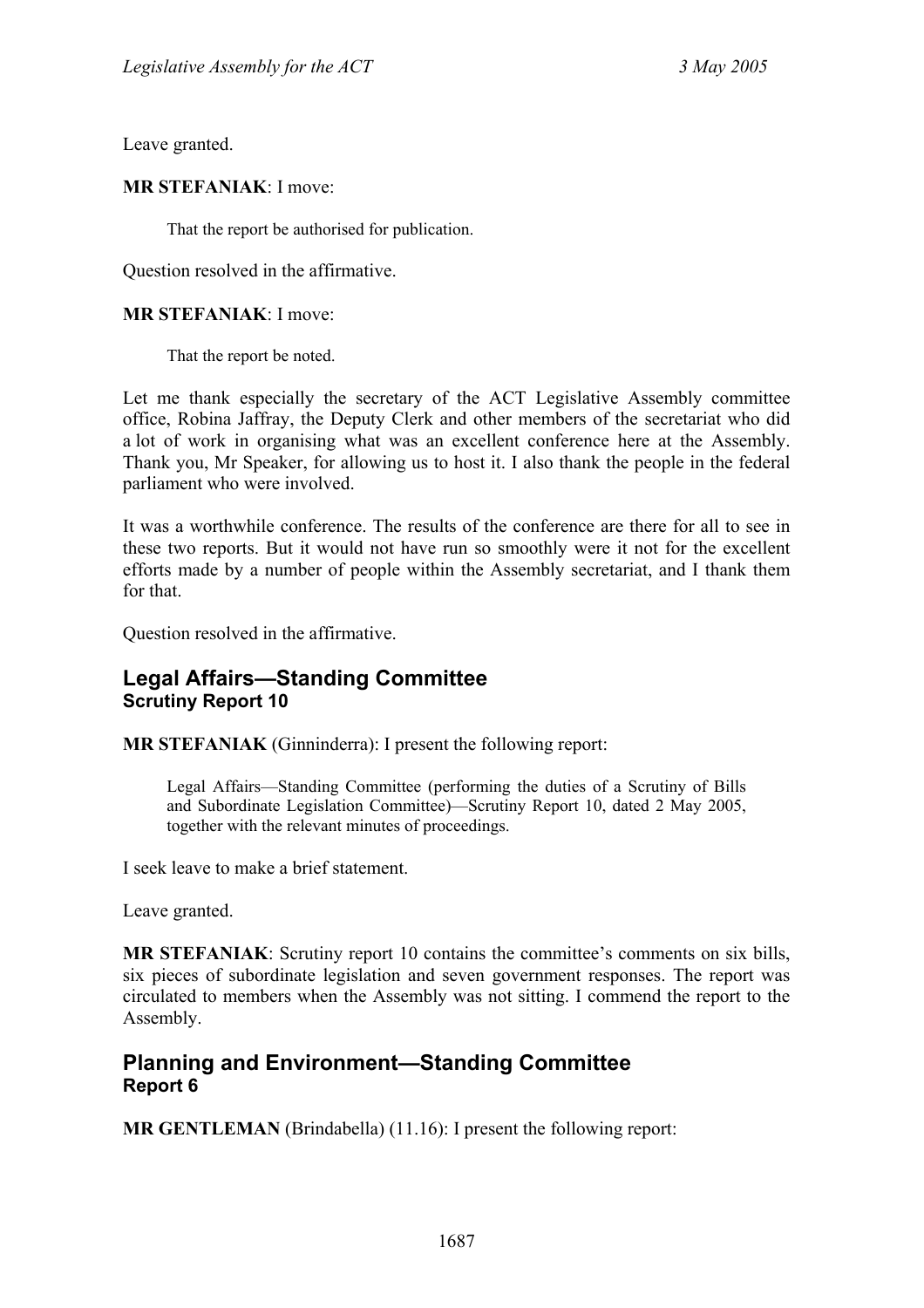Planning and Environment—Standing Committee—Report 6—*Draft Variation to the Territory Plan No 237—Deakin Section 12 Blocks 9, 13 and 19 Embassy Motel Redevelopment—Proposed Residential Use*, dated May 2005, together with a copy of the extracts of the relevant minutes of proceedings.

I move:

That the report be noted.

The Standing Committee on Planning and Environment considered draft variation 237 at meetings on 11 and 27 January, 11 and 31 March and 12 and 19 April and has recommended this variation be noted, after much consultation with members of the community, officials from ACT Planning and Land Authority and several other relevant stakeholders. Block 9 section 12 Deakin is currently the site of the Embassy Motel. Block 13 is a narrow strip of land on the western boundary of the site currently used as a car park, and block 19 is an embankment. After lengthy consultation, submissions from concerned stakeholders and site visits, the committee has recommended that the draft variation of the territory plan DV237 be noted, with some minor variations.

Although the committee does recognise the change of land use policy with a B15 area specific policy overlay, there are concerns about the height of the current proposed development. With the current landscape along Adelaide Avenue being that mainly of two storeys, the committee is recommending that the development go ahead, with a height restriction of generally no higher than three to five storeys. The committee is of the view that seven storeys, as proposed in the current development plans, would be out of character with the surrounding landscape.

The committee also recommends that the landscaping plan should be consistent with the landmark development of block 19. These would include private courtyards so that the visual impact is not diminished by poor courtyard landscaping.

There were some major concerns for the traffic implications in this area. However, the committee considers that any possible added congestion would be in line with the Canberra spatial plan and the sustainable transport plan to intensify residential development within a 7.5 kilometre radius of Civic. It is also recommended that Roads ACT should assess whether additional traffic calming measures are necessary or desirable in the area.

The committee also recommends that the minister encourage ACTPLA and the local community organisations, such as Pedal Power, to run educational campaigns in the local community and encourage the use of public transport, cycling and walking, and discourage private car use. The travel smart programs could be extended to this area, and the implementation of the new flexibus service, currently being trialled in the Kambah and Gungahlin areas, will also increase sustainable transport practices in the area.

I would like to thank all those involved in the consultation process. I commend the report to the Assembly.

**DR FOSKEY** (Molonglo) (11.20): I wish to comment on the planning and environment committee's report on the proposed changes to replace the current entertainment,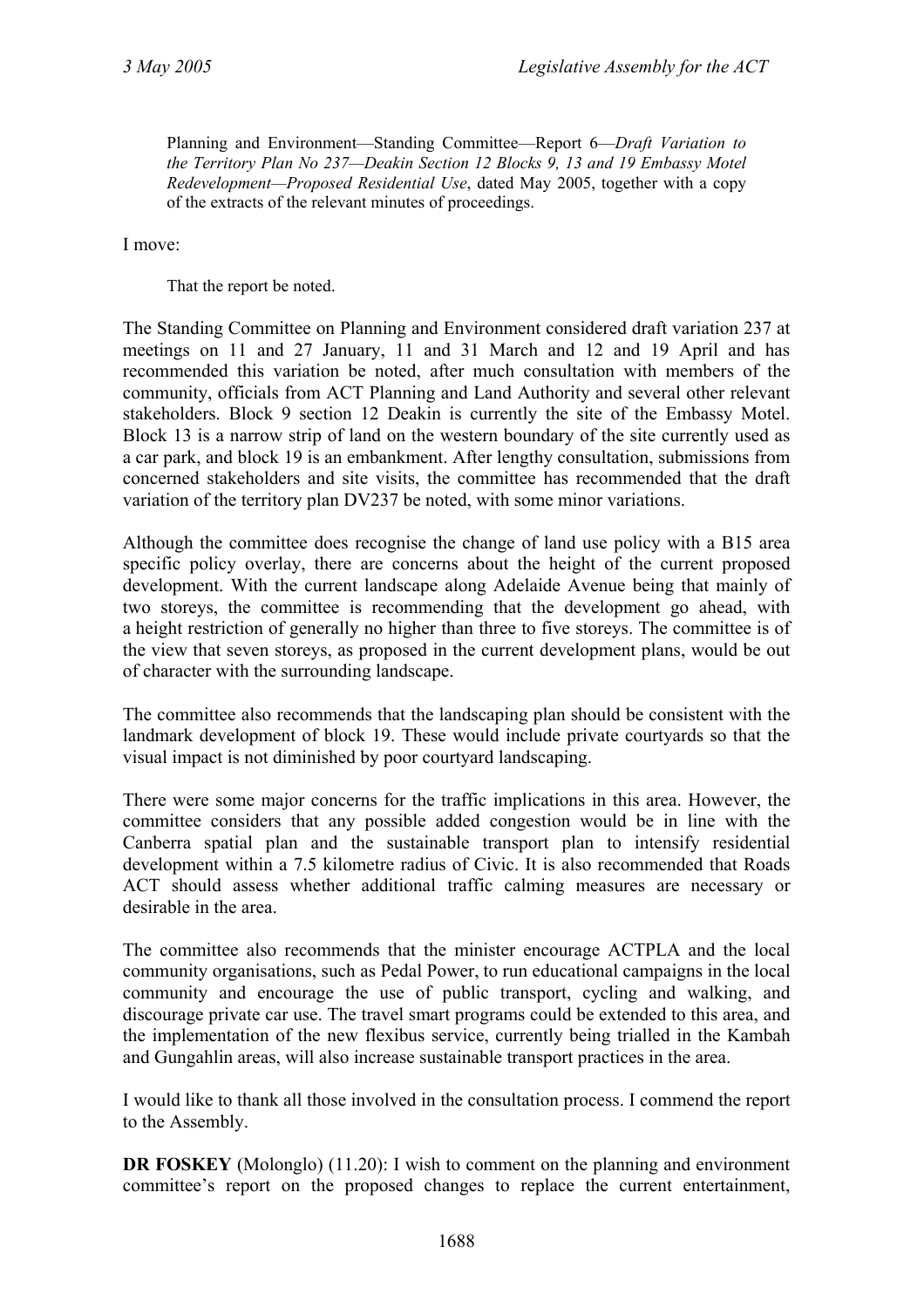accommodation and leisure land use policy for blocks 9 and 13 in section 12 of Deakin with residential land use policy with a B15 area specific policy.

I first became aware of this proposal during the run-up to last year's ACT election when I was contacted by concerned locals who, of course, have now become my constituents. Deakin residents were very concerned that this key site, so close to their shopping and community facilities, was to be redeveloped, with very little notice and opportunity for them to have a say. I have consulted with residents and wish to bring to the Assembly their assessment of the processes and outcomes related to this significant change to their suburb, of course, with an overlay of my own thoughts about it.

First of all, on the consultation: I would like to express the Deakin Residents Association's appreciation of the fact that this proposal was considered by the Assembly committee, although, of course, a change such as this usually requires a committee inquiry. Even so, the opportunity for the organisation to appear before the committee was greatly appreciated. In a sense, this was a reaction to what they felt was very poor consultation prior to their being invited to appear before the committee.

The committee's report outlines the consultation processes undertaken by ACT Planning and Land Authority (ACTPLA), the National Capital Authority (NCA) and the proponents of the development with residents of Deakin. The committee disagrees with Deakin residents' complaints about the consultation process. Nonetheless, I believe that their concerns are valid and should not be dismissed because they do not suit a committee with a majority membership of government members.

Their complaints include, firstly, the fact that consultations about the development did not include full information about the height of the proposed building. It is likely that there would have been many more objections if this highly pertinent information had been made known at this point.

Second, residents complained that advice of the planned development and opportunities for comment were sent to an ACT Assembly committee and some out-of-town town councils but not to the broader Deakin community. There was no advice to Canberra community councils, residents groups or residents, businesses or other organisations around and fronting onto main avenues and approach roads. It was the proverbial tip-off that alerted residents to the proposed development.

Third, there was the sense gained by members of the Deakin Residents Association that the outcome of the processes was a foregone conclusion due, in part, to the minister's evident enthusiasm for the development and a lack of clarity about the areas of NCA and ACTPLA's responsibility and authority in relation to consultation and to building characteristics such as height.

It is understandable that there was confusion, since the existence of federal and territory planning authorities adds a degree of complexity to decision making in the ACT, which is spared our state-based fellow Australians. It is important that correct, easily comprehended information is made available to resident groups early in the process, not halfway through and in response to insistent requests.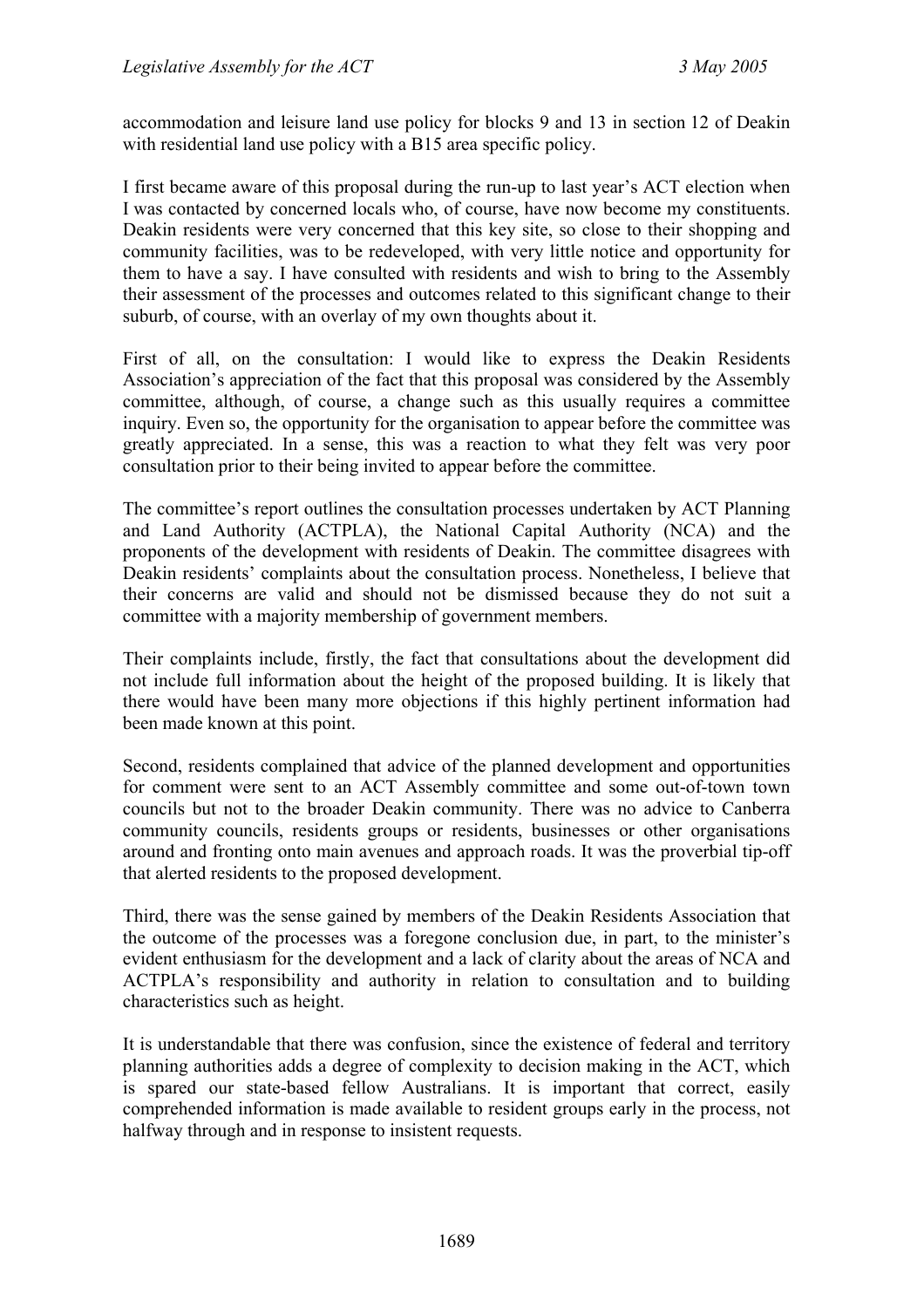The question of the height of the building is the crucial one in terms of this development. The Deakin residents were concerned that there is no direct process consultation on height issues. They are uncertain about whom they should lobby since NCA has restrictions on height but ACTPLA were supposed to be consulting about it. Yet, in its official consultations with residents, it has already stated the fact that the planned development could be seven storeys was not raised.

As to the development itself: the Embassy Motel is a landmark for local residents and no doubt very popular with a number of interstate visitors. It provides accommodation close to the parliamentary triangle. From the residents' submission, ACTPLA itself has admitted that sites capable of commercial tourist accommodation use are a limited resource and once lost are not readily replaced. Like many buildings of its era, the Embassy has seen better days. But residents felt that there might be gains from refurbishing it rather than destroying it and building something that may, in another 30 years, be facing a similar fate.

Perhaps what disturbs residents most is that what they think of as their suburb is viewed by the NCA and ACTPLA as a gateway because a major road just happens to skirt their perimeter. This allows the edge of their suburb to be subject to planning measures which might produce developments that fit the grand vision held by some for parts of our city but which are out of character with their suburb as they see it.

Indeed, the other landmark developments along Adelaide Avenue are low rise and not visually affronting. The Prime Minister's Lodge, seven embassies, Canberra Girls Grammar and the former Solander Gallery are all dwarfed by the Brindabellas which frame the horizon that so many people enjoy seeing from Adelaide Avenue.

Now the community is worrying that the disused Solander Gallery will suffer a similar fate to the Embassy Motel site. This is because the new proposed wording of DA50 opens the door to the proposed seven-storey or eight-level landmark, high-density residential development on the Embassy Motel site, which mercifully the committee has recommended against, and prospectively similar development on all four sites at the crossing of Hopetoun Circuit and Adelaide Avenue.

Further, it is worth asking: is a building defined as a landmark only because of its height? Aspects such as good design, harmony with the environment and landscape setting would seem to be other equally relevant characteristics of landmark design.

The community's response to the report is that the committee's report has some very helpful elements, in particular the committee's recommendation against seven-storey development and landmarks based on height alone. The residents warmly welcome these findings. However, I note that there is still a lack of clarity because the committee recommends that the height of the Embassy Motel be restricted to between three and five storeys. I hope, for residents' sake, that the result is closer to the three than the five.

Along with the Deakin Residents Association, I welcome the planning and environment committee's inquiry and report. I note that it realises that there will be significant impacts on road use and transport in this area, which is already rather busy around school and work starting times. Here a bandaid is offered. Instead of considering whether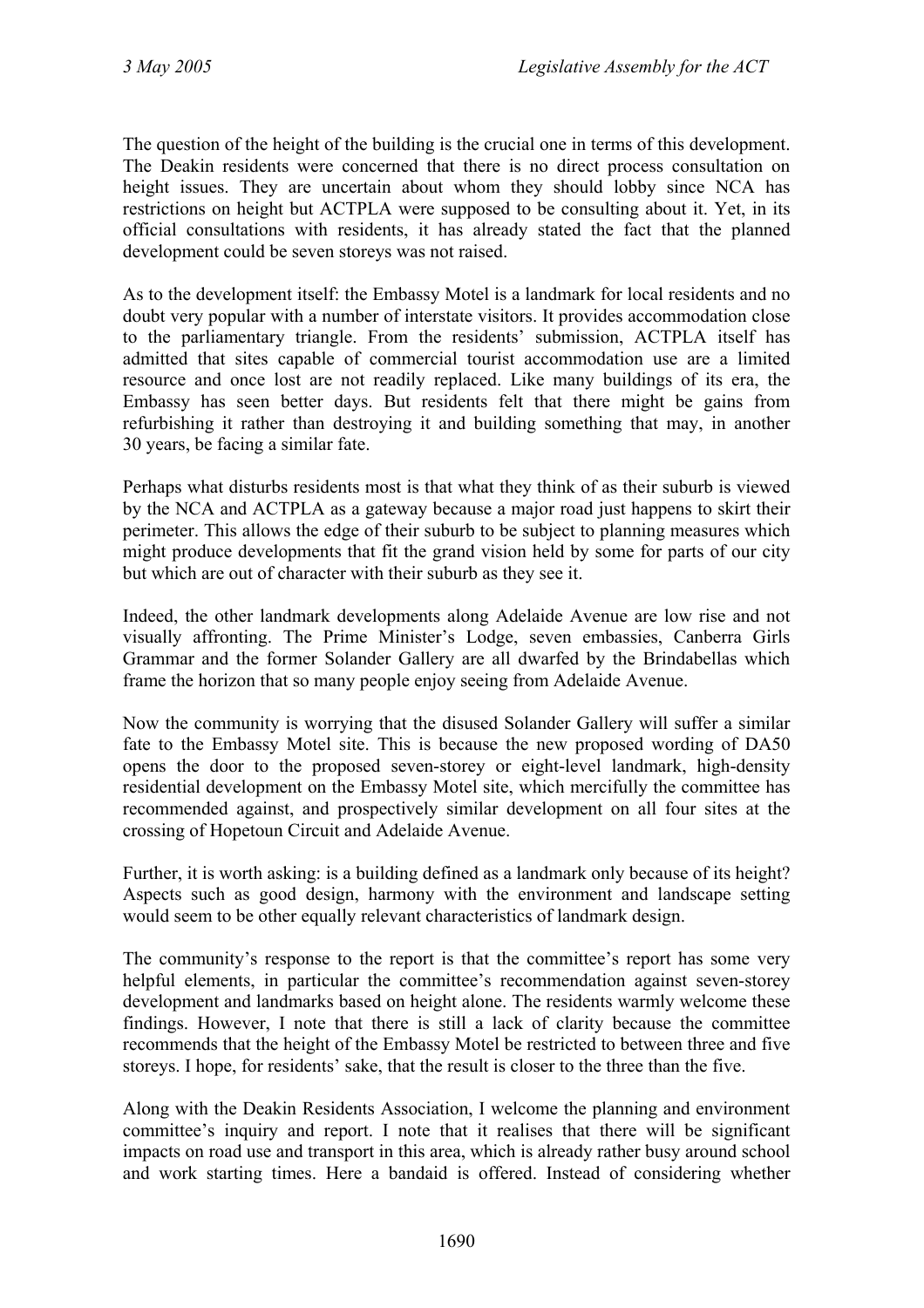adding to the cause of traffic is a good idea, it suggests the introduction of programs to increase walking, bicycling and public transport. You will note that Deakin is one of those suburbs in which there is an increasingly aging population who might not take kindly to the suggestion that they get on their bike.

Of course the Greens do support programs to get people out of their cars. And we support an increase in residential density around shopping centres as long as it is in character with the existing landscapes and is the result of good consultation with residents. But we do not believe that the process for deciding the redevelopment of the Embassy Motel is a good one.

For a start, the whole thing was developer driven rather than following the normal and preferable process of declaring a site suitable for redevelopment and opening it to tender, with appropriate building controls. Indeed, the process indicates that better consultation methods and clear processes are urgently needed in the ACT.

The advice offered to the committee, ACTPLA and NCA from the Deakin Residents Association was well reasoned, useful and indicated a degree of flexibility about the outcome. It suggests productive relationships which can be developed with residents groups if they are brought into the process at an early stage and are regarded as important stakeholders with valuable insights instead of, as all too often happens in developer-driven projects where decisions are largely made before the public announcements are made, in some sense the adversary to be quelled, silenced and fobbed off.

The Planning and Environment Committee inquiry did take the residents' concerns into account. Furthermore, its report provides what is often lacking after consultation: feedback to the submitters, allowing them to feel that their concerns were, at least, heard if not acted upon.

Mr Speaker, I just want to conclude by saying that the kind of feedback offered by the committee's report should be a requirement of all consultations with residents in the ACT. Indeed, it was identified in Meredith Burgmann's report to the government a year or two ago about one of the major flaws with the existing consultation processes in the ACT.

Question resolved in the affirmative.

## <span id="page-18-0"></span>**Planning and Environment—Standing Committee Report 5**

**MR GENTLEMAN** (Brindabella) (11.30): I present the following report:

Planning and Environment—Standing Committee—Report 5—*Draft Variation to the Territory Plan No. 244—Duffy part Block 2 Section 56 Stromlo*, together with a copy of the extracts of the relevant minutes of proceedings.

I move:

That the report be noted.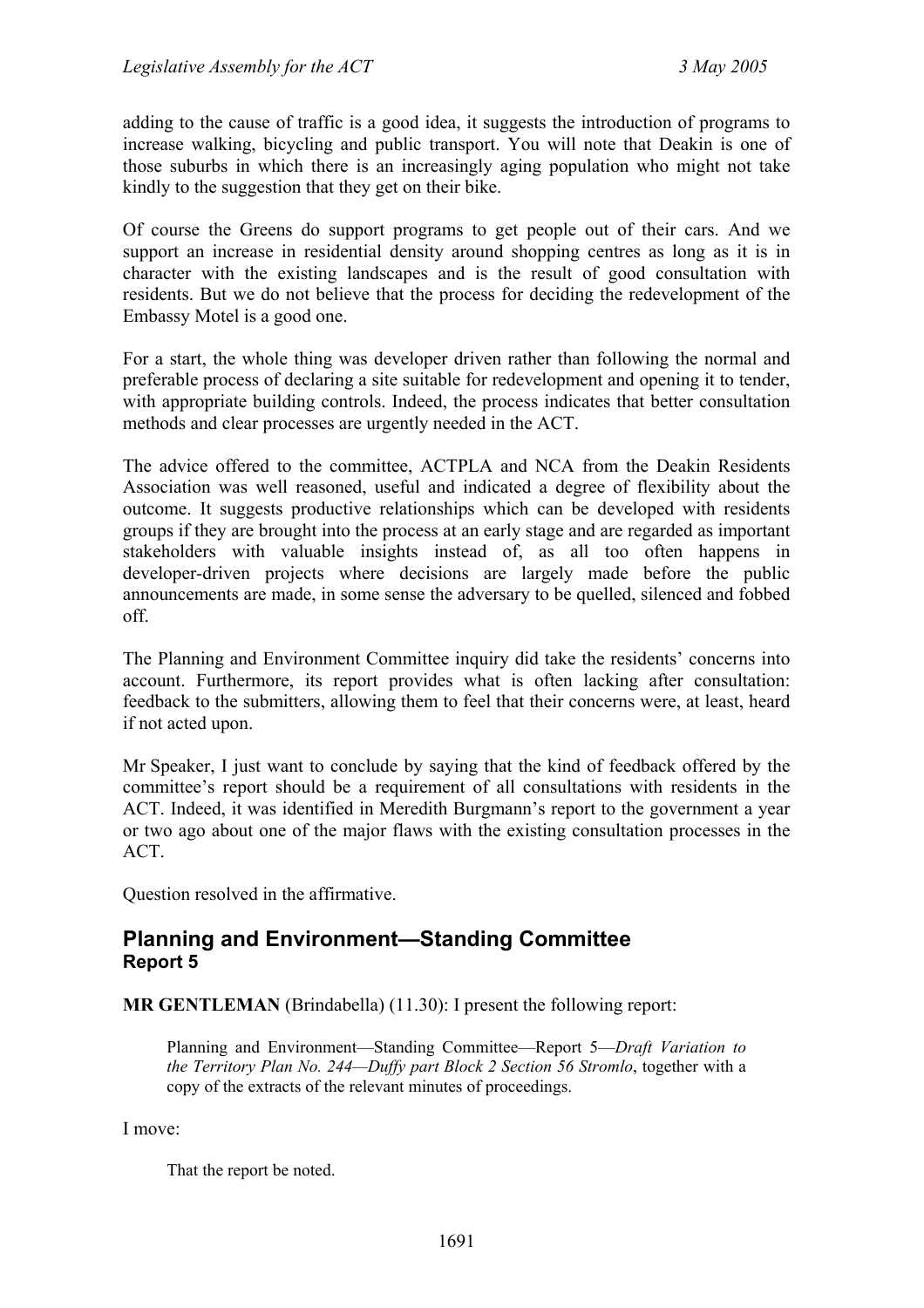The Standing Committee on Planning and Environment recommended that report 5 on Stromlo be noted. The committee considered draft variation 244 at a number of meetings ranging from 1 February to 12 April 2005 and has recommended—after much consultation with members of the community, officials from the ACT Planning and Land Authority and other relevant stakeholders—that this variation be noted.

As members would be aware, the village at Stromlo was heavily affected by substantial and tragic devastation during the 2003 Canberra bushfires. Many of the residents have been eager to return to the area and, as such, the committee has recommended that DV244 be noted with some minor variations. In particular, the committee is of the view that the sustainability principle should take precedence over heritage considerations, and supports the rebuilding of the Stromlo settlement and most of the general and detailed planning principles specified in the draft variation.

It is also recommended that the ACT Heritage Council consider the costs of, and benefits of, relocating a few significant examples of the Stromlo heritage items to the site of the ACT government bushfire memorial or the proposed new international arboretum site.

The draft variation aims to create a world-class example of sustainability in the rebuilding of the Stromlo settlement. To do this, the draft variation has included a recommendation that independent advice be sought in relation to the solar aspects, optimum block size, shape and layout and sustainable infrastructure for the settlement. Draft variation 244 proposes to have residential block sizes that range from 1,000 square metres to 2,500 square metres. The committee notes that 2,500 square metres is considerably larger than the block size that existed previously on the settlement.

The low density of the rural settlement is also to be retained and further subdivisions will not be permitted. Draft variation 244 has also included as a general planning principle for the Stromlo settlement that the block subdivision should ensure that the solar advantage and aspect is maximised and guided by the ACT energy guidelines 1993. During consultations with the Stromlo Observatory, including with Mr Mike Bessel, astronomer, it was discussed how lighting would impact on the further functioning of the observatory.

Taking this into consideration, the committee invites the ACT Planning and Land Authority and the Chief Minister's Department to consider the recommendations of the report on outdoor lighting in the ACT by a former planning and environment committee of the Assembly, and the dark sky policy adopted by the Currumbin ecovillage on the Gold Coast, Queensland, to determine whether similar requirements would be appropriate for the Stromlo settlement.

The committee has also recommended that all short-listed developers and builders liaise with the Chief Minister's Department and the Land Development Agency, also with the Australian government's Department of Environment and Heritage, as to whether some or all of the houses at Stromlo should be fitted with photovoltaic systems and have access to the Australian government's rebate program.

In the past, the Stromlo settlement has been a close-knit community and, with the devastation of the 2003 bushfires, the community has remained close. The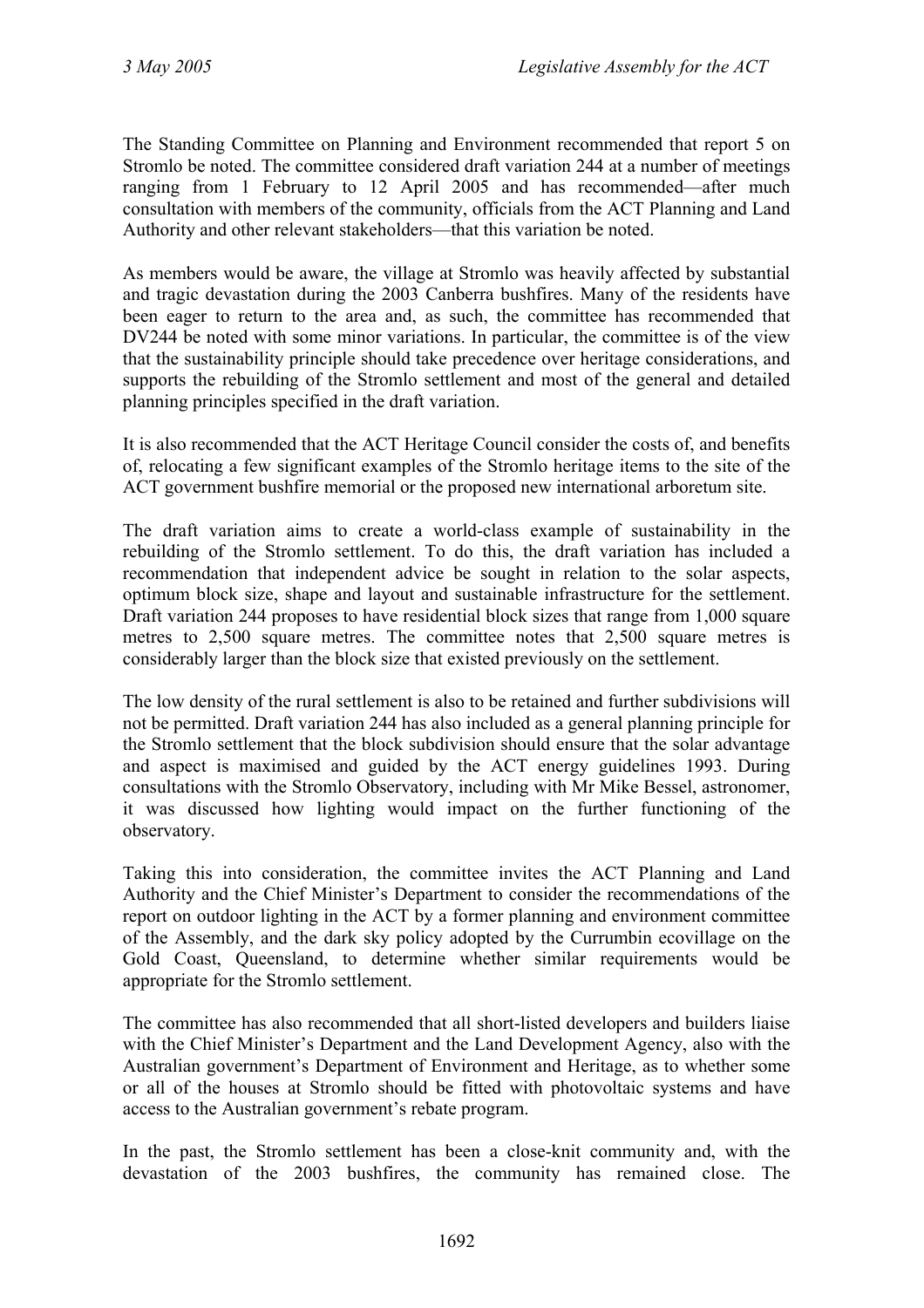redevelopment of the Stromlo settlement will help the healing process for the residents affected and, in the view of the committee, careful consideration has been given to the outlying plan in DV244. It is recommended that the location of pathways and footpaths be given careful consideration, these pathways and footpaths should be suitable for the use of people of all ages and capacity and should provide optimum links with community facilities such as schools, local shopping centres and public transport. I commend the report to the Assembly.

Question resolved in the affirmative.

## <span id="page-20-0"></span>**Planning and Environment—Standing Committee Report 7**

**MR GENTLEMAN** (Brindabella) (11.35): I present the following report:

Planning and Environment—Standing Committee—Report 7—*Draft Variation to the Territory Plan No. 205—Deakin Block 11 Section 68 (Oasis Leisure Centre) proposed office use*, together with a copy of the extracts of the relevant minutes of the proceedings.

I move:

That the report be noted.

The Minister referred a copy of the draft variation 205 to the committee for consideration and report on 20 September last year. As a result of the October election, consideration was held over for the standing committee of the Sixth Assembly. The committee considered DV205 at meetings in January, March and April of this year. Committee consultation included a site visit on 11 January this year with Mr Neil Savery, chief planning executive, and Mr Hamish Sinclair, manager of the territory plan coordination section. During the visit, Mr Savery and Mr Sinclair responded to the questions of the committee. The site visit was followed up with public hearings in relation to the proposed variation. Submissions were invited by way of advertisements in local papers and letters to stakeholders. Submissions received are listed in the report I tabled today.

The committee considered key issues raised in submissions to and in hearings with the committee including many concerns reflected in the Deakin local area plan. The committee's consideration of DV205 related to the proposed office use of Deakin block 11, section 68, the Oasis Leisure Centre. The variation seeks to vary the written statement by adding a specific policy to the relevant block. This variation would enable the lessee to erect a building for office use to a height of three storeys. Currently the block is subject to entertainment, accommodation and leisure land use policy under the territory plan, which reflects the current siting of the Oasis Leisure Centre.

The block currently contains a swimming pool, indoor sports complex, gymnasium, child-care centre, pathology laboratory and medical suites. The swimming facility was originally government owned but was later sold to a private firm. It is currently in urgent need of substantial renovation as the infrastructure, which is more than 30 years old, is currently in poor condition. The variation includes provision for variance of the purpose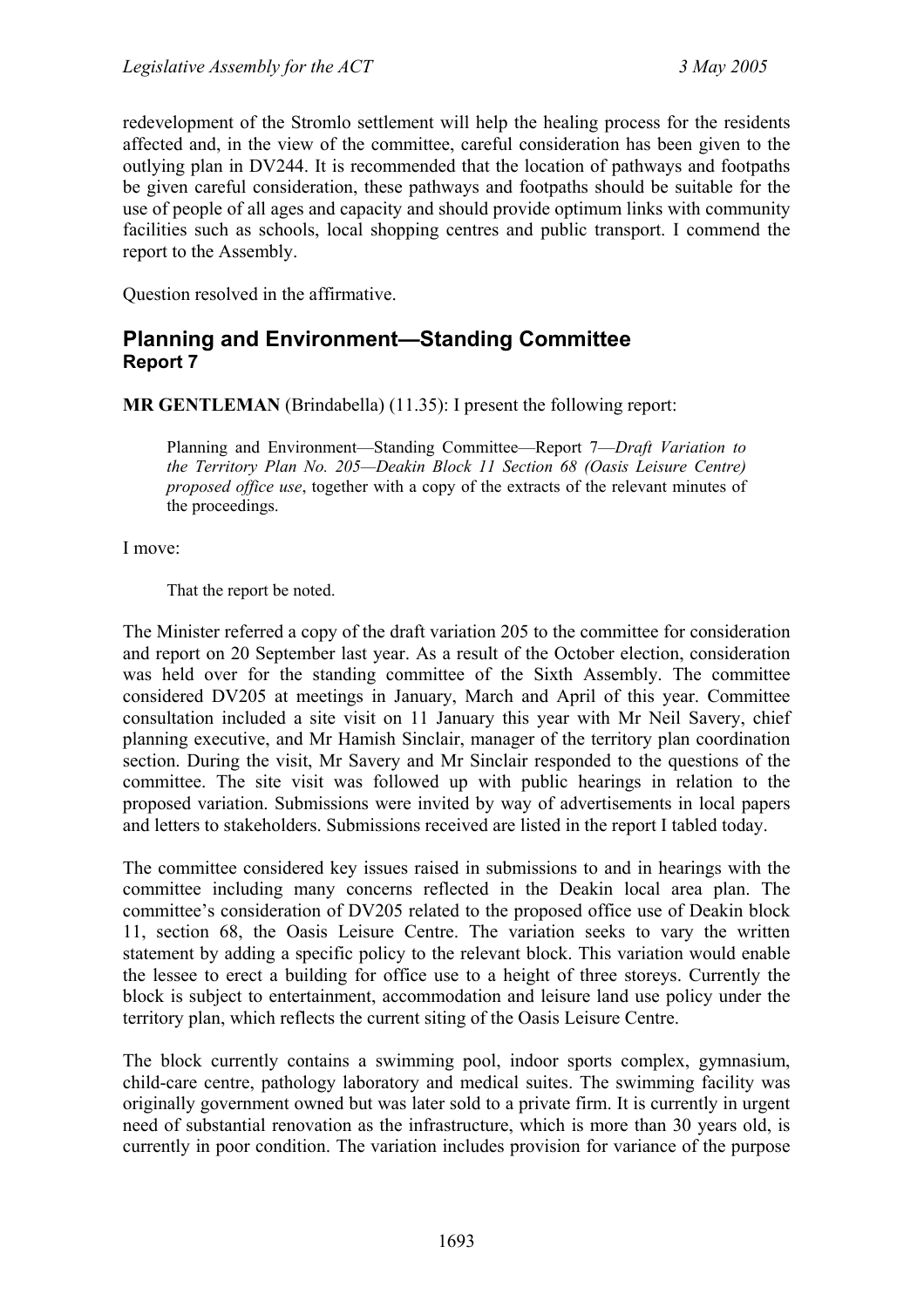clause, which requires that the indoor pool be refurbished to the satisfaction of the territory government before the variation of the unit plan can occur.

Draft variation 205 seeks to enable the lessee of the pool to recover substantial funds that will be expended on the refurbishment of the pool. This is a valuable community asset. The pool has an average daily attendance of 400 people. This importantly includes large numbers of children attending learn to swim classes. Further, the location of the pool near two hospitals and three retirement villages means that it is an important health facility for the Deakin community and surrounding areas. This factor was extensively considered by the committee and deemed to be of significant consideration in relation to draft variation 205.

The approval of amendment 44 to the National Capital Plan by the minister on 7 March 2005, and its subsequent tabling in the federal parliament, allows major office employment to be located within defined areas of the ACT. The Deakin site falls outside these defined centres but advice from the National Capital Authority to the committee suggests that the variation to the territory plan could include the Deakin site within such a centre. There was some confusion as to the precise nature of the advice from the NCA because of the reference errors in the amendment.

Clarification of the position suggests that the intent of the NCA's position is a requirement for amendment by both the NCA and the ACT Planning and Land Authority to extend office sites. Further, the two agencies should discourage further office employment in West Deakin outside the defined office employment centre, and the extension of the area should only be considered if it is in the public interest. This requires extensive consideration of the full transport and environmental effects of such decisions.

The environmental and transport impact of the proposed variation was raised in the public hearings held by the committee in consideration of the draft variation and in line with the advice of the NCA. In particular, rezoning to allow higher order uses caused concern to some residents of the area, and the increase in traffic through rezoning and development caused concern in relation to community use of the surrounding public spaces.

The committee discussed the traffic issues with ACTPLA officials who advised that the Deakin traffic plan was under development, including West Deakin. The issues relating to transport and to environmental impact, those raised as necessary by the NCA, are not included in the draft variation, which was prepared prior to amendment 44. After committee consideration, we feel that the transport and environmental consideration given to the variation is insufficient in the light of the NCA amendment and, to avoid inconsistency with this, it should be reflected as a revised variation. The jurisdictional relationship between the National Capital Authority and the ACT Planning and Land Authority means that any ACT government enactment is invalid to the extent that it is inconsistent with the national capital plan. As such, the advice of the NCA means that ACTPLA should have traffic and environmental issues fully assessed or discourage office development on the proposed site.

This position is reflected in the recommendations of the committee in this report. Recommendation 1 of the committee recommends that the development of a master plan for the West Deakin area should identify an enlarged designated office employment area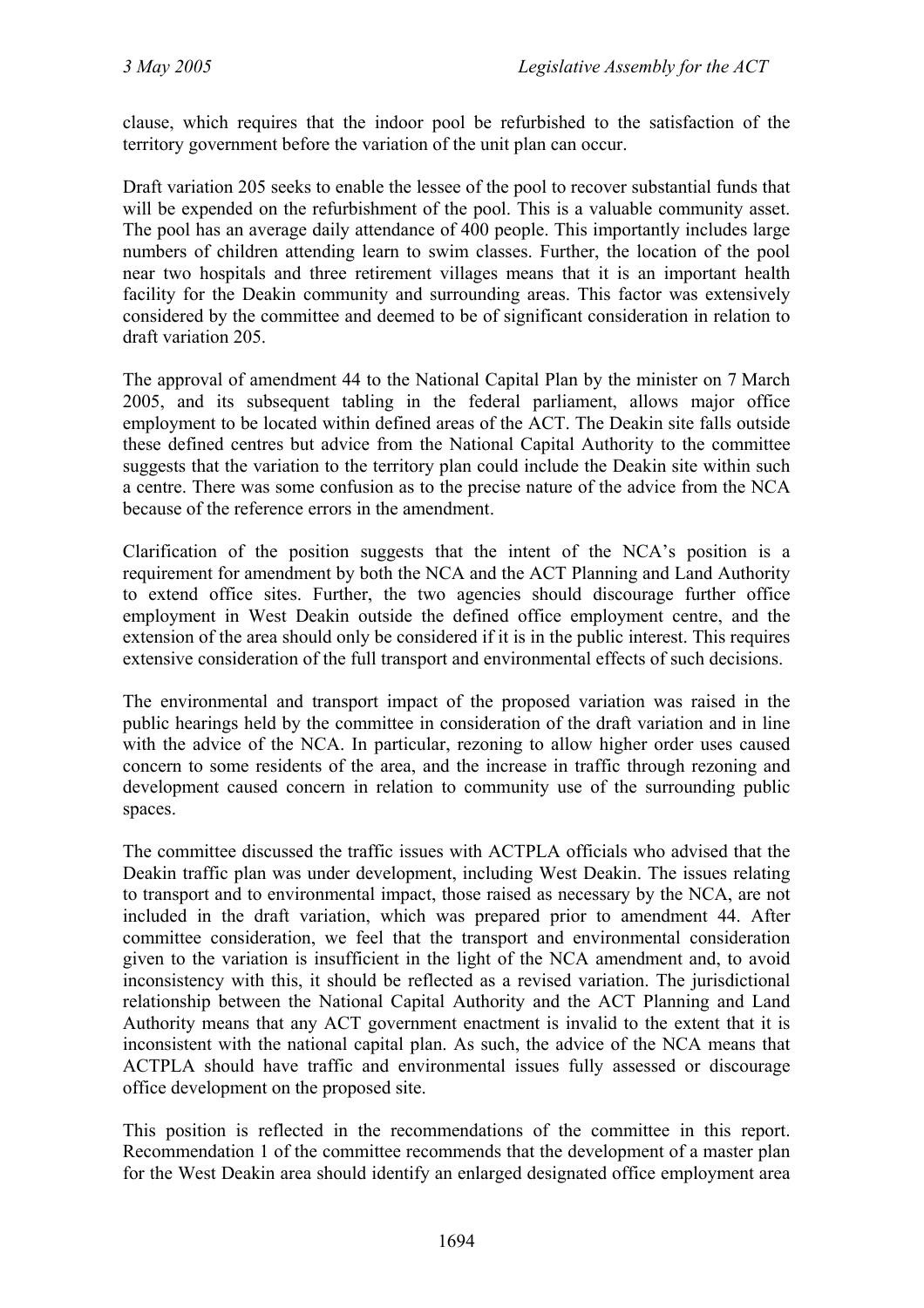and specifically considers transport and environmental issues. The recommendation further suggests that if unavailable in the 2005 and 2006 budget, delivered today, the issues raised should be addressed in a revised DV205 or in a new draft variation.

Various recommendations were made by the standing committee of the Fifth Assembly in relation to West Deakin, relating to limitation on building height and recommended consistency with the Deakin local area plan. The latter importantly prioritises making West Deakin a lively, accessible, safe and well-maintained commercial, professional and community environment with a strong commercial, professional and community spirit. This is reflected in the security concerns in recommendation 2, which seeks to ensure security lighting for nearby car parking facilities.

Refurbishment of the pool is clearly relevant to these ends, and throughout the plan the importance of public transport and environmental efficiency and minimal effect has been emphasised. These concerns were reflected in the consultation process undertaken by the proponent of the variation under statute and by the committee—particularly the poor quality of the infrastructure and the need for refurbishment of the swimming pool, as an important community facility, was highlighted. This is reflected in the current terms of DV205, which provides that the lease for the relevant block cannot be varied without refurbishment of the existing indoor swimming pool. The proponent objected to this requirement, on the basis that the pool has made substantial losses to date and that the company could not meet the cost of refurbishment unless the variation is approved. The committee recognises this concern about the costs associated with refurbishment to be borne by the private company.

It is the view of the committee that it would be more sensible to build an office block prior to refurbishment to allow the additional income generated to offset some of the refurbishment costs, and this was further recognised by developers who argued in public hearings that the development might no longer be economically viable. In saying so, however, it is important to recognise the significance of the pool facilities to the local community. This is recognised by the ACT government, which subsidises the operating costs of the swimming pool. The draft variation proposes a cross-subsidisation arrangement that is designed to enable the lessee to cover operational costs of the pool.

There is further concern that the ACT government is not exposed to the cost of refurbishment and that the pool remains open as a community facility for use. The committee has suggested in the report a performance bond approach to remedy these concerns and ensure the quality of community facilities available to residents of Deakin and the surrounding areas. This suggestion is reflected in recommendation 2 of the report, which suggests the building of office blocks prior to the refurbishment to offset costs, but the provision of the performance bonds, by the proponent to guarantee the quality of facilities for community use. Broad community support was expressed to the committee in public hearings for the refurbishment of the pool and, indeed, for enhancement of the facilities available to include a heated toddler pool, increased pool depth, and refurbishment of gym facilities and facilities for patients of neighbouring hospitals with disabilities, and for stretcher patients.

In particular, consideration was given to the provision of a hydrotherapy pool at the Oasis Leisure Centre for patrons with medical needs. The provision of these facilities would be at significantly increased cost to the proponent and could impact on the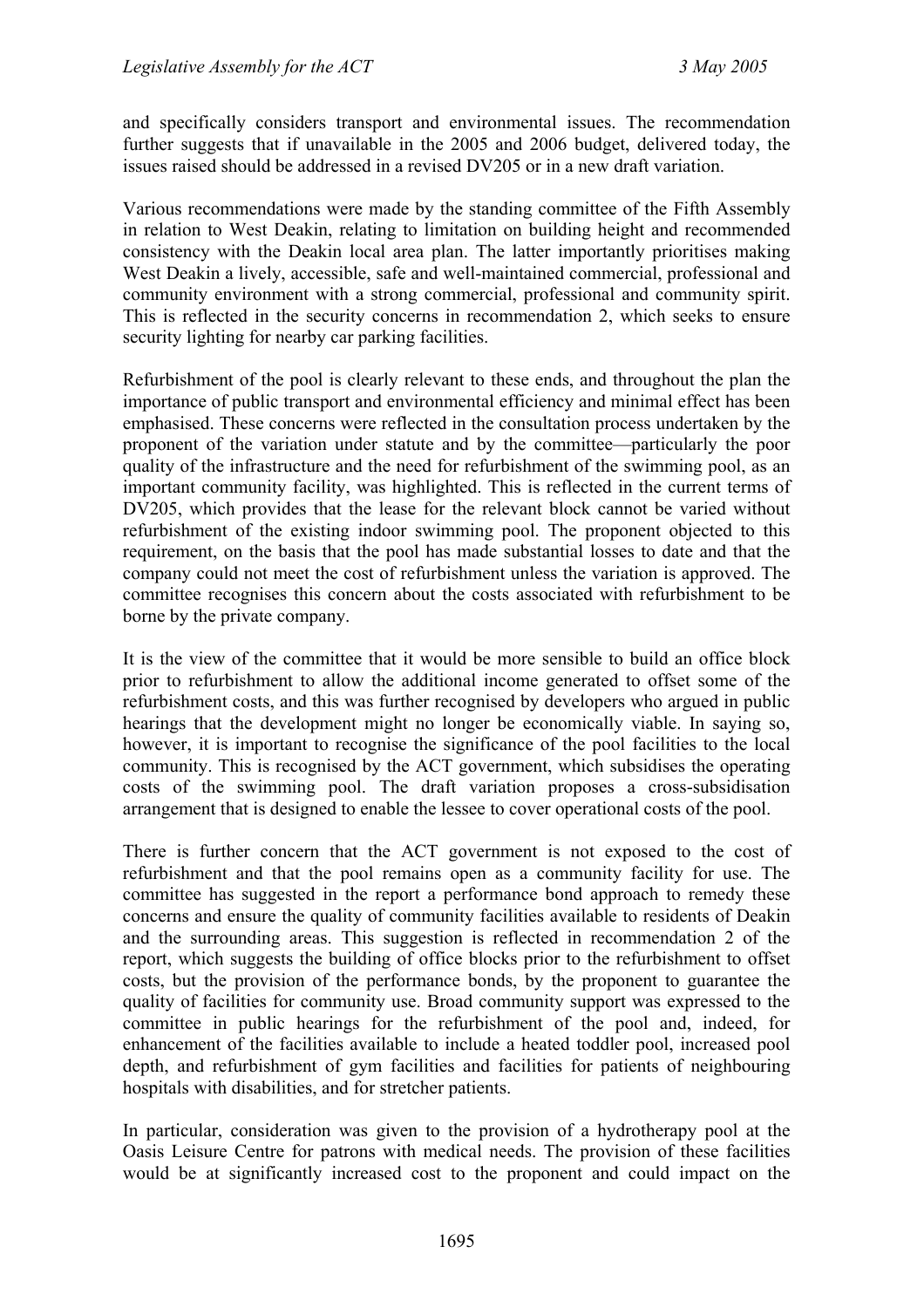competitiveness of the CISAC facility, which includes many of these facilities. Support for the idea is reflected in recommendation 4 of the committee's report I table today. This recommendation emphasises the need for access to the leisure centre for persons with a disability to fully comply with the relevant standards and guidelines. I commend the report to the Assembly.

Question resolved in the affirmative.

## <span id="page-23-0"></span>**Statute Law Amendment Bill 2005**

Debate resumed from 17 March 2005 on motion by **Mr Stanhope**:

That this bill be agreed to in principle.

**MR STEFANIAK** (Ginninderra) (11.45): Initially, I had a five-page speech on this but, looking at the time, I think it is probably rather ridiculous to give that. This is one in a series of bills that: firstly, makes some minor non-controversial amendments initiated by agencies; secondly, makes structural amendments to the Legislation Act and the Legislation Regulation, as initiated by the Parliamentary Counsel's Office; and, thirdly, makes some technical amendments, also initiated by the Parliamentary Counsel's Office. I thank the Parliamentary Counsel's Office for coming and giving me a briefing on this largely non-controversial legislation.

I note on this one that the Chief Minister is going to move one amendment in relation to the University of Canberra Act. That is going to be dealt with in a different bill and we are certainly supportive of that. Looking through this bill, it does make, as I said, some minor amendments. One that I note with interest, and which might interest some people here, is the amendment to the Domestic Animals Act 2000. That act currently provides that a cat curfew may operate between stated times. This amendment is to make it clear that a cat curfew can operate on a 24-hour basis. I would be interested in getting feedback on how the cat curfew is working—if it is working at all. It might be something that is virtually impossible to police but I would be interested in receiving some feedback on that. That does not seem to be a particularly problematic amendment so the opposition will be supporting this particular piece of legislation.

**DR FOSKEY** (Molonglo) (11.47): Mr Speaker, I support this bill and acknowledge the importance of the technical amendments program. It is laudable to continue to improve the quality of the ACT statute book so that our laws are kept up to date and accessible to the public. I recognise that the integrity of the Statute Law Amendment Bill has been protected by the removal of proposed amendments to the University of Canberra Act 1989, after it was found that these amendments could be controversial. All other proposed amendments appear to be minor, technical and non-controversial and, as such, they have our support. I see particular benefit in the changes to the structural amendments of Legislation Act, which will potentially simplify the development and presentation of amendment bills.

**MR STANHOPE** (Ginninderra—Chief Minister, Attorney-General, Minister for the Environment and Minister for Arts, Heritage and Indigenous Affairs) (11.48), in reply: I thank members for their support. This bill carries on the technical amendments program that continues to develop a simpler, more coherent and accessible statute book for the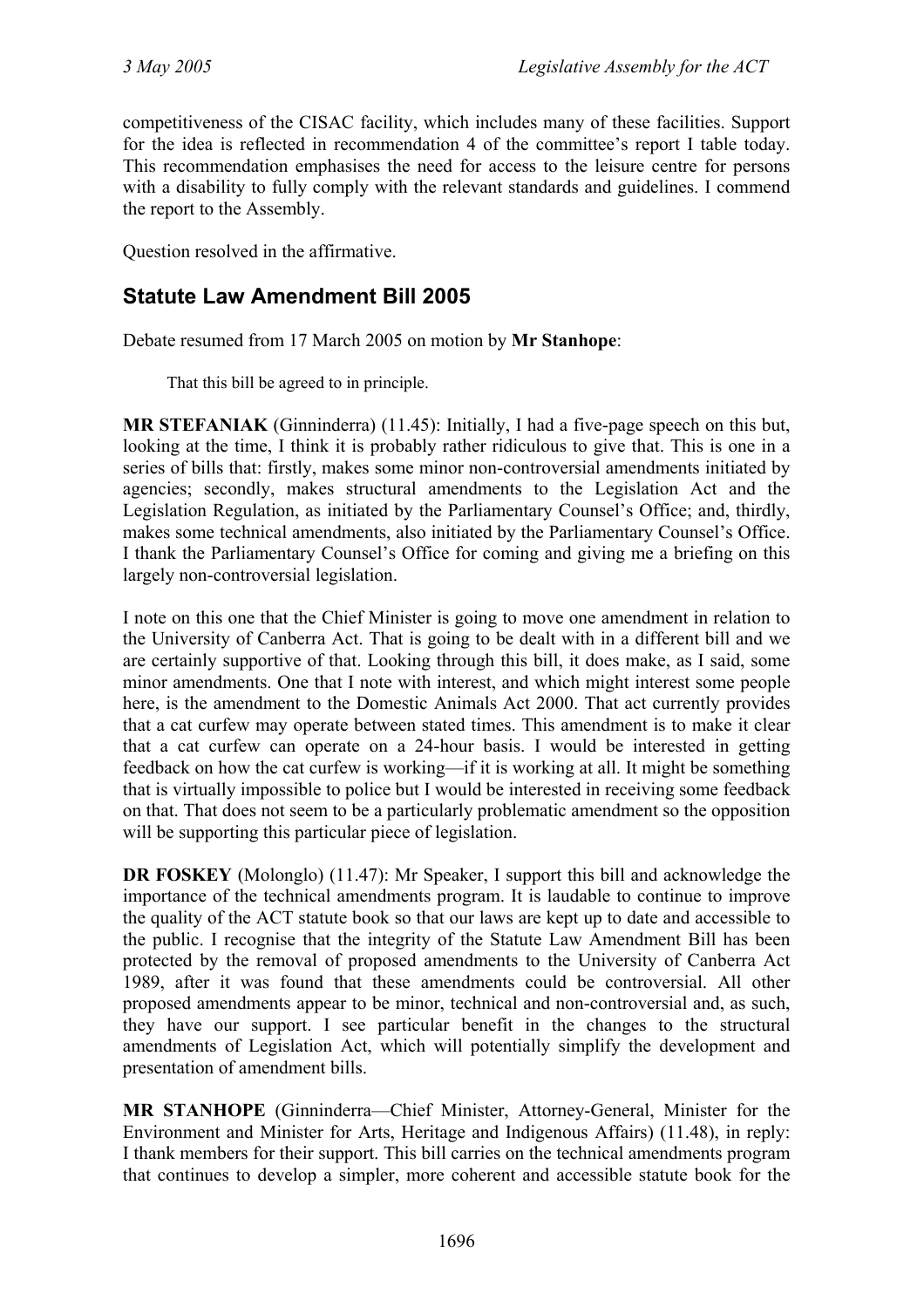territory through minor legislation changes. It is an efficient mechanism to take care of non-controversial, minor or technical amendments to a range of territory legislation, while minimising the resources needed if the amendments were dealt with individually.

Each amendment is minor but when viewed collectively they are a significant contribution to improving the operation of the affected legislation. For example, the narrowing of the grounds on which prohibition notices may be issued under the Dangerous Substances Act 2004 and the Occupational Health and Safety Act 1989 removes potential anomalies from these acts. The amendments to the Legislation Act 2001 ensure that the overall structure of the statute book is cohesive and consistent and kept up to date with best practice. In particular, the broadening of the group of people who can request a notification of registrable instruments reflects operational experience that the existing provisions are unnecessarily restrictive.

I would once again like to express the government's ongoing appreciation for members' continuing support for the technical amendments program. It is an example of the territory leading the way and striving for the best—in this case a modern, high quality, up to date, easily accessible statute book. As has been mentioned, the government will move an amendment to the bill during the detail stage, removing amendments to the University of Canberra Act 1989 from the bill.

Question resolved in the affirmative.

Bill agreed to in principle.

#### **Detail Stage**

Bill, by leave, taken as a whole.

**MR STANHOPE** (Ginninderra—Chief Minister, Attorney-General, Minister for the Environment and Minister for Arts, Heritage and Indigenous Affairs) (11.50): I move amendment No 1 circulated in my name and table a supplementary explanatory statement to the amendment *[see schedule 1 at page 1732]*.

As has been indicated, there has been some representation from members of the University of Canberra community who have raised some concerns about aspects of the proposed amendments to the University of Canberra Act 1989. As members know, and it is the basis on which we proceed, the statute law amendment program is designed to deal with, and does and should only deal with, minor or technical amendments and repeals that are not controversial. It is on that basis that we continue with a statute law amendment process, and it is important that members do have confidence that only technical, minor and non-controversial amendments will be incorporated within the legislation.

That was the government's view initially, and that was the case with amendments proposed to the University of Canberra Act. But, on the basis of some representations that we have received, we are, of course, more than happy to remove those proposed amendments—which we initially saw as fitting within the scope and ambit of a statute law bill—from the bill. They will be dealt with separately. It really is just in order to ensure the integrity of the statute law process that the government has moved to delete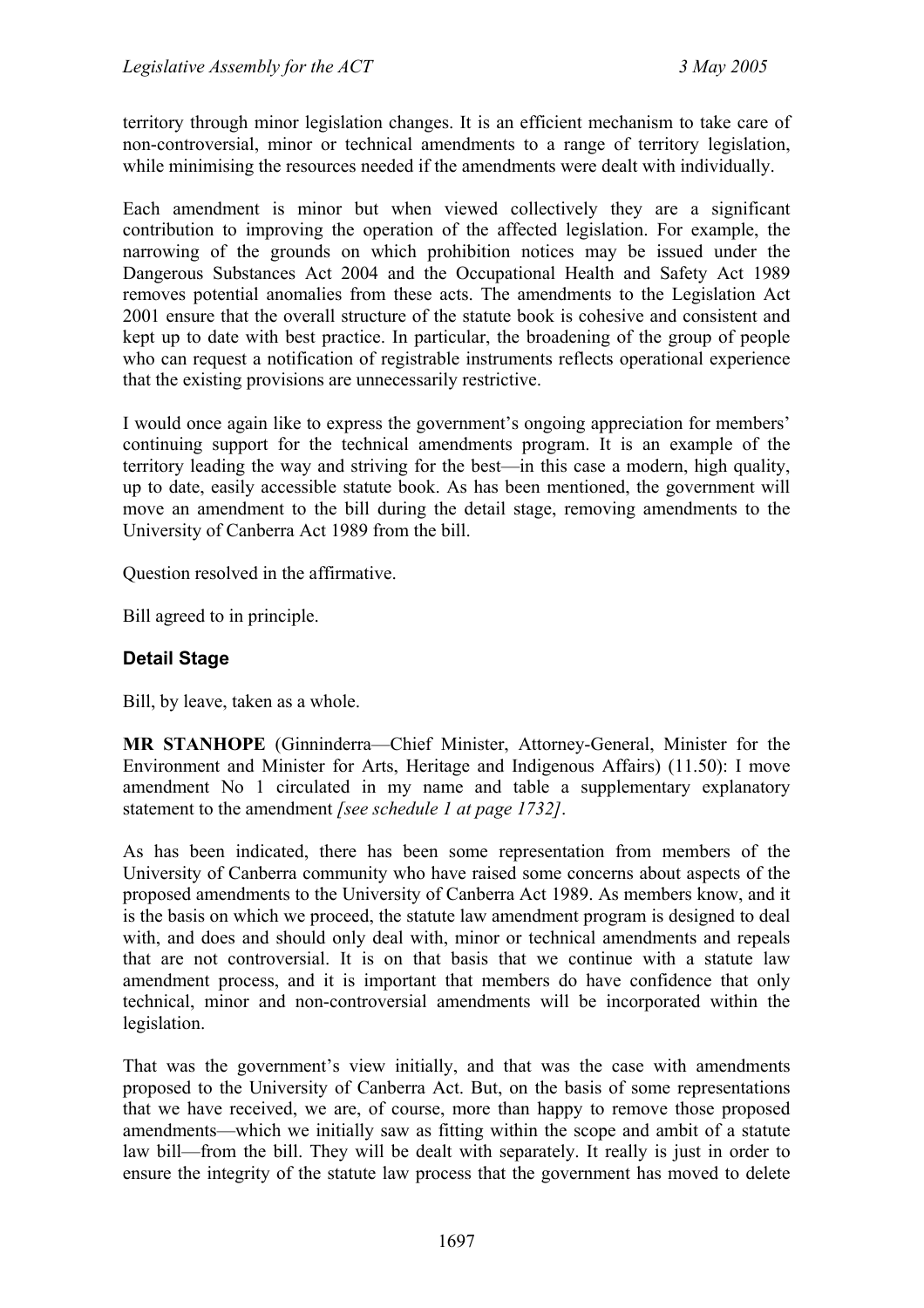reference to the University of Canberra Act and its amendments from this particular bill. As I said, we will proceed with those separately.

Amendment agreed to.

Bill, as a whole, as amended, agreed to.

Bill, as amended, agreed to.

## <span id="page-25-0"></span>**Pest Plants and Animals Bill 2005**

Debate resumed from 17 March, on motion by **Mr Stanhope**:

That this bill be agreed to in principle.

**DR FOSKEY** (Molonglo) (11.53): The Greens support this legislation with some changes. We have been advocates for many years of the need for a strong legislative framework to control pest plants and animals. Back in 1996 my predecessor Lucy Horodny commented on the ACT weeds strategy:

We note that the strategy does not propose taking a strong legislative approach to weed control. Much of the discussion of legislative options for dealing with weed control that was contained in the draft weeds strategy has been dropped from the final version. We agree that cooperation from the public needs to be gained for implementing many parts of the strategy, but there also needs to be strong legislation backup in case that public cooperation is not obtained.

Subsequently, also in 1996, some provisions relating to pest plants and animals were incorporated into the land act. These provisions, while an improvement, did not go far enough. So we are very pleased that we now have a stronger legislative framework before us. We believe that this legislation is a great improvement on the provisions that were in the land act. There are a few provisions in the proposed legislation that we think could be tighter and, if incorporated, would make the legislation more effective in meeting its objectives. Therefore, in the detail stage I will be moving some amendments.

The importance of this legislation is highlighted by the findings of a recent CSIRO report, commissioned by the World Wide Fund Australia. The report found that 40 per cent of the most damaging weeds to farmers have escaped from Australian gardens. According to the WWF: "Garden plants make up 94 per cent of the 27,000 introduced plant species in Australia, and are by far the biggest source of weeds totalling 70 per cent of Australia's combined agricultural, noxious and natural ecosystem weeds. They contribute to the \$4 billion annual cost of weeds to agriculture."

Other findings of the report show that nurseries are still selling 33 per cent of the emerging weeds for grazing industries; 20 per cent of the weeds impacting on rare and threatened native plant species; 25 per cent of the weeds of national significance; and 25 per cent of the invasive plants on the world's worst invasive alien species list. The report also states that "states and territories generally have low rates of prohibiting for sale those invasive and potentially invasive garden plants naturalised in their respective jurisdiction", with the ACT cited as the weakest, with no formal legal measures. The report, however, does also mention the success of the ACT voluntary scheme in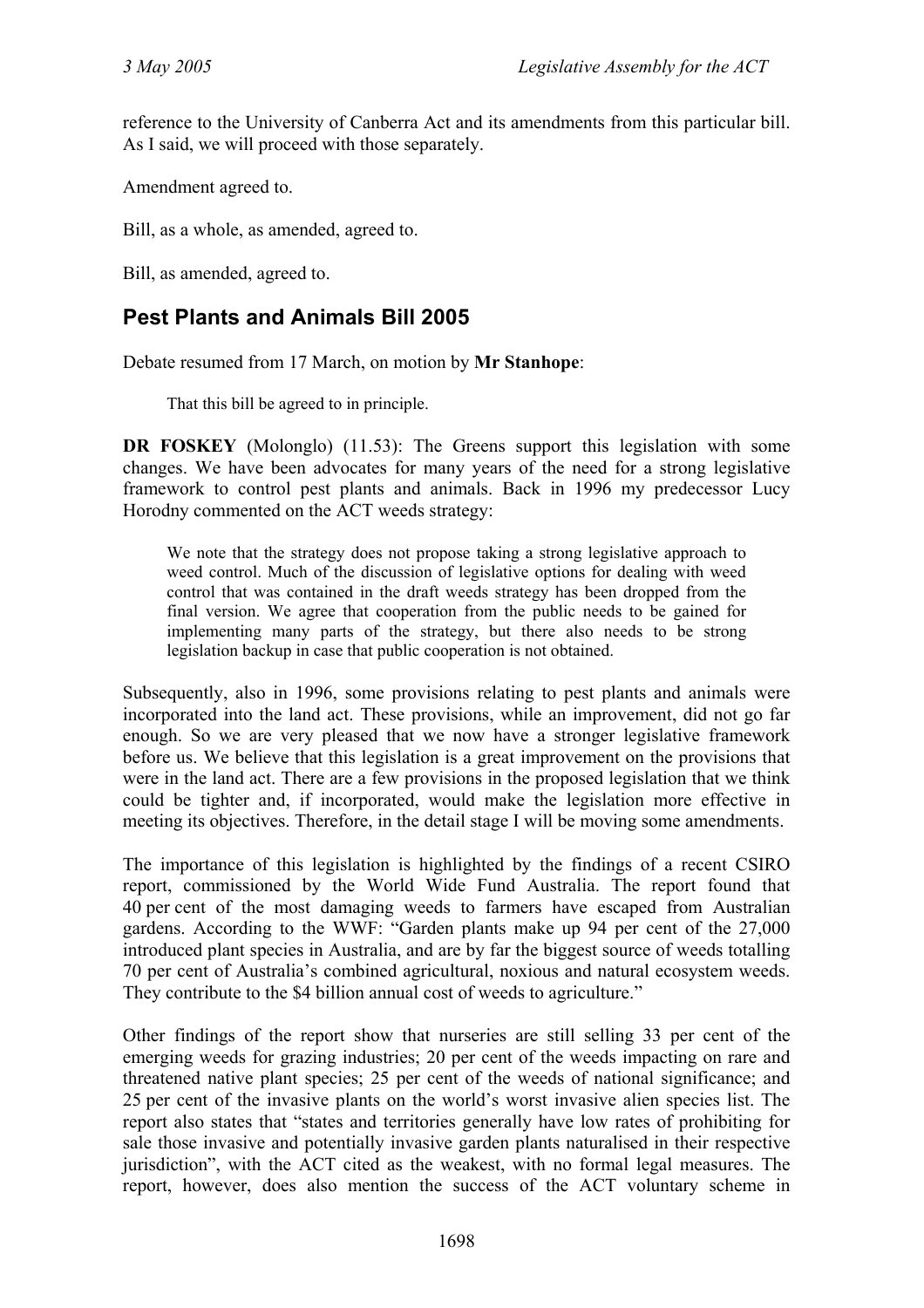restricting the sale of known invasive species in the ACT. But, as it states, this is over a period of 10 years and after an impressive degree of persistence. This legislation changes that and makes it an offence to sell or recklessly supply prohibited pest plants or prohibited pest animals.

The legislation also provides for certain plants and animals to be declared as pests. Once declared, there is scope for the development of pest management plans, as well as capacity for specific pest management directions. Overall, it provides a legal framework to control and manage declared pest plants and pest animals.

I would here like to mention another WWF report, which came out only last month and therefore did not inform the government's legislation—*Making state weed laws work,* an issues paper by Andreas Glanznig. This report states that state weed laws are weak, as they have overly narrow lists of declared weeds that are prohibited for sale, and they are generally reactive rather than proactive. The report argues that all naturalised invasive or potentially invasive garden plants should be prohibited from sale. WWF recommends that "all states and territories amend their respective noxious weed legislation to enable all agreed national important weeds to be prohibited for sale".

The success of this new legislation in controlling and managing weeds will in part depend on the number of prohibited pest plants, and I hope some fresh consideration is given to this list and to making sure it includes all invasive plants. In the context of pest plants, I like the precautionary element of the Western Australian legislation, which assumes that "plants are guilty until proven innocent".

The report also argues that, with the exception of Western Australia, it is possible to legally import a vast number of plants without any form of risk assessment. The report uses the example of bearskin fescue, an ornamental tussock grass that went on sale through a major wholesale nursery in Victoria last November although it has the potential to become a grazing and environmental weed. By contrast, in Western Australia its import was subject to a risk assessment under plant quarantine laws. That risk assessment confirmed its potential to invade south-western Australia, most of Victoria, the New South Wales tablelands—no doubt the ACT—and north-east Tasmania. Consequently, bearskin fescue is now a prohibited import in Western Australia. That is a quarantine issue. However, it does highlight how we might still be creating new weed problems.

It is also important to remember that legislation is just one part of managing weeds; we still need to do all the other things that are part of the ACT weeds strategy. The Greens support a review of the effectiveness of the ACT weeds strategy and the ACT weed control program. The weeds strategy was agreed to in 1996 and was a 10-year plan, so it is timely to have a review. We have done a lot over the last nine years, but a review will provide an opportunity to assess where we are and what more needs to be done. Furthermore, we need to ensure that nurseries are brought into this process to reduce weeds and that they do not feel as though the legislation is imposed upon them.

I understand that the Conservation Council supports this legislation. I do not believe that the bill is contentious and I am pleased to support it; but, as noted earlier, I will move some amendments in the detail stage that will make the legislation more robust and able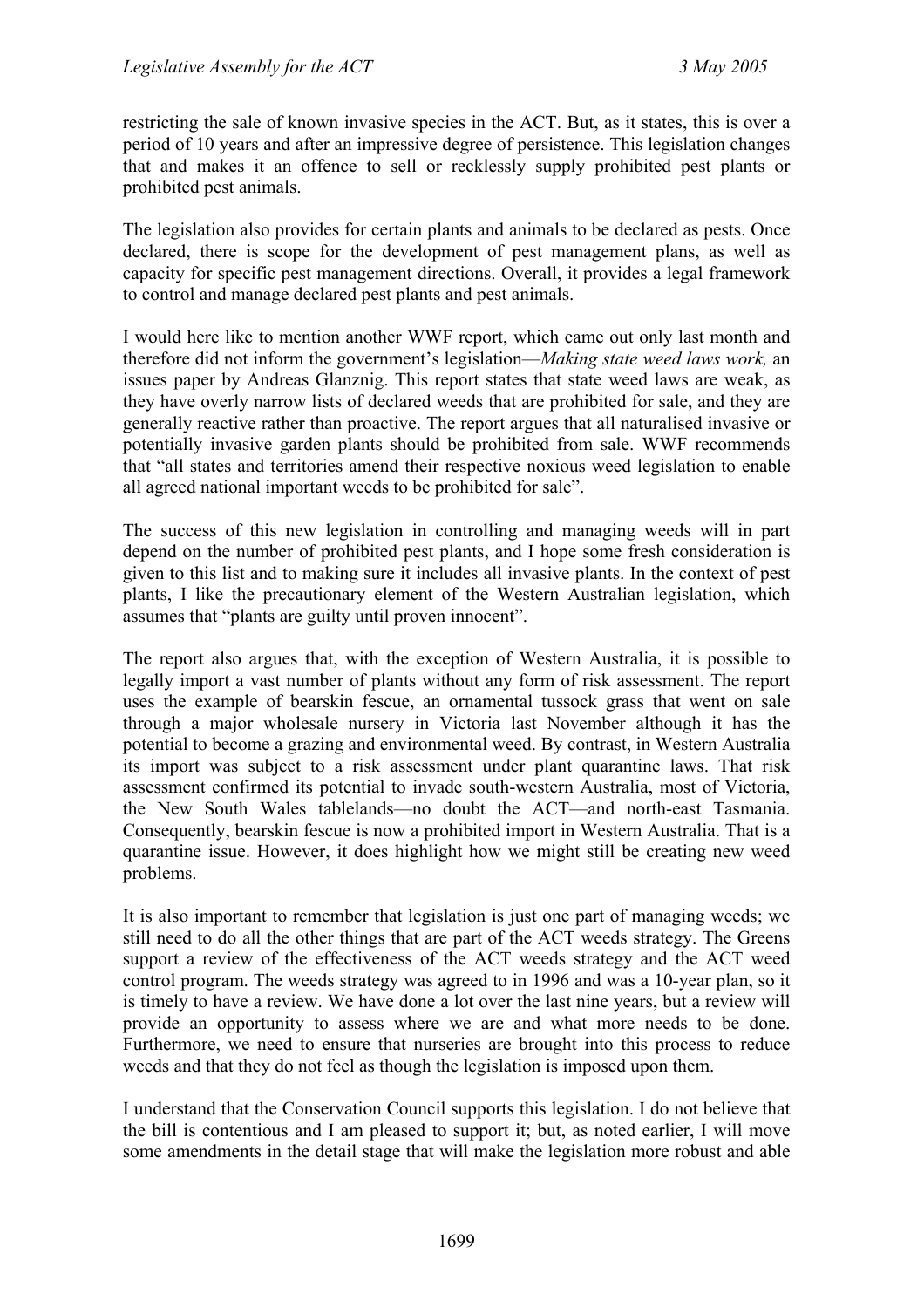to perform the task I believe the government intends—that is, to check the spread of pest plants and animals in our territory.

**MRS DUNNE** (Ginninderra) (12.01): The Liberal opposition will be supporting this bill in principle, but with some reservations. As Dr Foskey has said, since the introduction of the weeds strategy in 1996 a whole lot of work has been done, or should have been done, to deal with the huge problem to land managers of invasive weeds. As Dr Foskey has pointed out, the weeds cost Australian farmers \$4 billion a year and seriously degrade and devastate natural areas, resulting in the decline of many native species.

As we know, the history in Australia of the introduction of invasive plants has been a sorry history, with some spectacular examples. For those of us who grew up in different climes, the prickly pear cost Australian rural industries, even in those far distant times of the forties, fifties and sixties, millions of pounds. The eradication of the prickly pear was a difficult project but has, for the most part, been successful through introduction of a biological control. But biological controls in themselves are problematic.

While the Liberal opposition will support this bill, it is not our preferred option. This bill is an infinite improvement on what currently exists on the ACT statute books. Inaction over a number of years by successive governments has meant that our provisions in relation to invasive weeds in particular are in a parlous state. We have the worst legislation in the country if we are to believe *Making state weed laws work*, the paper put out by the World Wide Fund.

I know that many people's eyes glaze over—and many of my colleagues' eyes glaze over—at the discussion of the impact of invasive weeds. We have to look at it in economic terms. For every land manager, weeds are an ongoing problem. They consume a large amount of time. They reduce the fertility and productivity of farmland. They displace native species in nature reserves and that has an impact on the whole ecosystem. As we have seen, for farmers alone it costs \$4 billion per year to deal with invasive weeds.

What this legislation does is improve a bad situation; but it does not go nearly far enough. I am very disappointed that the government has got to the stage of saying, in the words of Caesar, quod scripsi, scripsi—what I have written, I have written—"This is good enough and we can't make it any better." What the World Wide Fund discussion paper *Making state weed laws work* points out is that we can do much better than this current situation.

What this piece of legislation does is essentially bring our parlous laws up to a state where they are comparable with New South Wales law. There is a lot to be said for moving in concert with New South Wales, because we are an island in New South Wales, and working with them to improve the regimes for dealing with pest plants and animals, particularly in this case where our major focus is on invasive weeds. But just to say we are now up to scratch with New South Wales is not good enough. There is much more that can be done, and it seemed to be a coincidence that this discussion paper arrived on the desks of members in this place about three or four days after the pest plants and animals legislation was introduced. It would be unreasonable for us to expect the government to take the recommendations of this extensive discussion paper into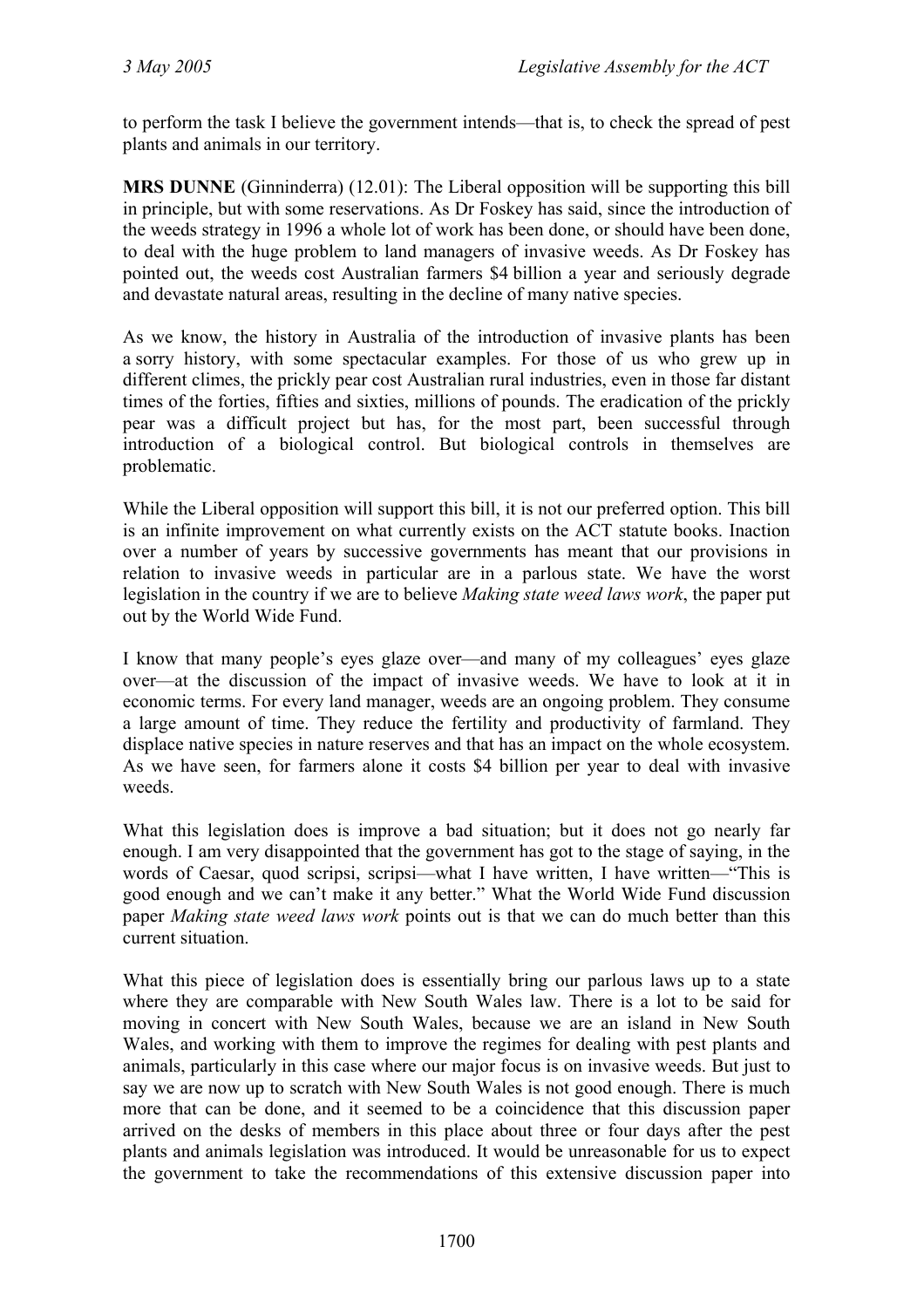account in the drafting of the legislation. But now that we actually have a well-credentialled organisation coming forward and saying, "Here are some pointers and here are some models for how you might craft legislation," we think the government should not sit back and say, "We can't make it any better. We have created infallible legislation" but, rather, "What can we learn from a well-credentialled organisation, supported by research by the CSIRO? What can we learn to make our legislation better?"

There are lots of problems with our legislation, which is why I will propose, before we get to the detail stage, that this legislation be referred to the Standing Committee on Planning and Environment so that the planning and environment committee can look at it, and Dr Foskey's amendments, which for the most part are meritorious, in the light of the new work that has come to light from the World Wide Fund.

I have spoken to the Chief Minister, the Minister for the Environment, and he says that he will not support that, but I still propose to move that the bill be referred to the planning and environment committee, so that the Chief Minister can give his reasons why he thinks he cannot improve this environment legislation any more. I think it is because he is basically too lazy; he wants to get something on the books so he can say, "I've done something. We must do something; this is something and therefore we must do this," which is the usual approach of this Labor government, especially when it comes to the environment.

I will quote just a few snippets from this report:

Weeds cost Australian farmers \$4 billion per year and seriously degrade vast natural areas resulting in the decline of many native species.

Yet, State and Territory weed legislation is generally ineffective in stopping the legal importation of new invasive plant species, as well as blocking the major invasion pathway for the intentional spread of those already in their jurisdictions. This pathway is the continuing sale of large numbers of invasive garden plants, most recently documented by a CSIRO report entitled *Jumping the Garden Fence*.

That has had considerable discussion in the media. It continues:

Invasive garden plants account for two-thirds of the weeds that have established in the environment in recent decades, and about 70 per cent of all agricultural and environmental weeds.

As I said before, the idea of having a nice garden brought about the prickly pear invasion, the problems we have with Paterson's curse and a problem that is very close to home that I see quite often. I come from the North Coast of New South Wales and in one of my father's former incarnations he was a banana grower. We spent years—literally years, through my childhood—spraying, grubbing out, eradicating lantana from banana plantations on the North Coast of New South Wales. Very recently I visited my parents and what did I find in their front garden? A new cute, beautiful lantana plant, bought from the local nursery. I said, "Dad, what are you doing with lantana in your front yard?" "I bought it from the nursery. It must be all right. It's not like the ones that we used to grub out when you were a kid," he replied. In fact it is just about the same; it is a little bit smaller, a little bit cuter and the colours of the flowers are a bit nicer, but it still stinks, it is still woody and it is still invasive. This is what happens: people have lost any sort of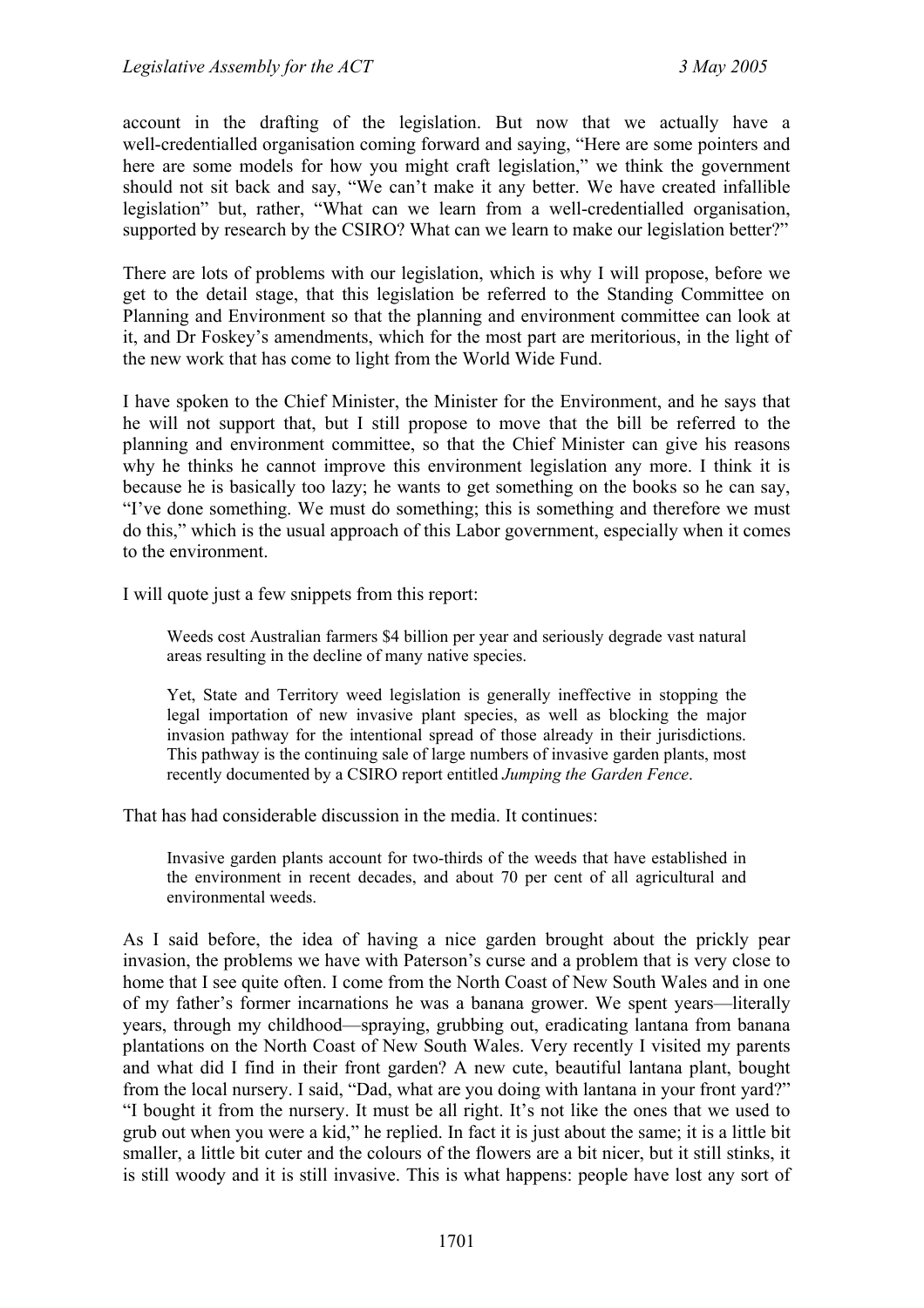understanding of what is happening if someone with as much experience on the land as my father would go and plant an invasive plant in his front garden believing that it must be all right because it was in the nursery. The nurseries have a lot to do, and this government has a lot to do, still. There is much good work that has been done with nurseries in the ACT—but very much through voluntary cooperation between the Conservation Council and the nurserymen, not through the actions of government.

This report goes on to talk about poor alignment between state and territory declared weed lists. This is just appalling when you think of the cost. It says:

Over 40% of the naturalised invasive garden plants declared noxious in one or more jurisdictions are still for sale in another.

So, even if New South Wales does declare lantana to be a noxious plant, we could still buy it here—and I have actually seen it in nurseries here. The report continues:

This includes Weeds of National Significance … and other nationally important invasive plants. As the CSIRO report … notes "while plants can be moved freely inter-state, such a situation becomes untenable nationally.

It refers to lantana camara, a weed of national significance which is both declared noxious and prohibited for sale in Queensland but is still available for sale in New South Wales and right up to the Queensland border. This is why we really should be taking a much more concerted approach. What the government has done is good, but it is not good enough. What the World Wide Fund recommends is that we take a much more proactive set of steps. There are a number of recommendations in this report that I think it would be useful for the government to take into account. But, if we are getting to the "Well, I've done it and it is mine and we're not going to change it" mode of operation, heaven help farmers and land managers generally in the ACT.

In concluding my remarks I just draw attention to the fact that in this bill there are three instances of strict liability offences. It has become my wont of late to give an exposition on strict liability offences and I would draw members' attention to clause 10 of the pest plants and animals legislation and suggest that, if we are going to have strict liability offences in legislation, this is how you do it. This should be a template for how strict liability offences appear in legislation. I put it on the record that this is what I expect to see when we are talking about strict liability offences. I had a lengthy discussion with officials the other day about strict liability offences in this and other legislation, and I was absolutely appalled at the lack of understanding of the implications and the fairly cavalier approach if somebody does something by accident of, "Well, that's just too bad and we'll fang you anyhow."

I refer members to clause 10, because this is what I think a strict liability offence should look like. It says that a person commits an offence if the person in the conduct of his business does particular things. So what it actually says is, "If you should know and you act irresponsibly, we'll fang you." But, if you are walking around Auntie Flossie's garden and you say, "Gee, I like the look of that" and she cuts you two or three cuttings and you take it home and put it in your garden, that should not be a strict liability offence, because you and Auntie Flossie may not know that something is an invasive weed. There should be education to encourage people to take invasive weeds out of their gardens. In other legislation that will come before the Assembly there are many offences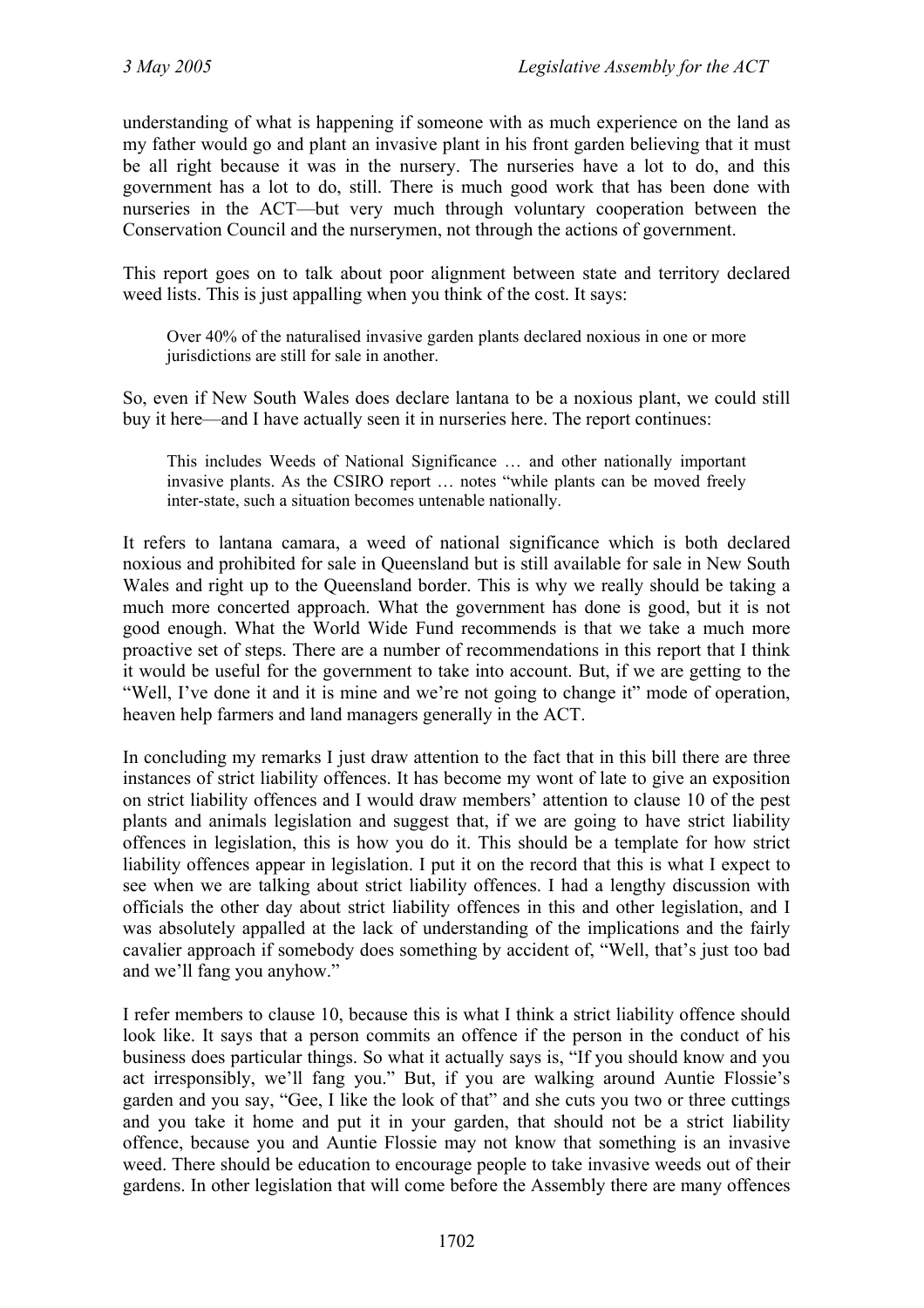where people may act out of ignorance and they will be subject to strict liability offences, and that is something that is untenable. I do commend the government for this as a model for how a strict liability offence should apply.

In sum, this is an "all right" piece of legislation and is a significant improvement on what we currently have. The Liberal opposition believe that we could do better, and to that end I will propose before we get to the detail stage that this be referred to the planning and environment committee for inquiry and report.

**MR STANHOPE** (Ginninderra—Chief Minister, Attorney-General, Minister for the Environment and Minister for Arts, Heritage and Indigenous Affairs) (12.14), in reply: The Pest Plants and Animals Bill provides for a more strategic approach to protecting the ACT's land and aquatic resources from threats posed by pest plants and pest animals. It allows for the formal recognition of a pest by declaration, the development of a management response to threats from a declared pest, and regulation of activities that may foster the spread of a pest or the introduction of a potential pest to the territory.

The bill repeals the current pest management provisions of the Land (Planning and Environment) Act 1991. It establishes stand-alone legislation that significantly strengthens the basis for management of pest plants and animals. It reflects nationally agreed principles for pest management and is consistent with new pest management legislation introduced in New South Wales.

The bill establishes a system for declarations of pest plants and pest animals based on their threat to agriculture, the environment or the community. The bill provides for the minister to declare a plant or animal as a pest. The declaration is an important step in that it formally recognises that a plant or animal poses a significant threat and that management or control measures are required.

While the current provisions of the land act provide for the declaration of a pest, this bill goes significantly further. The Pest Plants and Animals Bill establishes certain classes of declaration that indicate the current infestation status of the pest in terms of its distribution or abundance and the most practical approach to its management. For example, a declaration may state that a pest plant must be suppressed—that is, its level of infestation must be reduced. A declaration of this kind would apply to a plant that is present in the ACT at a level where reduction in its distribution or abundance is achievable with current knowledge, techniques and resources. Eradication may be a long-term goal. Pest plants such as willows or broom would likely fall into this class.

A declaration may state that a pest plant must be contained—that is, its present level of infestation must not be allowed to increase. A declaration of this kind recognises that the pest of concern is well established and that current knowledge, techniques and resources will not be able to change this situation. Examples of this class of weed would be St John's wort and Paterson's curse. They are so well established and widespread that total suppression or eradication is now regarded as not a practical proposition. In these cases, management programs would target areas of concern where the weed poses a threat in terms of impact on particular environmental, agricultural or community values. Members would appreciate that the degree of threat posed by a weed may vary according to land use or management objectives for the area.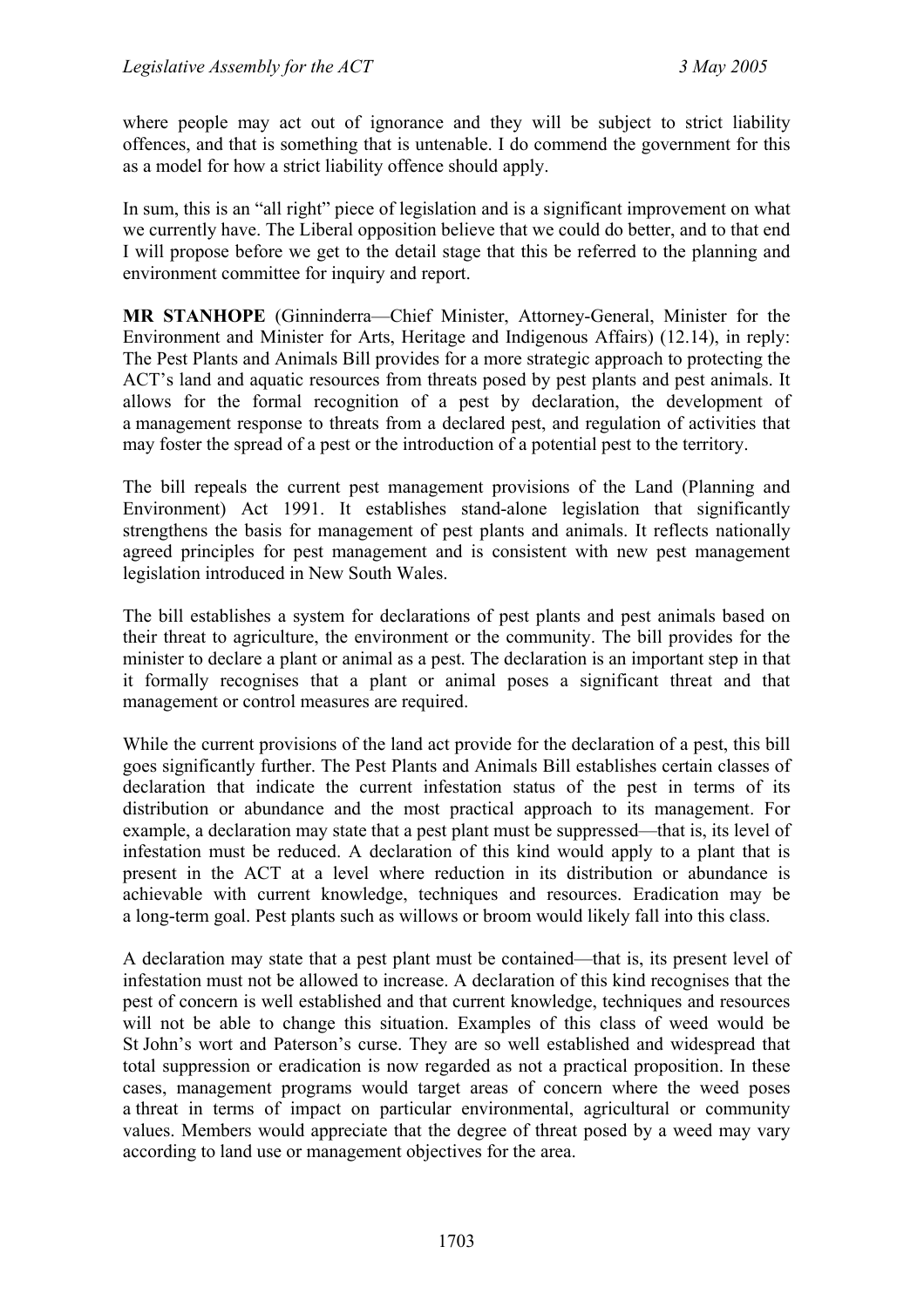The bill also provides for a pest to be declared a notifiable pest. A notifiable pest would be one that either does not yet occur in the ACT or the distribution of which is extremely localised. Its presence must be notified to a designated official so that a rapid response can be initiated. Eradication rather than suppression or containment would be a management objective for a notifiable pest. Identification of a notifiable pest that is not yet established in the territory, together with a rapid response to any detection, is the most effective way of preventing a new pest incursion.

The bill provides for the development of management plans for declared pests. A pest management plan is a management response to a recognised threat. It will outline actions required to manage the pest based on its potential threat, biological characteristics, distribution and abundance and practical measures available to control the pest or manage its impact. For example, a management plan for a pest plant may outline control techniques for suppression, destruction or containment of a pest, or land management practices to reduce its impact. Pest management plans will guide land managers in the design of the most effective and cost-efficient management programs.

The Pest Plants and Animals Bill will provide enhanced support for implementation of the ACT weeds strategy and the ACT vertebrate pest management strategy. These strategies establish a policy framework for pest management and are underpinned by annual management programs. The bill will assist in establishing priorities and objectives for pest management programs that align with pest declarations and associated management plans. Pest management plans may also be the basis for regulatory action. Directions may be issued to a land manager to undertake pest management actions in accordance with a pest management plan. A land manager must comply with any directions issued and, where they are unable to do so, an authorised person may execute the direction at a reasonable cost to the land manager. Use of directions would be a last resort measure when all other measures have failed.

The prohibition of supply of certain declared pest plants or pest animals, or material contaminated with these, is a key initiative of the Pest Plants and Animals Bill. The mechanism for doing this is by declaring a pest to be a prohibited pest. Many of our established pests have their origin in commercial trade or inadvertent or reckless supply or disposal of pests or material contaminated with a pest. Control over the introduction of new pests is an important strategy. It recognises that tackling major pathways for the introduction of new pests can have substantial economic and environmental benefits.

This provision builds on the existing bush friendly nursery scheme, whereby nurseries have voluntarily agreed not to supply pest plants and have been recommending non-invasive alternatives to their customers. This innovative scheme has been adopted by other Australian jurisdictions as an important and effective mechanism to raise community awareness of potential weeds and to guide people in the selection of more environmentally-friendly species for use in gardens. In 2003, this ACT initiative was recognised by being awarded the Landcare Australia local government award.

The bush friendly nursery scheme is a success story of note. It has been embraced by both the retail horticultural sector and their customers and it demonstrates strong community interest in reducing the impact of pest plants on our natural environment. Another local program, weed swap, is another example of community engagement in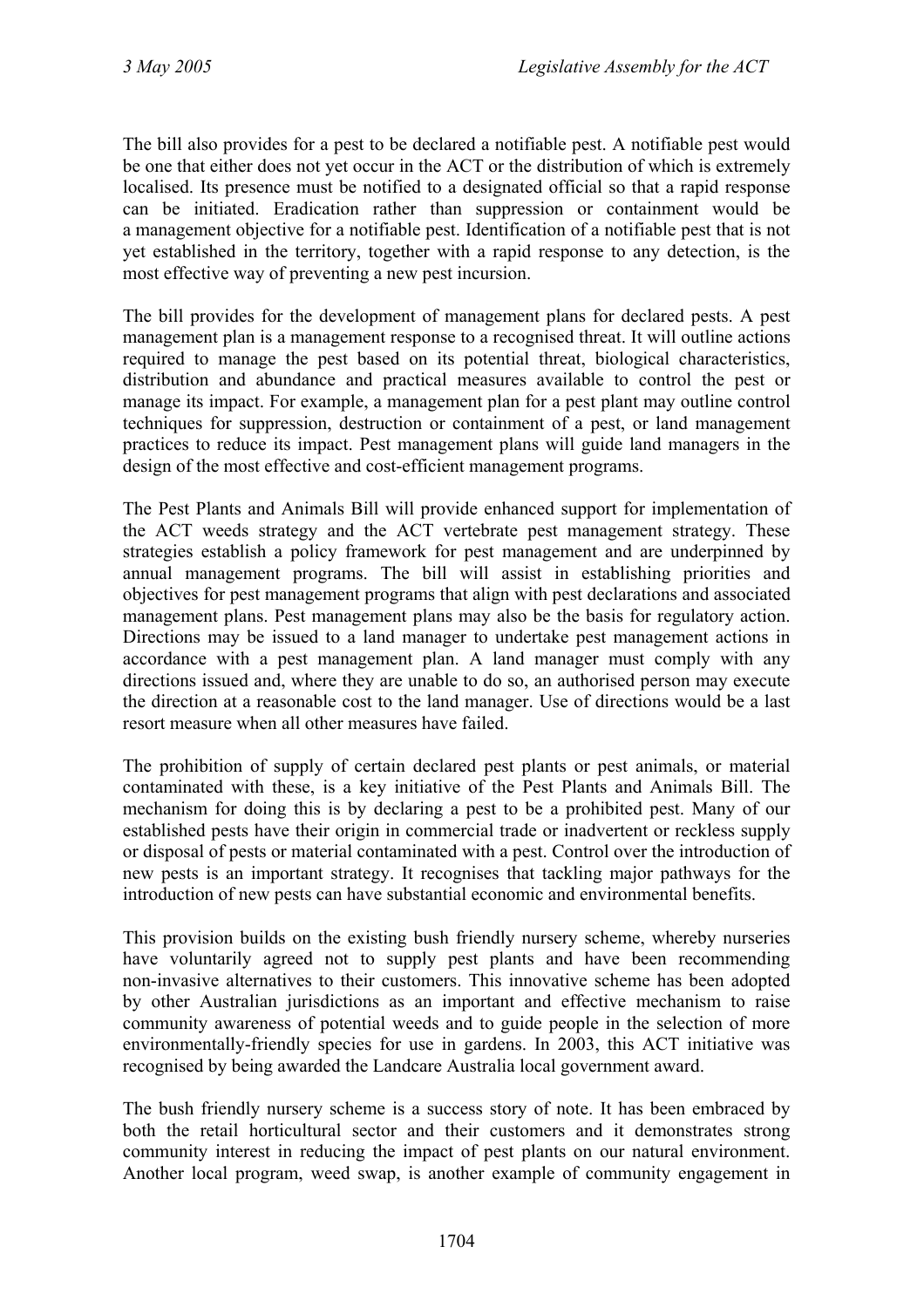combating weed threats. With assistance from the ACT and Australian governments, the Australian Native Plants Society exchanges environmental weeds that have been planted in gardens for more friendly native species.

I might just say, by way of digression from my prepared speech and going to the report *Jumping the garden fence* prepared by CSIRO on behalf of the World Wide Fund, it is interesting to note that the 10 most important garden plants currently for sale in the ACT—or described as currently for sale—and in relation to which the report is somewhat critical of the ACT are black locust, two species of broom, cotoneaster, firethorn, Japanese honeysuckle, the Lombardy poplar, olive, radiata pine and white poplar. It is notable, however, that, as a result of the bush friendly nursery scheme, the only one of those 10 species available for sale in nurseries in the ACT is in fact olive and there is quite a specific reason for that, related of course to its commercial use within the ACT—and it goes to explain the success of the strategy underpinning the ACT government's successful approach to pest plants in the past. Working with nurseries, the 10 identified most invasive garden plants concerning the CSIRO and the World Wide Fund in Australia are not sold in the ACT—none—with the exception of the olive, for reasonable purposes.

The commercial supply of prohibited pests is established as a strict liability offence in the bill. The criminal code provides for the use of strict liability provisions where a defendant can reasonably be expected, because of his or her professional involvement, to know what the requirements of the law are. Therefore, the mental or fault element can be justifiably excluded. The strict liability offences in this bill have been carefully considered and are limited to particular circumstances—for example, people engaged in the commercial supply of plants or animals can be reasonably expected, because of their professional involvement, to be aware of the duties and obligations under the law. Strict liability offences act to discourage reckless behaviour by forcing potential defendants to take every possible precaution. They are included in regulatory schemes by all jurisdictions where the proving of intent is difficult if not impossible. The Criminal Law and Justice Group, the Human Rights Commissioner and the Assembly Standing Committee on Legal Affairs have assessed the penalty provisions of the bill. Strict liability offences are minor, with the maximum penalty limited to 50 penalty units.

There are foreseeable circumstances where the supply of prohibited pests may be warranted—for example, scientific research. The bill provides that in these circumstances a designated official may issue a permit for supply if satisfied that it would not result in the spread of the pest in a way that would endanger the environment or agriculture. The bill also establishes offences for reckless activities such as the use of vehicles and machinery contaminated with the prohibited pest or the disposal of prohibited pests in ways that could contribute to their spread. I think members are aware that New South Wales has recently amended its Noxious Weeds Act. It also provides for the declaration of classes of pests and the prohibition of supply of certain pests.

The Pest Plants and Animals Bill has a high degree of consistency with New South Wales legislation, and I think that is particularly important as we share a common border with multiple points of entry. Our pests are New South Wales pests and vice versa. In the interests of harmonisation of pest legislation, the government needs to ensure that the declaration of pests in the ACT is undertaken in a consultative way, so that there is a high degree of commonality and a regional approach to pest management. It is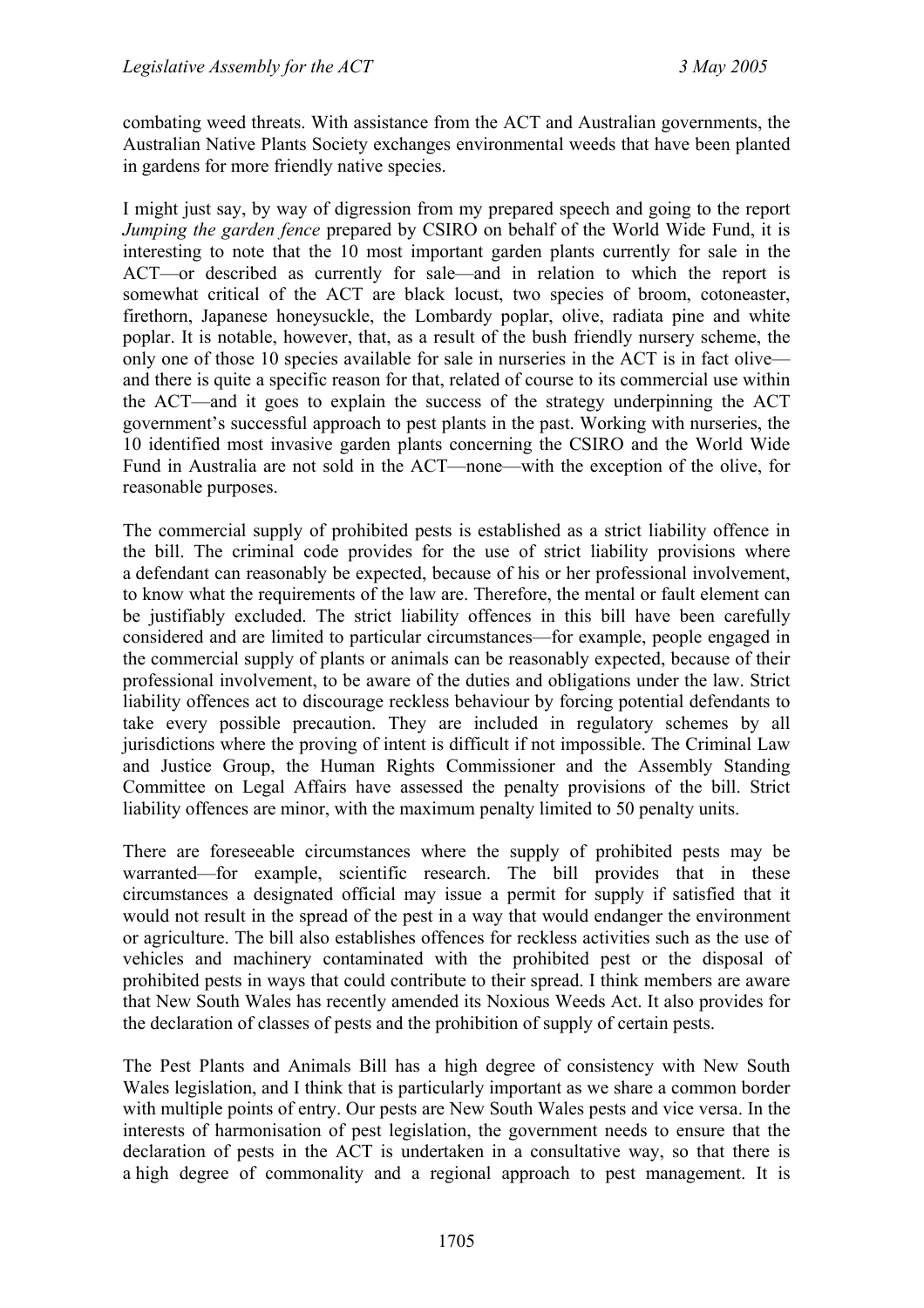fundamentally important that our legislation does mesh with that that exists in New South Wales.

Members are also aware—and this has been commented on in this debate—that Western Australia has adopted a different approach to management of pest plants, whereby all import and trade is prohibited unless the species concerned is scheduled as a permitted species. This approach is favoured by the World Wide Fund, which recently published a report on the matter and which has been referred to. But Western Australia, as we know, is separated from the eastern states; points of entry are few and can be controlled much more easily. A permitted list approach may be feasible in Western Australia. On the other hand, the eastern seaboard covers a range of jurisdictions, points of entry are diffuse, and the range of introduced and native species with weed potential is substantial.

Restriction on trade to a permitted list, as proposed by Western Australia, is clearly an impractical proposition on the eastern seaboard. It is much more sensible to adopt a risk management approach where pests of concern are targeted in a harmonised fashion, on a bioregional scale, with areas of compliance focus directed and significant pathways of introduction, especially the retail sector.

The ACT officials have discussed the Western Australian model with the World Wide Fund and suggested its lack of practicality or application on the eastern seaboard and the World Wide Fund now acknowledges that the Western Australian model is almost certainly not effective for the eastern seaboard and would not have their support for utilisation on the eastern seaboard.

The Pest Plants and Animals Bill represents a more comprehensive and targeted approach to managing the impact of pest plants and animals in the ACT. The bill establishes a process for declaring a pest and the development of a management response to the threat posed by a declared pest. It also establishes offences for actions that could result in the introduction or spread of a pest.

In particular, the bill recognises certain classes of pests that reflect their distribution or abundance, the practicality of control or management measures and the potential for new pests to establish in the ACT. This bill, when enacted, will see the ACT at the forefront of best practice legislation for the management of pest plants and animals in Australia. It will support the strategic approach necessary to ensure that our considerable investment in pest management is cost effective and achieves sustained outcomes to the benefit of the environment, agriculture and the community.

The Pest Plants and Animals Bill will enable the ACT to work in concert with New South Wales to achieve a high standard of pest management in a collaborative way. A collaborative approach to addressing pest management issues will continue to be an essential component of pest management strategies. Private and public land managers, the horticultural and pet retail sectors and the broader community are all stakeholders in achieving effective and sustained pest management outcomes.

The government will continue to assist these groups through information and education programs and support for the design and coordinated delivery of extension and management programs. This is an excellent piece of legislation. It is an absolute credit to the officers of Environment ACT who have expended considerable energy and effort,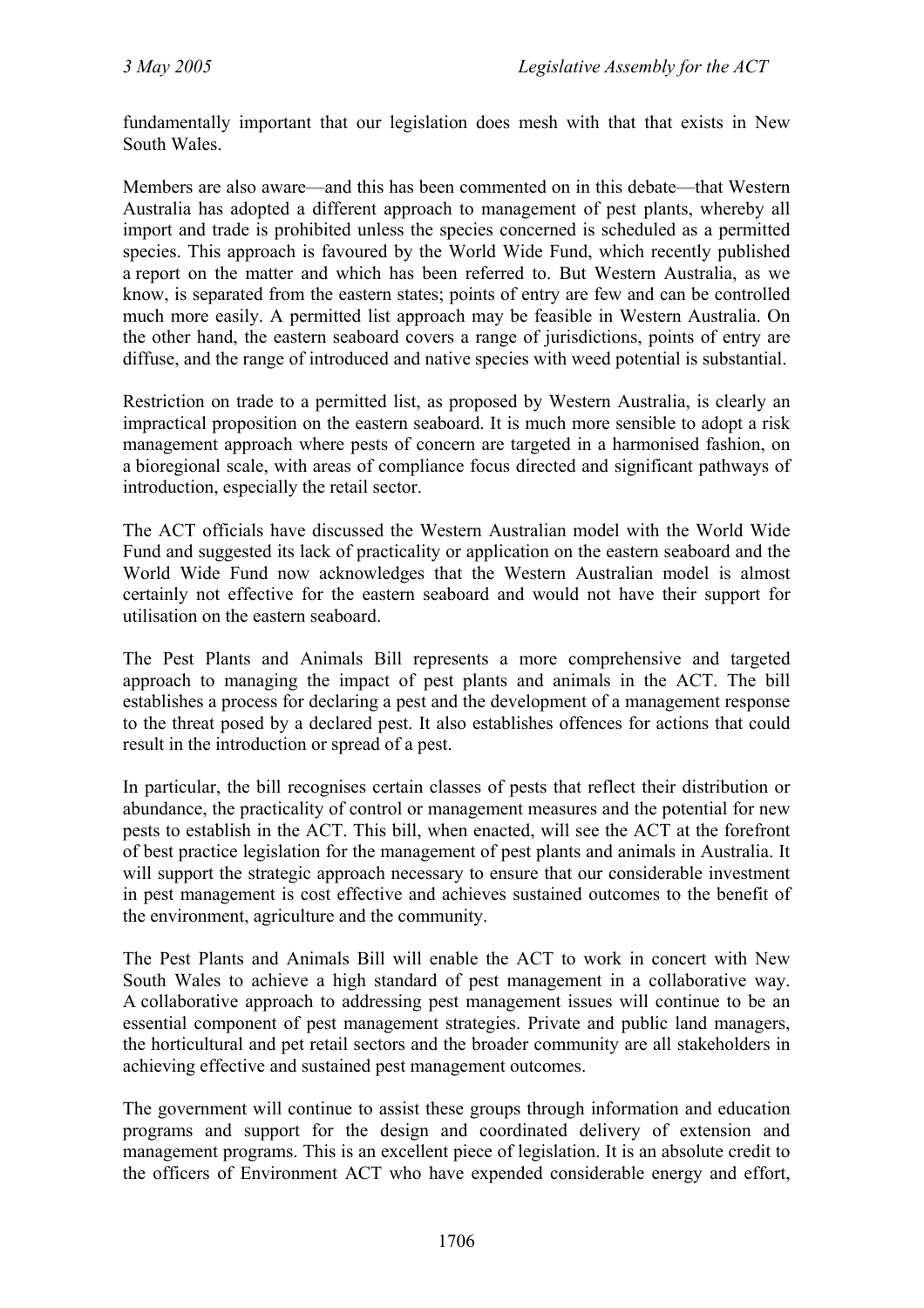have consulted broadly and have taken the best possible advice available to them in its preparation and development. I commend them for their contribution to the development of this leading Australian pest plants and animals legislation and I commend the bill to the Assembly.

Question resolved in the affirmative.

Bill agreed to in principle.

## **Referral to Standing Committee on Planning and Environment**

**MRS DUNNE** (Ginninderra) (12.28): Pursuant to standing order 174, I move:

That the bill be referred to the Standing Committee on Planning and Environment.

*Debate interrupted in accordance with standing order 74 and the resumption of the debate made an order of the day for the next sitting.*

## **Sitting suspended from 12.28 to 2.30 pm.**

## <span id="page-34-0"></span>**Questions without notice Hospital waiting lists**

**MR SMYTH**: My question is to the Minister for Health. Minister, at the end of March 2005 how many people were on the waiting list for public elective surgery in the ACT?

**MR CORBELL**: I do not have that information immediately to hand. I can advise Mr Smyth, however, that those figures will be released publicly shortly, and I am sure he will be looking closely at them.

**MR SMYTH**: I have a supplementary question, Mr Speaker. If the minister is going to take that on notice or whatever, perhaps he could tell the Assembly how many of these people were overdue for their elective surgery.

**MR CORBELL**: I have already answered that question. I do not have that information immediately to hand, but those figures will be released shortly.

## <span id="page-34-1"></span>**ACTION bus service—flexibus**

**MR GENTLEMAN**: Mr Speaker, my question is to the Minister for Planning. Minister, ACTION'S new flexibus service began last week, on 26 April 2005. Would you please advise the Assembly how this new service will benefit the ACT community.

**MR CORBELL**: I thank Mr Gentleman for the question. Yes, ACTION'S new flexibus service began on 26 April this year. Members may have seen the extensive print and electronic advertising campaign that has accompanied the introduction of the new flexibus service. The reason for this is that the new flexibus service is probably a first for Australia, in that it is the first time a demand responsive transport system has been put in place to service an entire city. That is what flexibus is—a demand responsive service where people can effectively dial a bus and arrange for a bus to pick them up.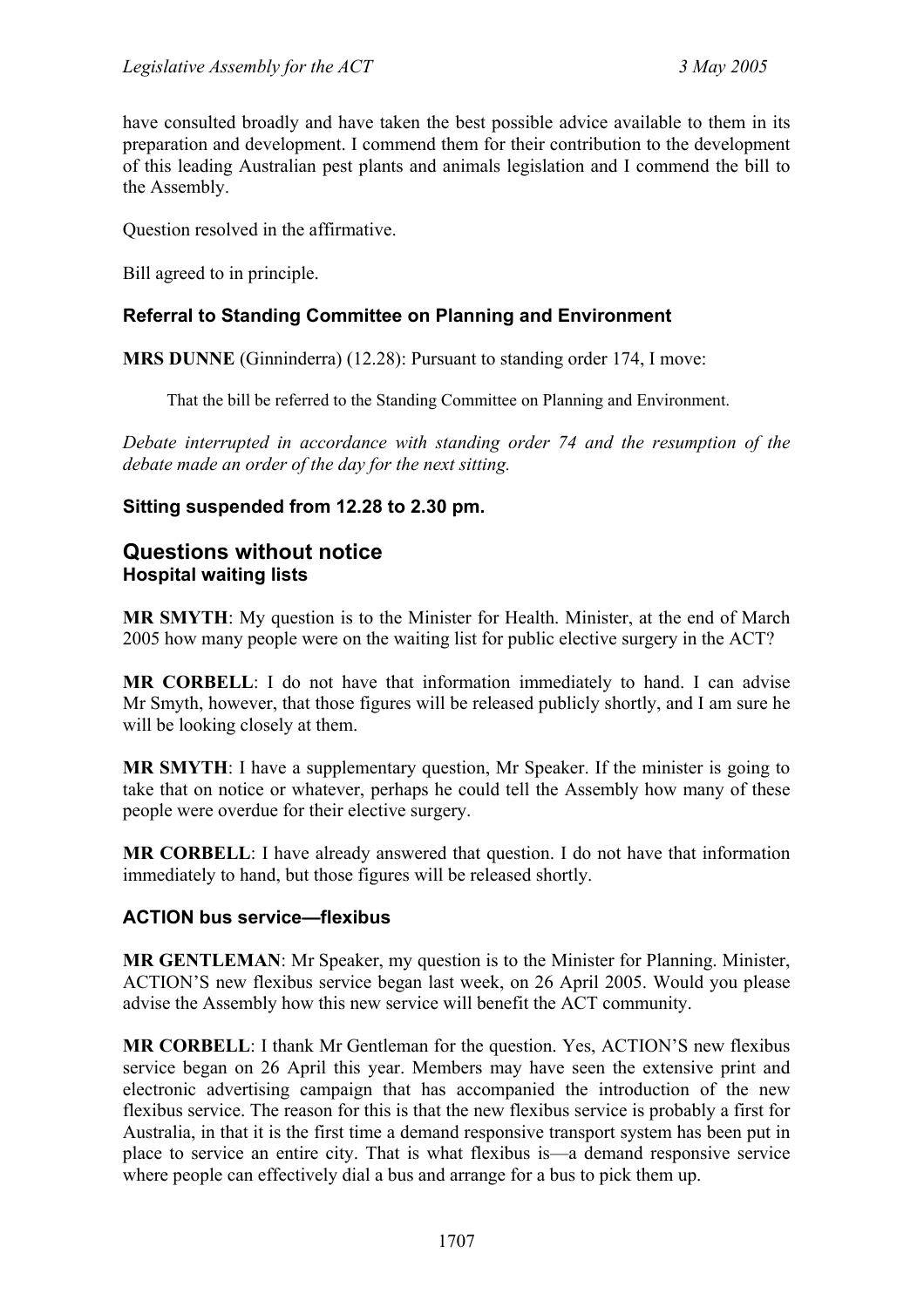As a result of this, not only is ACTION able to provide a more efficient and timely service but it is also able to do so in a way that does not involve the running of empty buses on fixed routes late in the evenings, both during the week and on weekends. Passengers can now be dropped off closer to their homes. For travel, departing from any point, passengers will be able to book their pickup at the closest bus stop by phoning ACTION's customer service centre.

Travel from bus interchanges will still depart to a public timetable. Passengers can now prebook a bus. If they have a regular pickup from their suburb, they can make a regular booking. The bus will take that into account and collect them. They can also arrange to prebook a bus from a public interchange. So it is a very flexible level of public transport service that has not previously been available in the ACT.

We are monitoring closely the introduction of flexibus because it is a new service for consumers, but it flows on from the very successful trial of a similar evening bus service in Weston Creek during the past six months.

As part of the introduction of the new flexibus service there is a trial of minibuses in the Kambah and Gungahlin areas in the evening. We are not using standard buses in those areas but instead small minibuses, still wheelchair accessible. That means we can provide a door-to-door service in Gungahlin and in areas of Kambah where the roads are not wide enough to accommodate a regular bus service.

This particular service also sees greater frequency. Previously there was about a 90-minute service for an area bus or route bus in our suburbs. We have now reduced this to 60 minutes. Customers from suburbs of both north and south Canberra have commented very favourably that they no longer have to sit at the bus stop and wait for the bus to come around on its regular route. The bus now comes direct to them, collects them and other passengers along the way on a specified and personalised route designed to pick up those people who have phoned in and said they need a bus service.

This is another example of the government's commitment to improve public transport services in Canberra. It is one that will be closely followed by other parts of the public transport community around the country because flexibus, for the cost of a local call and the cost of a local service, is providing the equivalent, in many respects, of a taxi service after hours. So it is a very new and innovative way of providing public transport services.

In closing, it is worth making the point that this is only possible because of the government's commitment to completely revamp, upgrade and modernise ACTION's bus radio network. That bus radio network now allows effective communication between ACTION's call centre and individual buses. Bus drivers who operate on flexibus routes are now able to plan their routes, collect their passengers and get them to the interchange or to their homes quicker, more efficiently and certainly more responsively for the Canberra community. I think that is a service that many Canberrans will embrace in the weeks and months ahead.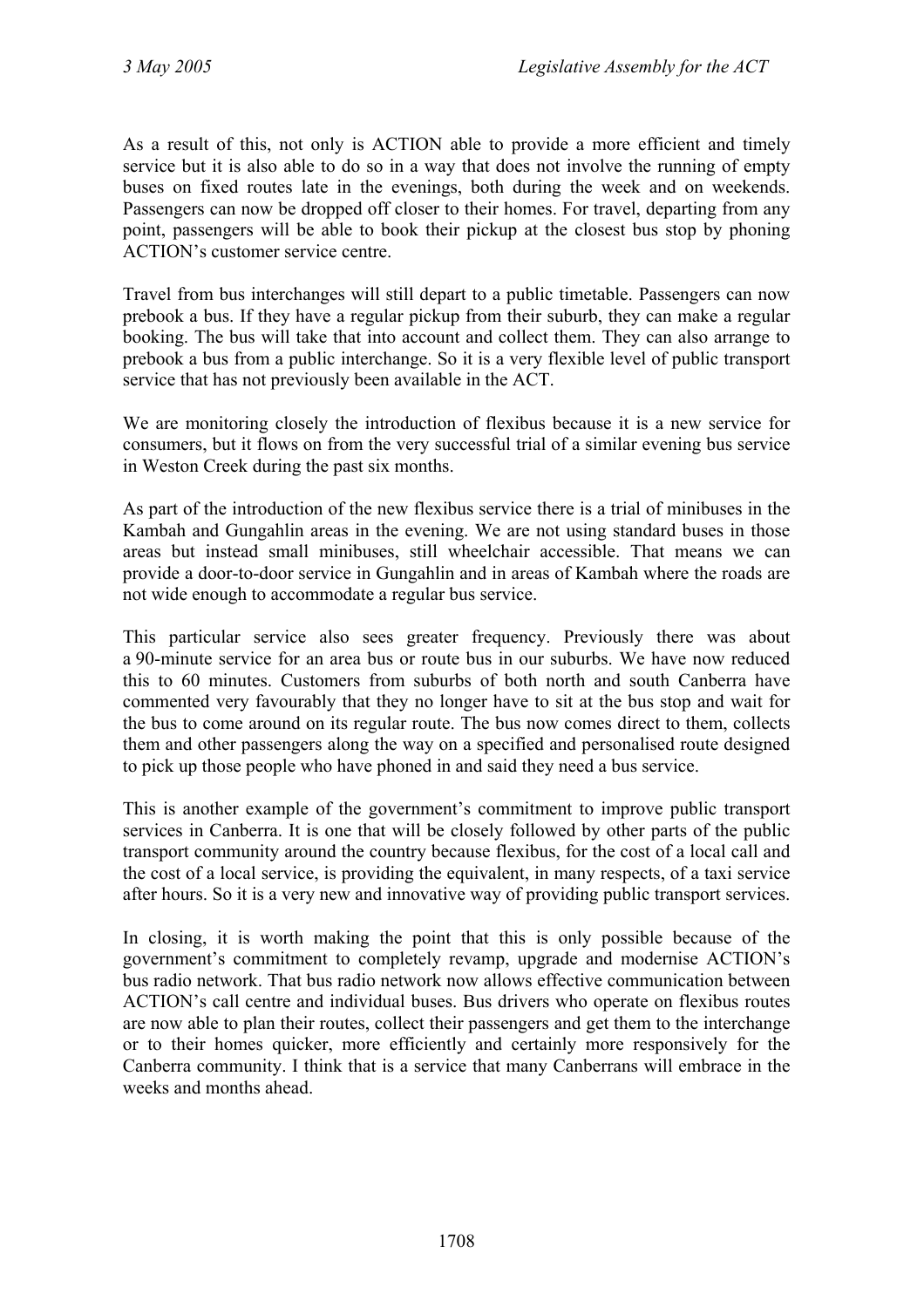## <span id="page-36-0"></span>**Planning—City Hill**

**MR SESELJA**: My question is to the Minister for Planning. Minister, has your City Hill plan been endorsed by your cabinet or is it merely a Corbell legacy?

**MR CORBELL**: The decision to release the City Hill plan was taken in consultation with my cabinet colleagues—in particular, with the Chief Minister—and release of the City Hill plan followed the specific agreement of the Chief Minister. The City Hill plan itself did not need endorsement by cabinet for its release as a draft concept for consultation and discussion. That is the status of the document.

I think that it is surprising that the Liberal Party have criticised this process because the Liberal Party talked about revitalising Canberra, revitalising the city, but they never actually did any planning work on what was going to happen in the city centre; they did none whatsoever. They did nothing about revitalising the car parks, they did nothing about revitalising the other important elements that, at the moment, divide our city in half, and they did not look at issues around Northbourne Avenue. In contrast, the ACT Planning and Land Authority has put a concept on the table that has stimulated further discussion and debate, including the contribution we have had recently from Mr Terry Snow and his proposal. The government will be embracing all of these concepts as we move forward on the best outcome for City Hill and for the city as a whole.

The point I want to make to members, Mr Speaker, is that Civic and the central business area are not just about City Hill. In fact, most of the retail/commercial activity, as we know, currently takes place outside the City Hill precinct. Very little of it is contained within the London Circuit and Vernon Circle area. Whatever we do in relation to London Circuit/Vernon Circle must take account of the ramifications it would have for the rest of the city area, because there is very significant development already in place around the rest of the city.

It would be foolish of the government, foolish of any government, not to make an assessment as to the increase in gross floor area, development potential and so forth in the City Hill area without taking account of what that would mean for development in the remainder of the city. Those are the sorts of issues of which the government is very conscious. We will be working closely with all players on the way forward for that.

## <span id="page-36-1"></span>**Minister for Planning**

**MR MULCAHY**: My question is to the Minister for Planning. Can the minister please confirm that he will soon embark on a round-the-world tour? What is the purpose of the tour? Over what time period will he be touring? What countries does he plan to visit? What areas and towns or cities will he visit? Who will accompany him? What will the tour cost? And what are the expected benefits of the minister's tour, both to him personally and to the people of Canberra?

**MR CORBELL**: Like members of both the government and the opposition, I am planning to take a tour to the United Kingdom and to the United States. In the United States I will be attending a national conference of the Urban Land Institute, which is the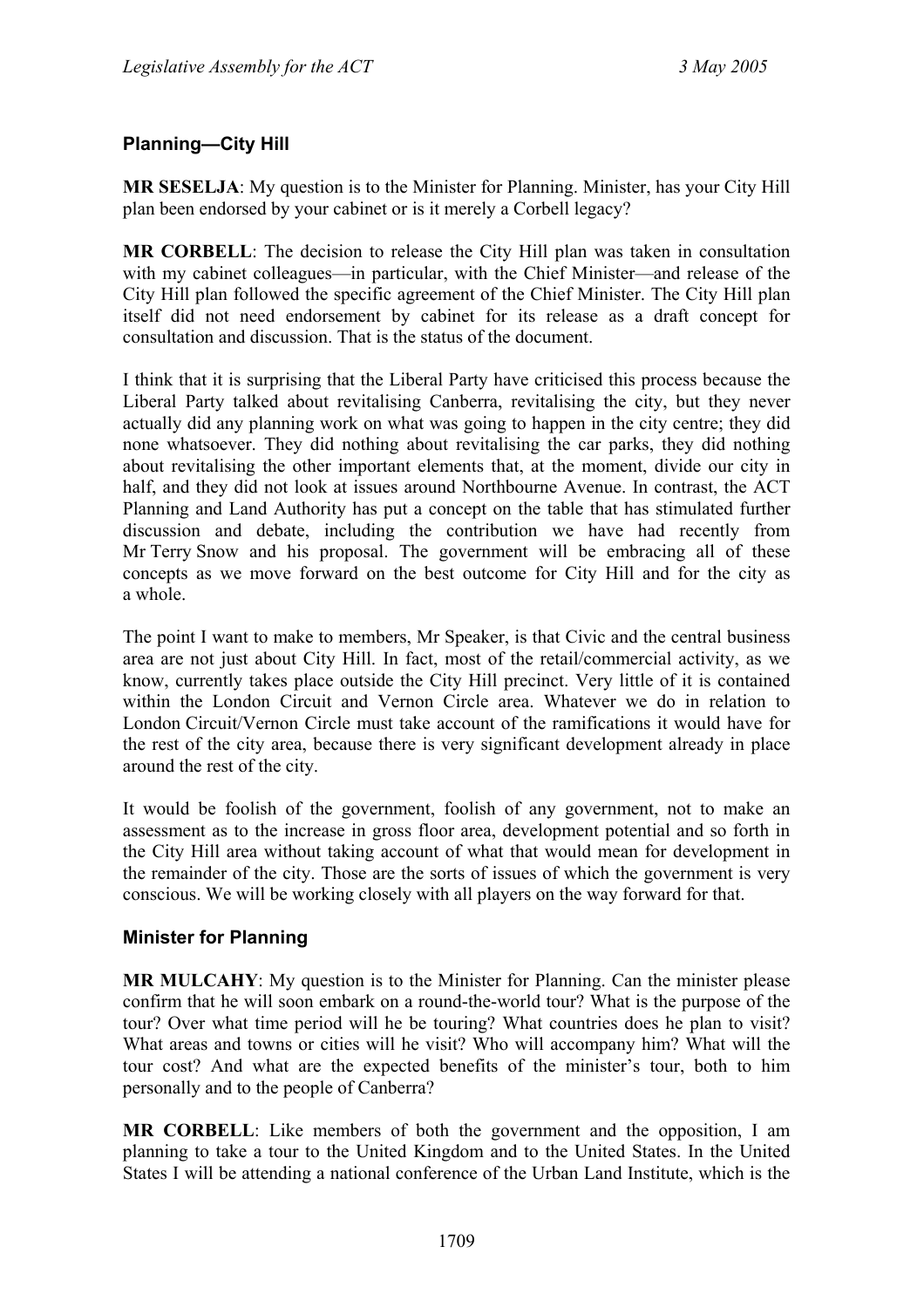United States's leading urban land development body, to look at examples of best practice residential development in the United States.

In the United Kingdom, I will be looking at practices to do with how their garden city suburbs have managed change. It is important to remember that Canberra's garden city suburbs are probably the pre-eminent example in the southern hemisphere of that type of planning. However, in the northern hemisphere, the home of the garden city suburbs is indeed the United Kingdom, where a number of garden city suburbs—townships, actually—are facing significant redevelopment pressure. So I will be visiting those precincts to learn from their experiences of how they have managed change as they face redevelopment.

I find it surprising that the opposition criticises a minister for being prepared to look outside the ACT. Indeed, if Mr Mulcahy is going to apply this sort of rigour, maybe he ought to apply it to his colleague Mrs Dunne, who on not one but now two occasions has chosen, I understand, to visit a major international conference in—

**Mr Mulcahy**: On a point of order, Mr Speaker: my question related to a series of matters regarding the minister's planned trip, and I did ask about costings and the people attending. I know he can answer as he sees fit, but I was not actually inquiring about the travel of any other minister or of Mrs Dunne or of any other member of the Assembly.

**MR SPEAKER**: Contrasting one side with the other has always been seen as reasonable in question time.

**MR CORBELL**: Thank you, Mr Speaker. I know Mr Mulcahy is defensive about it, but the reality is that all sides of this place from time to time undertake overseas travel for a range of reasons, and usually for very legitimate reasons about broadening members' understanding of international trends and developments in areas of interest to them so that they can apply that to policy areas back here in the ACT. My proposal is no different from that. If Mr Mulcahy is seriously criticising that, perhaps he should take the issue up equally with his colleague Mrs Dunne, who has, of course, on at least one occasion, and I think two, undertaken, or is planning to undertake, visits to a major public transport conference in Europe, for exactly the same reason—to learn about international developments in areas of her policy interest. It is exactly the same approach with me, and I think it will be very beneficial to inform future planning policy here in the ACT.

**MR MULCAHY**: I have a supplementary question, Mr Speaker. I am interested to know which officials will be accompanying the minister and what the cost will be to the ACT taxpayers of this excursion.

**MR CORBELL**: A number of officials from the Planning and Land Authority will accompany me, as well as a representative of my office. The full costs of the trip are yet to be finalised but will be reported in the normal way, as with all other ministerial travel in this place.

## <span id="page-37-0"></span>**Disability services**

**DR FOSKEY**: My question is directed to the Minister for Disability, Housing and Community Services and relates to the unmet need for disability support services.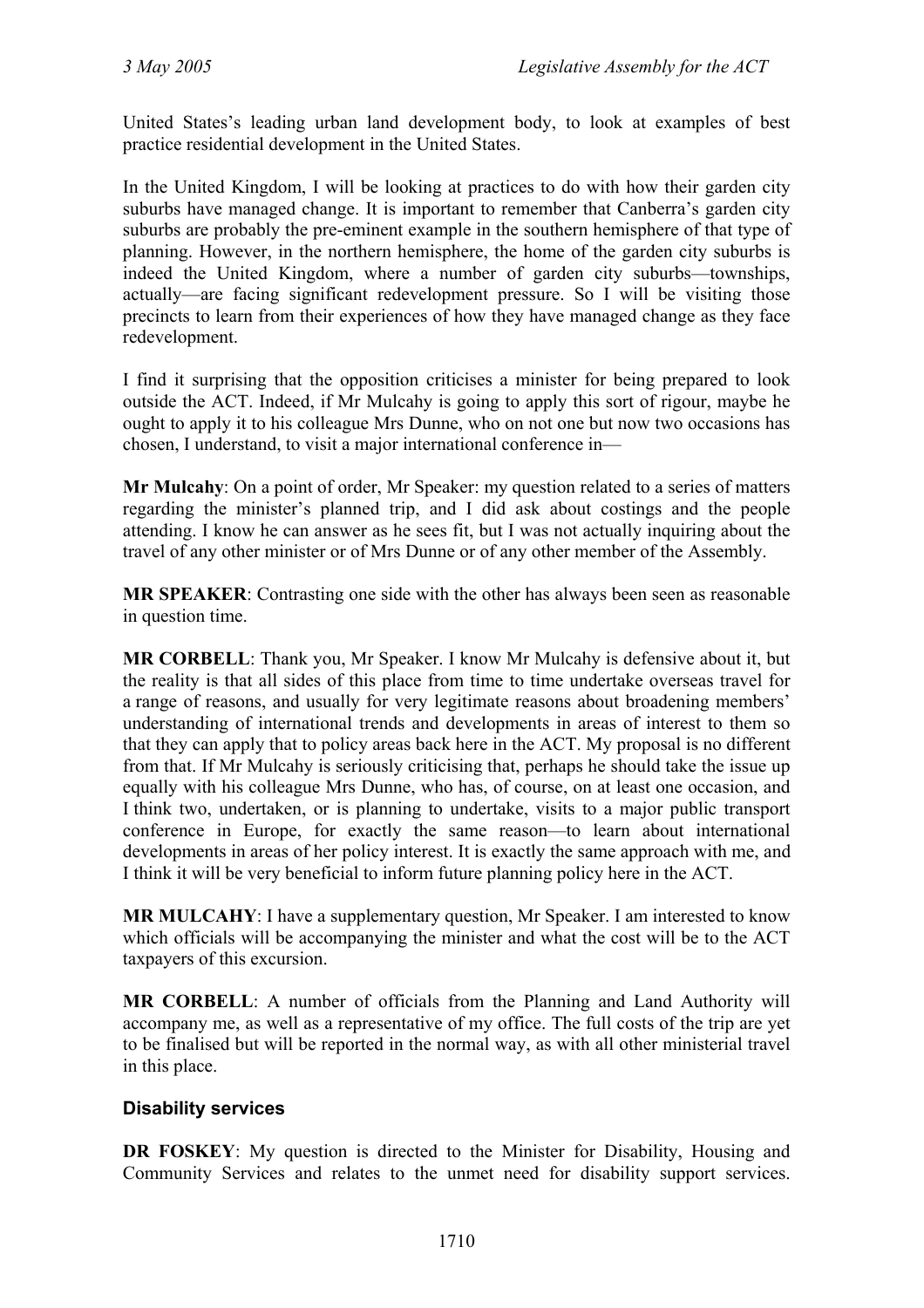Minister, at a recent public forum that I attended, you heard and acknowledged that the process of applying for disability support funding has become a competition in misery and that the quantum of funding available is vastly inadequate, putting excessive stress on families. Minister, you said that you acknowledge the problem and recognise that "a big bucket of money", in addition to the existing funding, needs to be allocated to disability support to address unmet need, yet in the newspaper today you are quoted as saying, "In an area of responsibility such as disability funding, demand will always outstrip supply."

Minister, are you saying that the government will never fully fund disability support and that we can expect high unmet need amongst individuals and families affected by disability to continue throughout the term of this government? As I may have left out the word "fully", I will repeat the question. Are you saying that the government will never fully fund disability support?

**MR HARGREAVES**: I thank Dr Foskey for her very good attempt at trying to have what is in the budget revealed. With respect to all human services—all human services— I suspect that we will never be able to satisfy demand. The challenge for any government is to do it so that the impact of it is minimised and to do the very best it can. I can say to Dr Foskey that I was at that meeting and I did hear it, which is different from those opposite, who have listened to people in the past but have not heard them particularly well. I have to say to Dr Foskey that she should keep an eye on the budget for the detail; she will be pleasantly surprised. This government has actually responded to the plea of the people to whom she referred. I urge her to listen closely.

**DR FOSKEY**: In that case, will the government undertake a full and proper review of unmet need for disability services, as promised at the 2001 election?

**MR HARGREAVES**: Mr Speaker, my response to Dr Foskey through you is that the Department of Disability, Housing and Community Services has constant dialogue with the disability sector. The Disability Advisory Council, under the chairmanship of Craig Wallace, advises me independently of the state of play out there. I am confident that the processes for identifying the unmet need within the disability sector are adequately covered by the department. I have absolute confidence. Indeed, it was that department's advocacy on behalf of the sector that gave me such strength of argument that my cabinet colleagues concurred. The information will be revealed in the budget.

## <span id="page-38-0"></span>**Canberra war memorial**

**MS PORTER**: Mr Speaker, my question is to the Chief Minister. Could the Chief Minister please outline initiatives being undertaken or supported by the ACT government that honour those from the ACT and the nation who have served Australia in war or peacekeeping operations.

**MR STANHOPE**: I thank Ms Porter for a very timely question, as we conclude the significant commemorations of Anzac Day, which is perhaps acknowledged now as the most significant day on the national calendar. It was a significant honour to be involved with the 90th anniversary celebrations of Anzac Day at the War Memorial this year.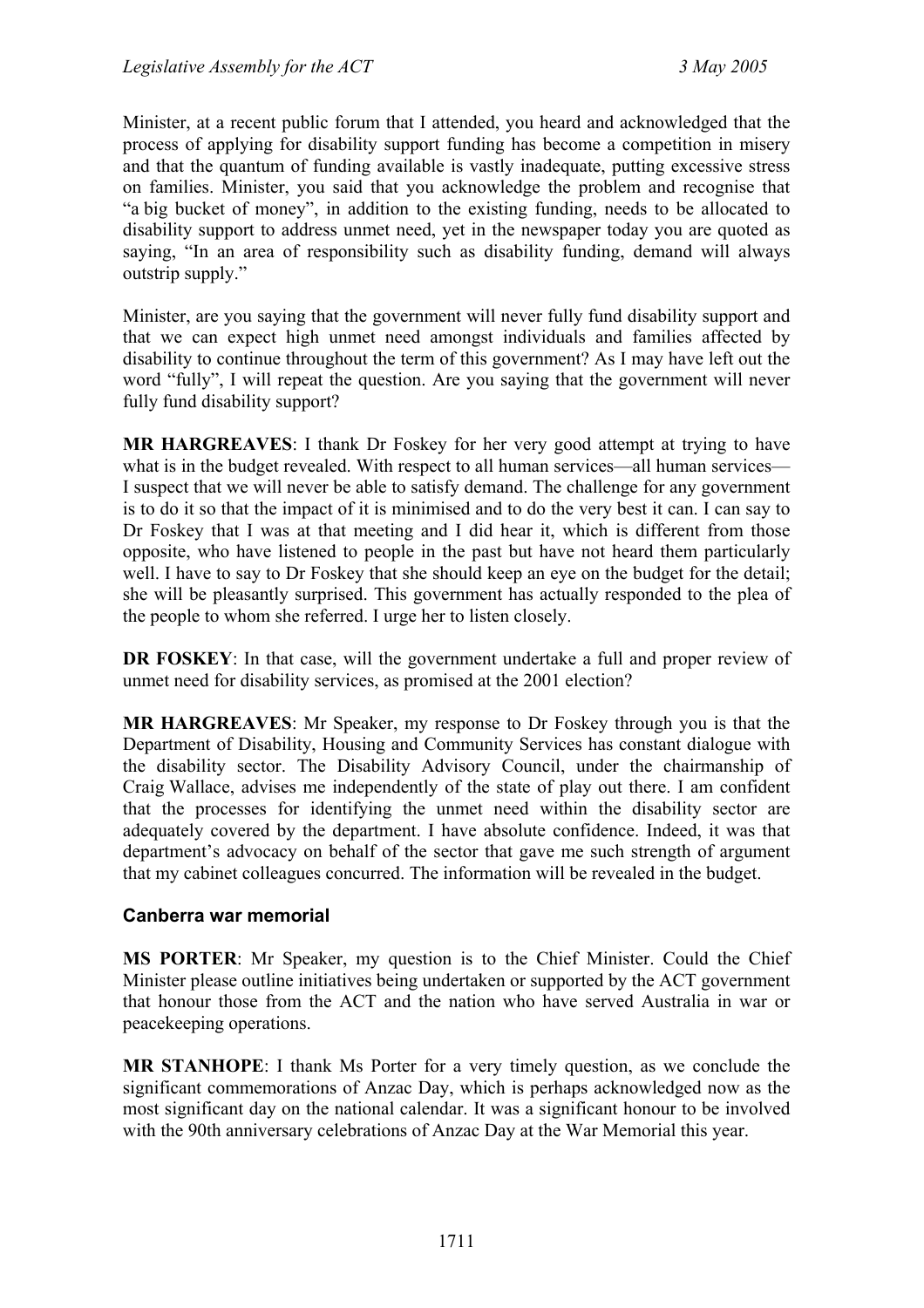I think it is appropriate that we reflect on the very significant support and interest that has developed and continues to gather strength within Australia, and indeed at Gallipoli itself, by Australians young and old. I think it is a very interesting and encouraging aspect of our celebration of Anzac Day that so many younger Australians—not just teenagers but also children—are now joining celebrations around Australia and at Gallipoli to commemorate those who served in war. We commemorate in particular those who, in fighting for their country and falling on the battlefield, paid the supreme price with their lives in defending Australia and Australian values, and those who suffered afterwards as a result of their commitment to their community and to Australia.

It is interesting that at the Australian War Memorial this year some 25,000 people are estimated to have attended the dawn service, with around 18,000 to 20,000 attending the midmorning service at the war memorial for the march and the ceremony that followed.

I have been mindful for some time that, while the war memorial is a most magnificent memorial to those who have served Australia in times of war, we the people of Canberra—we the Canberra community—do not have a separate or distinct memorial to the Canberrans who joined and served the nation of Australia and paid the significant price of their lives.

The government has, in concert with representatives of service organisations across the board within the ACT, been working for some time to investigate the move, within the service community in particular and the broader community, for an ACT-specific war memorial—a memorial that would recognise the service of veterans and peacekeepers from the ACT.

I think it is fair to say that the ACT or Canberra would be perhaps the only distinct or separate community in the whole of Australia that does not have a memorial dedicated to its citizens. It is an anomaly and an oversight that we as a community have relied on the war memorial as the memorial on which we focus as a nation; but we Canberrans have also, almost by default, focused our attention—at the times when we reflect on the service of our families, of our neighbours, of Canberrans from earlier times—on the war memorial and not on a Canberra-specific memorial that acknowledges and recognises members of our community. It is part of our responsibility as a community to acknowledge in a more personal way, at a more local level, those who served the nation.

The government intends, on the advice of a memorial reference committee, to construct a veterans memorial in Veterans Park off Moore Street. Having agreed to this, we have now begun a design that commemorates the commitment, dedication and sacrifice of Canberrans. We anticipate at this stage that the design will allow for contemplation of and quiet reflection on the contribution of peacekeepers and those who have served the nation through the armed forces.

As I say, it will be simple. It will not contain a full listing of those who have served from Canberra or who made the supreme sacrifice but there will be a website associated with the memorial that will list, to the extent that we can garner them, the names of all the men and women from the ACT who are eligible for the roll of honour and the commemorative roll of the Australian War Memorial.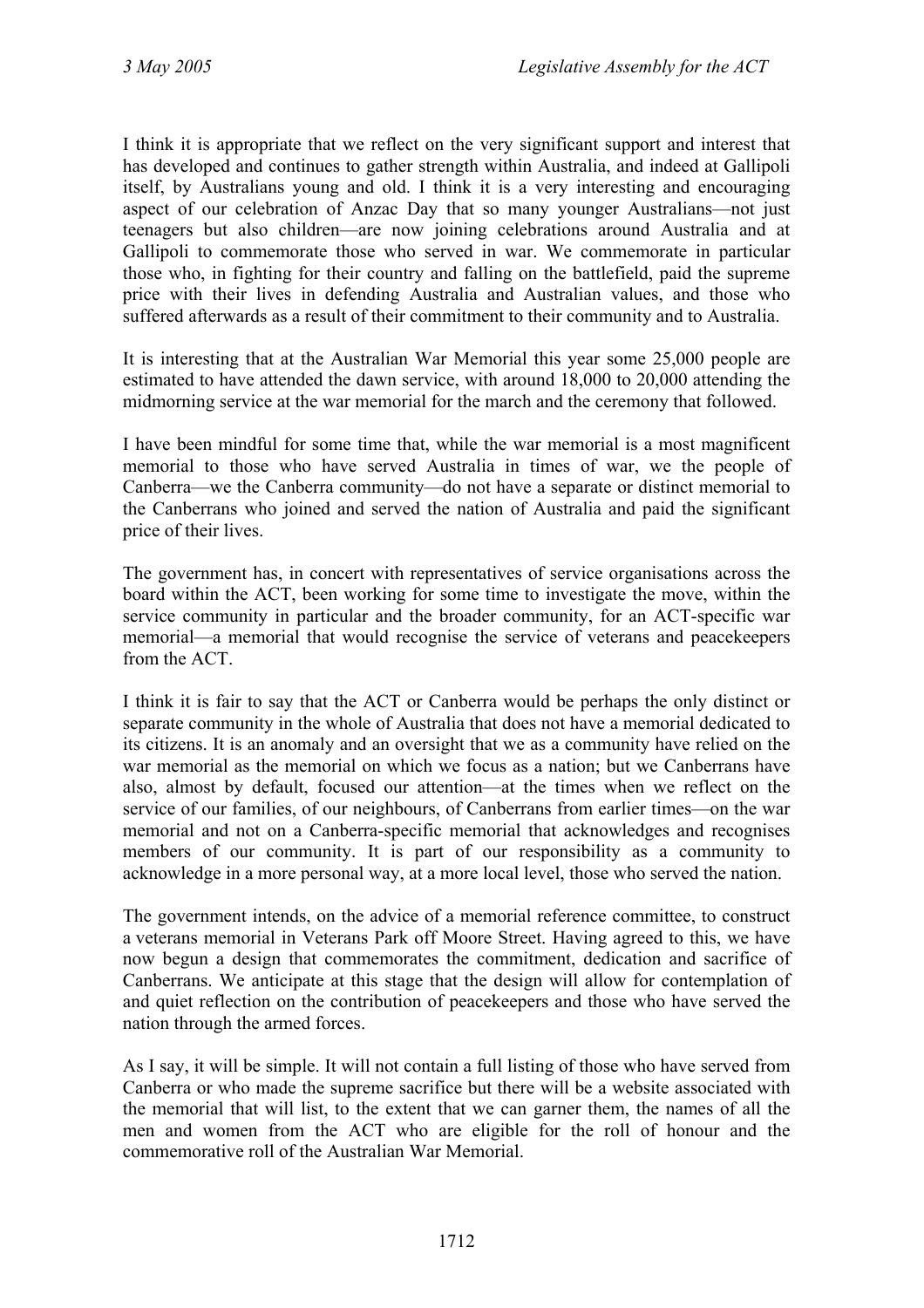**MS PORTER**: Mr Speaker, I have a supplementary question. Is the Chief Minister aware of any plans for the commemoration of the end of the Second World War?

**MR STANHOPE**: Yes, I am. I am very pleased that the ACT government will be able to join with the commonwealth government, through the Department of Veterans' Affairs, for a major commemoration here in the ACT. It will be a national commemoration organised through a committee established by the commonwealth that will be chaired by a very notable Canberran—Air Marshall David Evans—who is chairing a commonwealth taskforce appointed by the Minister for Veterans' Affairs, to ensure a full celebration of the end of the war in the Pacific.

This major celebration or commemoration will occur over three days, over a weekend, from Friday 14 to Monday 16 May, being the time, of course, of the dropping of the second bomb on Tokyo, which heralded the surrender of Japan the next day and essentially signalled the end of the war in the Pacific.

The commonwealth government has, quite fittingly, decided that this should be an occasion of major commemoration by Australia—involved so significantly as we were in the Second World War and the war in the Pacific—of the enormous price that we, as a nation, paid by the deaths of so many Australians in such trying circumstances at that particular time.

The commonwealth, very pleasingly, has allocated a budget of \$1.8 million for the commemoration, which will, as I say, be here in Canberra. The major focus will be a major display by the three services—the air force, the army and the navy on, around and above Lake Burley Griffin. There will be a major fly-past of aircraft from World War II vintage to aircraft of the present day. The navy will be conducting displays on the lake and the army will be similarly involved around the lake's shores.

I am very pleased that the ACT government will be working in partnership with the commonwealth. We will be providing support to the tune of around \$100,000 in support of this very significant and important commemorative event.

The commonwealth and Air Marshall David Evans have indicated to me in discussions and meetings that I have held with them that they are anticipating crowds of in excess of 100,000 people to attend the major celebration on 15 August. It will be a very fitting commemoration and celebration of the contribution of Australians in the Second World War and indeed a celebration of the end of that most dreadful war. I am very pleased that we will be working in partnership with them to ensure that this salute to veterans, as it has been titled, will be the success that I think we would all hope for.

There are other plans afoot by the government to continue to seek to ensure that the contributions made by all Canberrans, and indeed all residents of the region, are appropriately recognised. Members would be interested to know that I am in communication with the Minister for Veterans' Affairs in relation to the prospect of the commonwealth working with interested veterans organisations, the community and indeed the ACT government, to ensure that Canberrans or, rather, residents of this particular region, who served the nation in the Boer War have here within the ACT a memorial appropriate to their contribution to their nation in that war.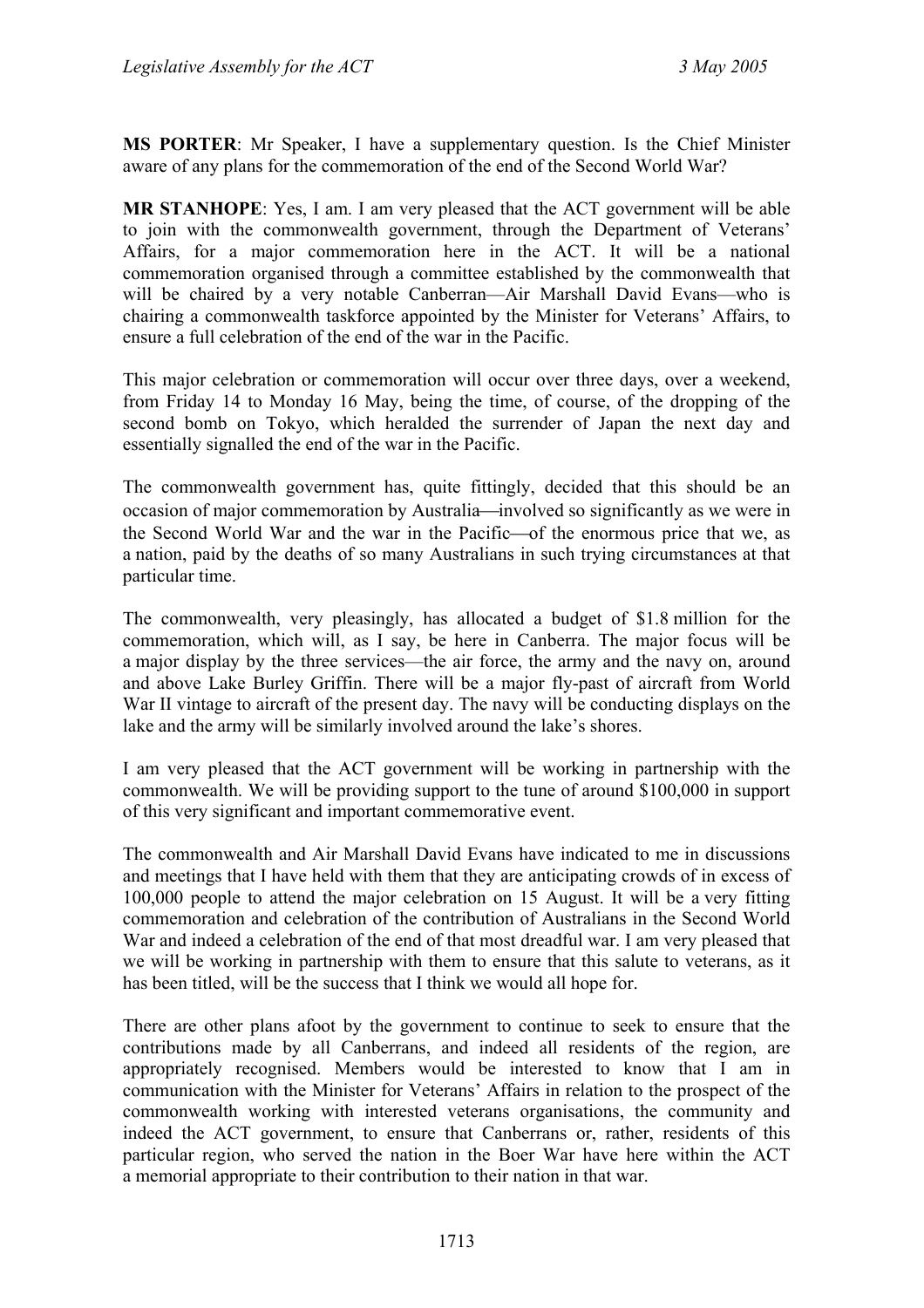At this stage the response has been a little rocky. I would have hoped for a national memorial to the Boer War but there isn't one. I think that, of all the wars that we as a nation contributed to—of course the Boer War did not conclude until after federation the only war in which Australians served as Australians that is not commemorated by a significant memorial in the national capital or on Anzac Parade is, in fact, the Boer War. I think that is an unfortunate omission. There is a Boer War veteran buried at St John's and there is indeed a Boer War veteran buried in the Queanbeyan Riverside Cemetery.

**MR SPEAKER**: The member's time has expired.

### <span id="page-41-0"></span>**Mr Rob Tonkin**

**MR STEFANIAK**: My question is to the Chief Minister. Chief Minister, the Auditor-General has found, amongst other irregularities, that the Office of the Special Adviser's annual report did not meet the requirements of the Annual Reports Act 2004 or the annual reports directions. Minister, what action will be taken to rectify the deficient reporting of the OSA?

**MR STANHOPE**: I thank Mr Stefaniak for the question. The difficulty I have in taking any action in relation to the perceived shortcoming in the meeting by Mr Tonkin of obligations under the annual reports directions is that, of course, Mr Tonkin is now a retired officer. He was the officer responsible for lodging the report and the officer who, apparently, in the opinion of the Auditor-General, did not comply with the direction, and that is what this is, of course—a direction, nothing more. I believe that the officer concerned did make an annual report but it did not find favour with the Auditor-General. I do not quite know the basis of the Auditor-General's reason for that, but the position is that the officer concerned in the alleged lapse of commitment to the annual reports directions is no longer in the employ of the ACT government; he has retired, which, of course, really does raise some interesting questions in relation to the Liberal Party's dogged pursuit of a retired public servant.

In relation to the particular issue of Mr Tonkin's alleged recalcitrance in relation to a commitment to the letter of the annual reports directions, all I can do is tut-tut. But in relation to the future, in relation to my government and my agencies, I will, of course, be insisting, as always, on the full and appropriate commitment to and implementation of annual report directions and guidelines. I think it is important that we do.

*It being 3.00 pm, questions were interrupted pursuant to the order of the Assembly.* 

## **Appropriation Bill 2005-2006**

**MR QUINLAN** (Molonglo—Treasurer, Minister for Economic Development and Business, Minister for Tourism, Minister for Sport and Recreation, and Minister for Racing and Gaming) (3.00): I present the Appropriation Bill 2005-2006, together with its explanatory statement, and the following papers:

Human Rights Act, pursuant to section 37—Compatibility statement, dated 2 May 2005.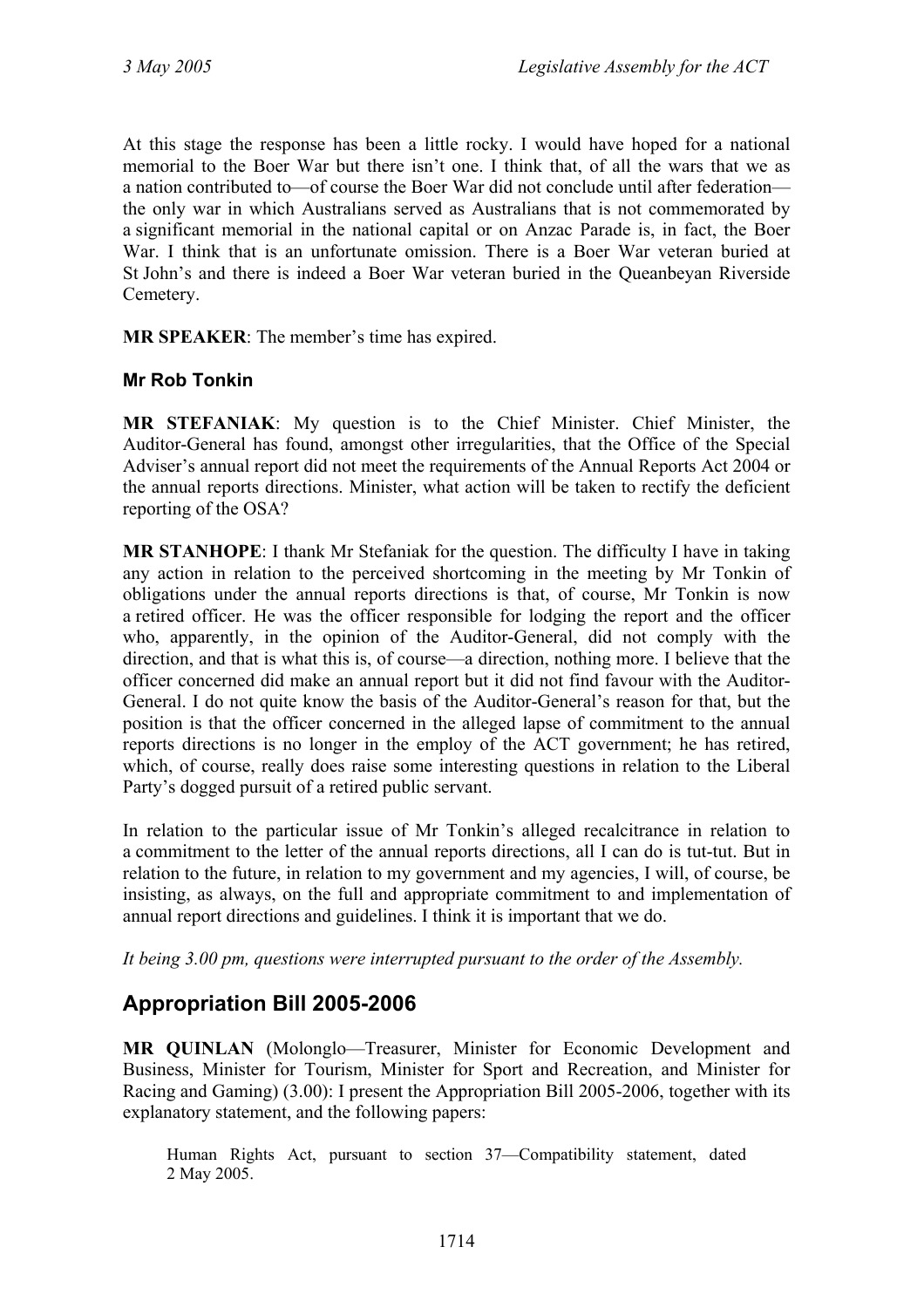```
Budget 2005-06— 
Financial Management Act, pursuant to section 10— 
   Speech (Budget paper No 1). 
   Budget at a glance (Budget paper No 2). 
   Budget overview (Budget paper No 3). 
   Budget estimates— 
      Budget paper No 4. 
      Budget paper No 4—Appendix. 
   CD—Budget 2005-06. 
   Supplementary budget paper—A guide to changes in 2005-06 budget 
         presentation.
```
Later this afternoon, I will be presenting the ownership agreements and the purchase agreements relating to all portfolios.

Title read by Clerk.

#### **MR QUINLAN**: I move:

That this bill be agreed to in principle.

Mr Speaker, it is my honour to rise today to deliver the 2005-06 budget for the Australian Capital Territory—the fourth of the Stanhope government. The budget continues to deliver on this government's commitments. It is both financially responsible and responsive to the needs of our community. This budget continues the substantial progress of the past four years, provides new programs and new funding for targeted services, and continues to invest in our infrastructure.

Mr Speaker, the 2004-05 operating result is estimated to be a \$52.2 million surplus. The government's stated policy is the provision of a balanced budget over the economic cycle. Successive production of budgets that are balanced over the forward estimates period of four years will obviously—obvious to most—lead to achievement of the stated policy. Although this budget will provide a deficit in the next financial year, it is estimated to achieve a modest surplus between now and 2008-09. The general government aggregate result of the budget and forward estimates is a surplus of \$22 million.

As predicted in the 2004-05 budget, the 2005-06 budget is in deficit. The 2005-06 general government sector deficit is \$91.5 million. While this is indeed a substantial change from last year's estimate, it is worth understanding that there have been several quantum shifts in funding pressures since the Stanhope government came to office.

Three major reports have identified areas that were inadequately resourced, probably since self-government—the Gallop report on disability services, the McLeod report on the response to the 2003 bushfire, and the territory as parent—Vardon—report on child protection.

Between 2002-03 and the end of this forward estimates period, the government will provide additional funding for disability services of \$75.7 million, particularly as a response to the Gallop report. Child protection and family support have proved to be an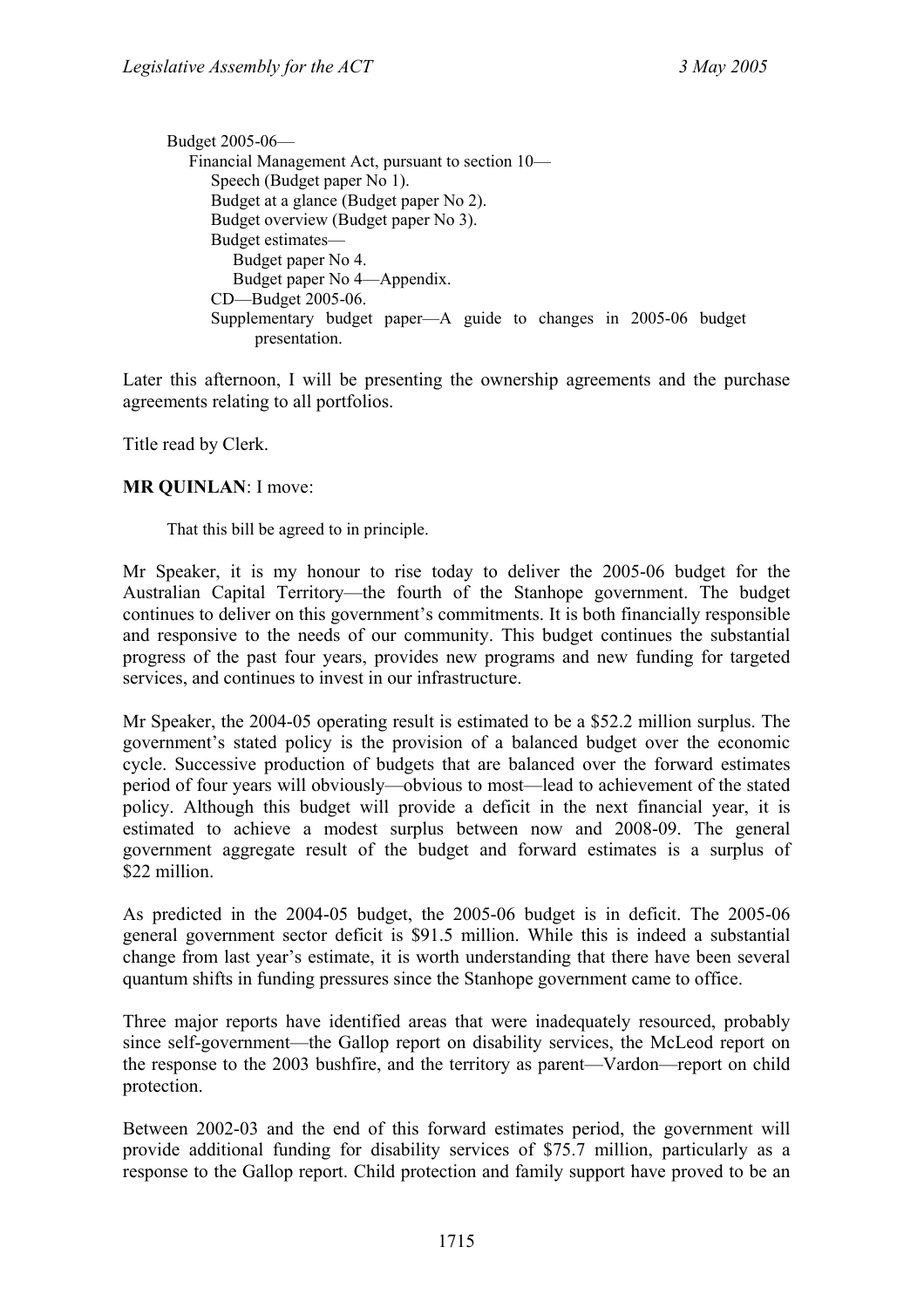area of historical underresourcing, most recently highlighted by the Vardon report. The territory has not been alone in this, as most other jurisdictions have also faced similar problems and have also responded with considerable additional resources and structural reform.

Between 2002-03 and the end of this forward estimates period, additional funding of \$154 million will have been allocated to child protection and family support. Taking account of the 2004-05 supplementary appropriation and this budget, an additional \$10.6 million has been provided in 2005-06 alone.

Further, the tragic events of the January 2003 bushfire were unprecedented in their impact on the territory. Funding has been required for recovery, for future prevention and for strengthening of the emergency services capability, as identified in the McLeod report.

While we have been thankful for prudent insurance arrangements, and for assistance through the national natural disaster mitigation arrangements, the government has had to find substantial funding over and above these financial offsets, and in these times of global terrorism we have had to accept the need for enhanced disaster recovery capabilities. Between 2002-03 and the end of this forward estimates period, additional funding of \$134 million will have been provided over and above insurance receipts and assistance from the natural disaster recovery arrangements.

Mr Speaker, it is generally recognised that health costs escalate by about 7 or 8 per cent each year. Each Australian state and territory has faced increased health costs due to rapid advances in medical science and the range and costs of emerging procedures and treatments. Each year, governments must fund a premium of some 5 per cent for health over and above normal cost indexation.

Prior to 2001, public sector pay rates had lagged to the point where they were near the lowest in the nation. It was unavoidable that this problem had to be redressed. It has been to the extent that rates are comparable with, but not above, those applying in other states and territories. Pressure still exists in some professions as different jurisdictions compete for qualified and skilled staff that are in short supply.

The budget also pursues efficiency and effectiveness within our administration. We expect productivity gains by way of a reduction in overhead costs and the reduction of duplication within that administration. Each year, the government expects a productivity premium. In addition, there will be a concerted effort to eliminate parallel processes, particularly in information technology and in procurement and contract management.

In 2005-06, general savings of \$20.7 million will be made across all departments. This rises to \$28.4 million in a full year. Further savings of \$2 million, rising to \$12 million by 2007-08, will be achieved across the public services in relation to a rationalisation of information technology and procurement and contract management services.

Mr Speaker, this budget continues to address the needs of our community. Unfortunately, as increased needs are identified, it does involve an increase in general rates in order to generate an additional \$13.8 million per annum to partially meet emerging needs.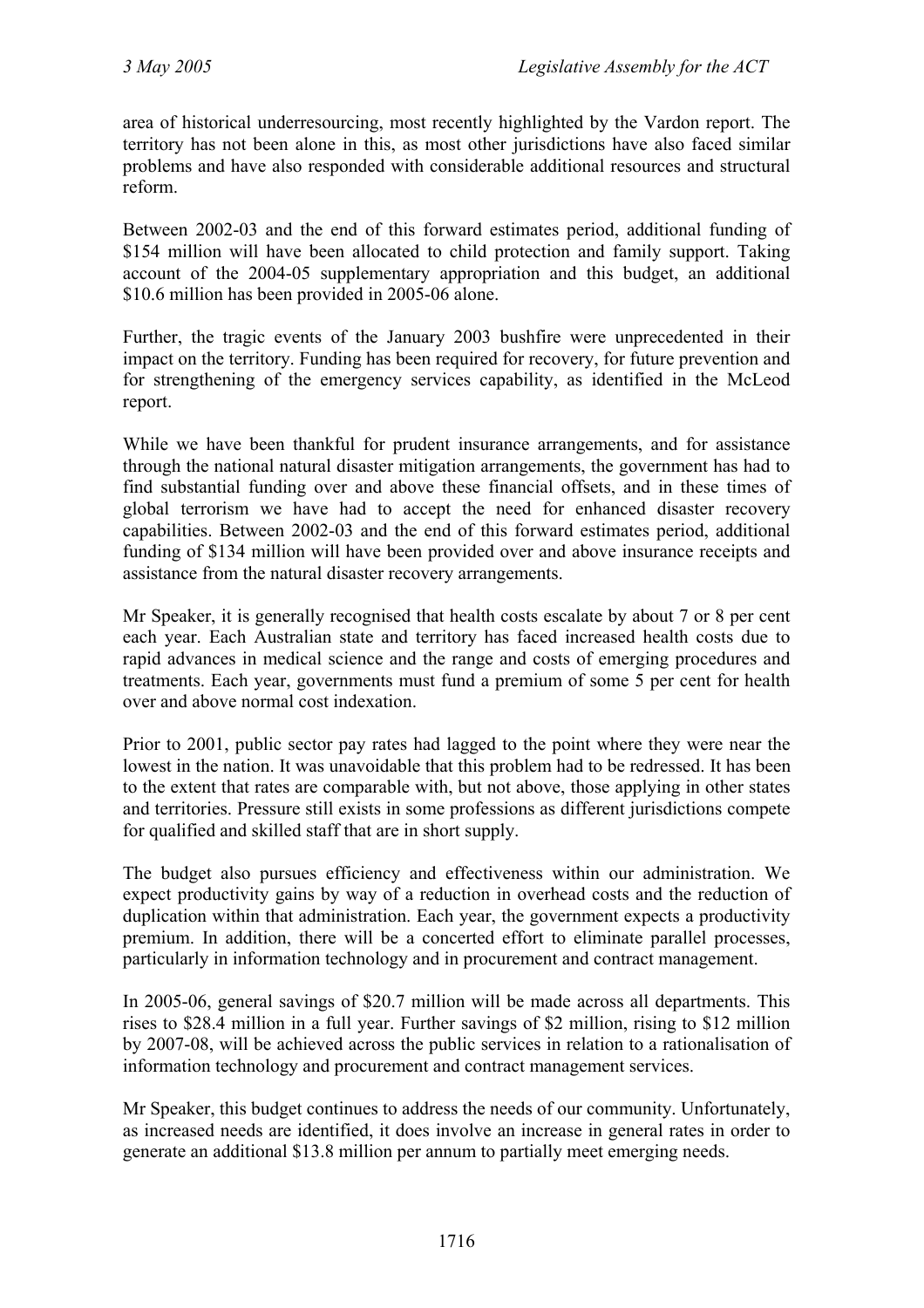#### <span id="page-44-0"></span>**Employment and the economic outlook**

Mr Speaker, I turn now to the economy. This budget has been framed in the expectation of some increase in the rate of economic growth this year, and moderating growth in 2005-06 and 2006-07.

Growth in production in the ACT cannot match that at the national level, and this simply is a reflection of the fact that the national economy benefits far more from increasing global demand for Australian exports than does the territory. From small beginnings, exports from the territory are nevertheless growing.

Underlying demand in the ACT economy remains strong. Looking ahead, growth in demand in the ACT will continue to accelerate, while at the national level it is forecast to slow. While a slowdown in the national economy is less than ideal, it may make it easier for the ACT to attract the workers needed to meet the strong and increasing economic demand within the territory. Indeed, ACT employment has shown strong growth in recent months, up by almost four per cent between September 2004 and March 2005, an additional 6,800 employed since the government was re-elected.

Despite the strong growth, a shortage of labour remains an issue within the ACT economy. Unemployment, at 3.4 per cent, is the lowest on record and our rate of participation in the labour market, 73.5 per cent, is close to the highest on record. In the meantime, job vacancies are at a record high. The government is already addressing the issue of skills shortage, but clearly the ACT is not alone in experiencing this challenge and we look forward to participating in any national efforts to address the problem.

Consistent with the measures of strong demand and employment growth, the private business sector of the ACT is brimming with confidence. The key business surveys indicate that businesses are very confident about their prospects.

While the private sector of the ACT is performing well, the reality is that our economy remains heavily dependent on Australian government activity. Federal activity has been a strong contributor to the ACT economy in recent years and, while the Australian government has upwardly revised its forecast for growth in outlays in 2004-05, it is currently forecasting only modest growth in the outyears.

This budget has taken a balanced view of economic growth. The risks are essentially external to the territory and relate mainly to Australian government outlays and interest rate interests.

#### <span id="page-44-1"></span>**Commonwealth—state financial arrangements**

Mr Speaker, it has been said in the past that the introduction of the GST would instil a degree of predictability in Australian government transfers, at least, in aggregate terms. The GST was anticipated as a growth tax that would afford the states and territories the capacity to absorb growing pressures on the delivery of basic community services. That was the basis upon which the state and territory governments signed the agreement to introduce the taxation regime in the first place.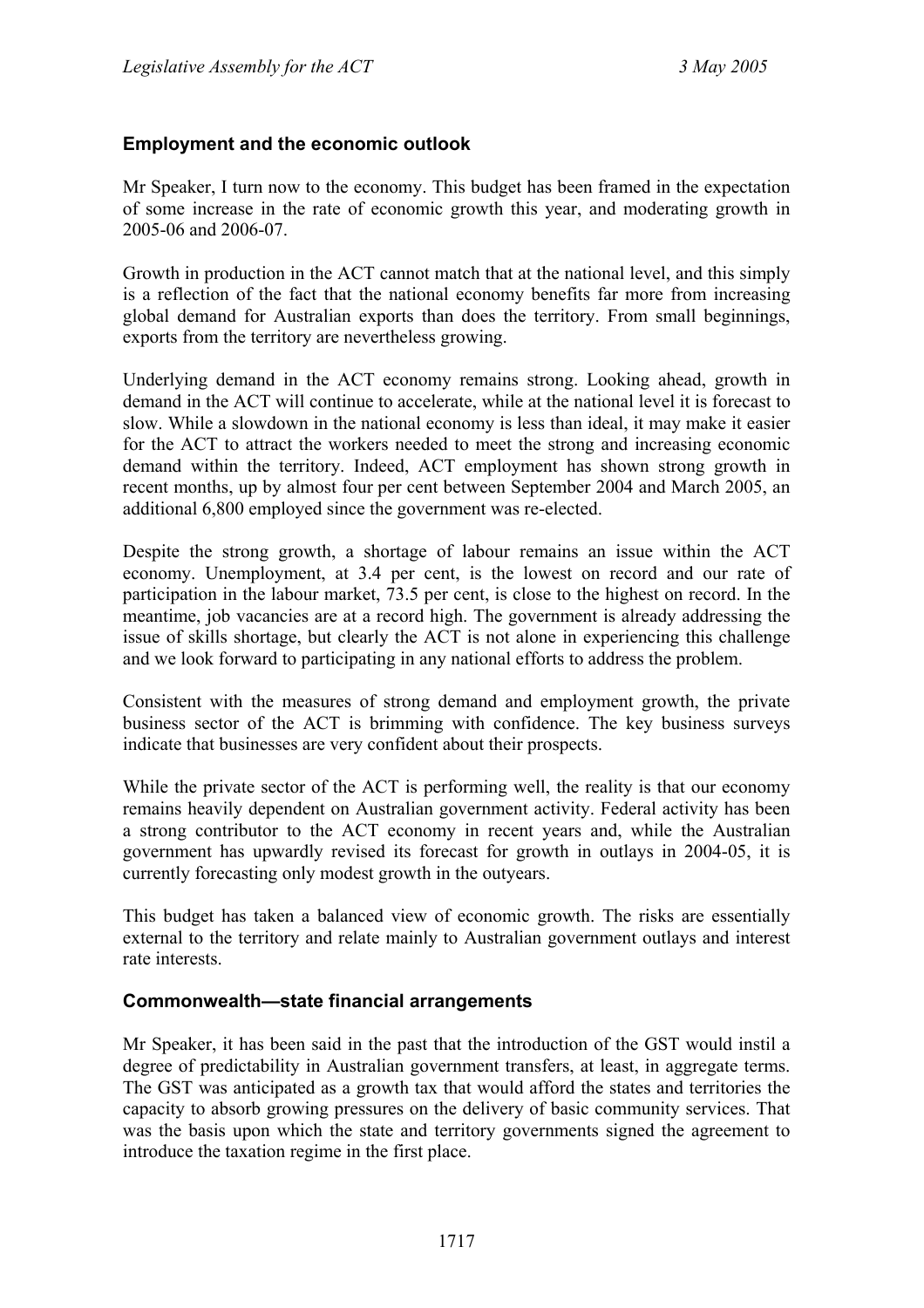The notion has been undermined by the recent actions of the federal government in the context of demanding further tax changes from the states and territories, beyond that required by the intergovernmental agreement to which the commonwealth is a signatory. There is every indication that the Australian government will seek to exert increasing control over the states and territories once they have complete control of both houses of the national parliament. There has been little attempt to mask the threat to the states and territories.

Mr Speaker, in the light of the Australian government's actions, the states and territories have little room to manoeuvre. We are all currently negotiating with the Australian government on the need to retain the specified stamp duty taxes. As the matter remained unresolved at the time this budget went to print, it was not possible to reflect any negotiated outcome in the budget. However, based on the latest proposed position, the territory would lose revenue of about \$12.9 million over the forward estimates period.

This budget also incorporates the revenue loss to the territory in the order of \$18 million over the next four years due to the Australian government's refusal to compensate the territory for revenue forgone from the regulation of companies and securities. It is difficult to comprehend why the ACT should be singled out for inequitable treatment, particularly when the states and the Northern Territory continue to receive equivalent payments for corporate affairs regulation now administered by the commonwealth.

The budget also accounts for the elimination of national competition payments, as the Australian government has unilaterally abandoned the agreement now that the states and territories have honoured their commitments made under the associated agreement. The states and territories believe that reforms undertaken under the umbrella of national competition will continue to generate revenues for the Australian government beyond 2005-06 and these revenues should continue to be shared with the states and territories.

Of further concern is the Australian government's continued approach to specific purpose payment renegotiations. There is a concerted effort by the Australian government to have the states and territories accept greater financial responsibilities, such as matching arrangements, in service delivery programs not previously subjected to such a requirement. Sometimes the matching obligations on states and territories have been well in excess of commonwealth contributions or potential contributions. This push from the commonwealth is once again predicated on the belief that the states and territories continue to inherit so-called windfall gains from the GST.

The actions of the Australian government will continue to be an increasing source of pressure on the budgets of all states and territories.

## <span id="page-45-0"></span>**Health**

Mr Speaker, this budget delivers on the government's commitment to improve access to acute hospital services and to reduce waiting times in emergency departments. The budget remains responsive in its determination to tackle difficult issues in our health system like hospital waiting lists and emergency department access block.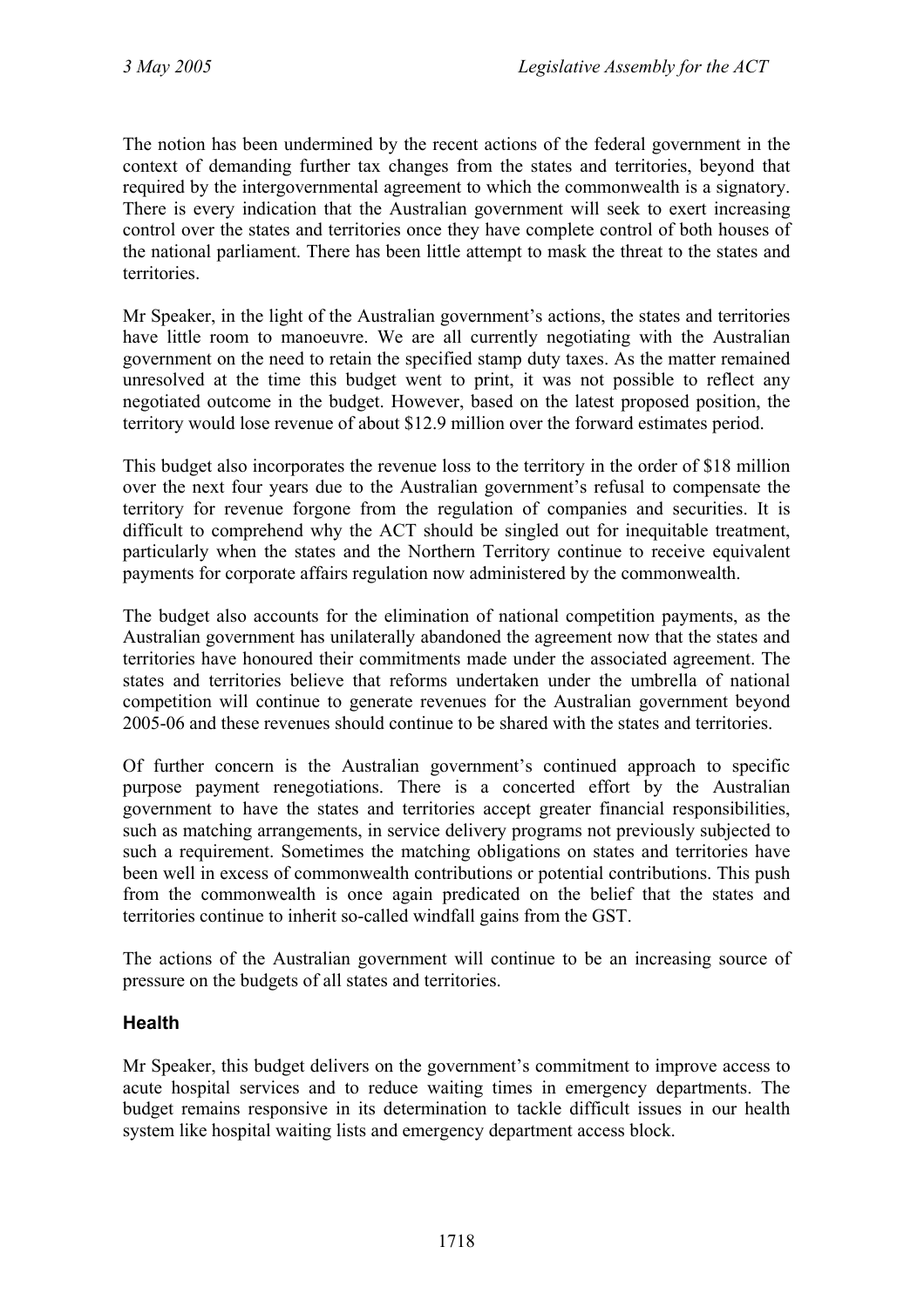As I mentioned earlier, health service costs are escalating at a rate much greater than general inflation as measured by the CPI. Further, while the territory's population is recorded as growing very slowly, demand on the health system grows much faster.

Debate on waiting lists is of serious interest. However, it does not, of itself, provide a clear picture. Waiting lists can fluctuate for a number of reasons, of which the volume of service provided is only one. It is more illuminating to look at a couple of very basic statistics. In 2000-01, our two major hospitals recorded around 63,000 inpatient separations, compared with more than 70,000 in 2003-04. Over the same period, outpatient occasions of service grew from 361,000 to 427,000.

This budget addresses the severe pressures that apply to our health systems, as have the last three budgets of the Stanhope government. Funding has been provided for 300 extra elective surgery allocations in 2005-06, rising to 400 in 2006-07, through the elective surgery reform program. This program will focus on patients waiting excessively long times and ensure that those with the greatest clinical need get more timely access to treatment.

Discharge lounges at both Calvary and Canberra Hospital will continue to improve bed management and the timely transfer of patients awaiting hospital discharge. To improve access to acute hospital services and to ease the pressure on medical beds, the budget provides \$2.3 million for an additional 20 medical beds in public hospitals. Up to 25 additional nurses and eight allied health staff will be recruited for the beds to become operational in 2005-06.

Canberra has an ageing population and there is an ongoing requirement to adapt community services and housing to meet the needs of our older citizens. This budget provides funding of \$300,000 per annum for the development and implementation of falls prevention programs in residential care facilities. The successful intermittent care services pilot, supporting older people returning home following hospital stays, will also be expanded.

Additional funding has also been provided for medical and occupational health and safety equipment, dental services for high risk and special needs groups have been expanded, and growth in demand for medical oncology services continues to be met. The government has also provided capital of nearly \$4 million for a new picture archival system for efficient access to hard copy medical images.

In relation to nursing, the development of an ACT-wide refresher and re-entry program to assist and support nurses and midwives wishing to return to the work force after an absence from the professions is funded at around \$500,000 per annum. Ongoing funding has also been provided to establish nurse practitioner positions in the ACT.

## <span id="page-46-0"></span>**Education**

Mr Speaker, in order to build on Canberra's strength as a well-educated community, funding has been allocated to increase the hours of free preschool education for eligible four-year-olds from 10½ per week to 12 per week. The increased funding recognises the social and educational benefits to children of early learning experiences.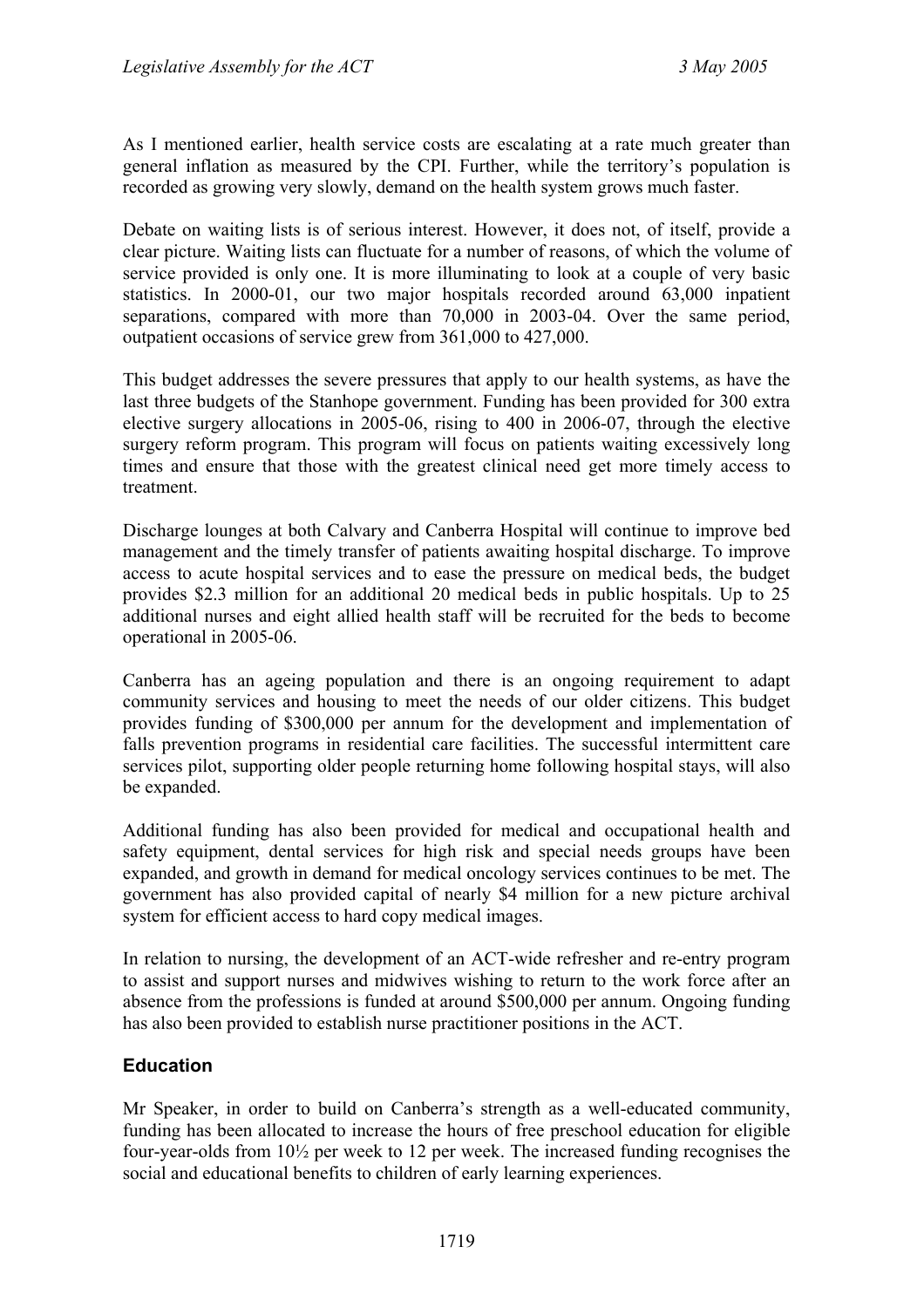Schools are essential community facilities and we need to continue to invest in maintaining our asset base of around \$605 million in school infrastructure. The government has allocated \$8.3 million over four years to honour its election commitment to improve school infrastructure. The funding will increase refurbishment projects across a number of government schools and is in addition to the \$11 million to be spent in 2005-06 on capital upgrades in government schools. Planning for the Gungahlin East primary and preschool will also begin, with funding of \$1.4 million provided to finalise all planning to the construction stage.

In relation to vocational education and training, this budget allocates an additional \$3 million over two years to meet the increasing level of skills shortage in the ACT. This is in addition to the \$3.1 million provided in the second appropriation in 2004-05 and the \$2 million increase in the previous budget, bringing the additional funding to \$14.1 million over a four-year period.

## <span id="page-47-0"></span>**Children and family**

Mr Speaker, the government again continues its strong commitment to children, youth and families in this year's budget. Additional new funding provides a substantial increase to the annual budget of the Office for Children, Youth and Family Support.

The budget supports a range of strategic and operational initiatives that will be progressed during 2005-06 to assist the reform of the protection system for children, young people and their carers. This includes increasing the focus on services for Aboriginal and Torres Strait Islander children and young people and their families with \$2.9 million over four years to consolidate and expand the Aboriginal and Torres Strait Islander unit.

The budget also provides \$1.5 million over four years to establish a Commissioner for Children and Young People, responsible for promoting and protecting the interests of children and young people in the ACT. The government continues to respond to the increased number and cost of individual support packages to care for and protect children and young people in care, with \$13 million being provided over four years. Significantly, funding of \$40 million over three years is provided for the much needed upgrade of the Quamby Youth Detention Facility and work will commence this calendar year.

Finally, Mr Speaker, the establishment of a child and family centre in Gungahlin is another primary example of the government's commitment to support Canberra's children and focus on early childhood development. The centre is a hub for developmental programs, health and education services, and parenting and family support services. The child and family centre program will be extended to Tuggeranong in 2005-06.

## <span id="page-47-1"></span>**Disability**

Mr Speaker, yet again the government has provided substantial resources for disability and welfare services through programs to assist people with disabilities, their families and carers. The government has listened and responded to people with disabilities, their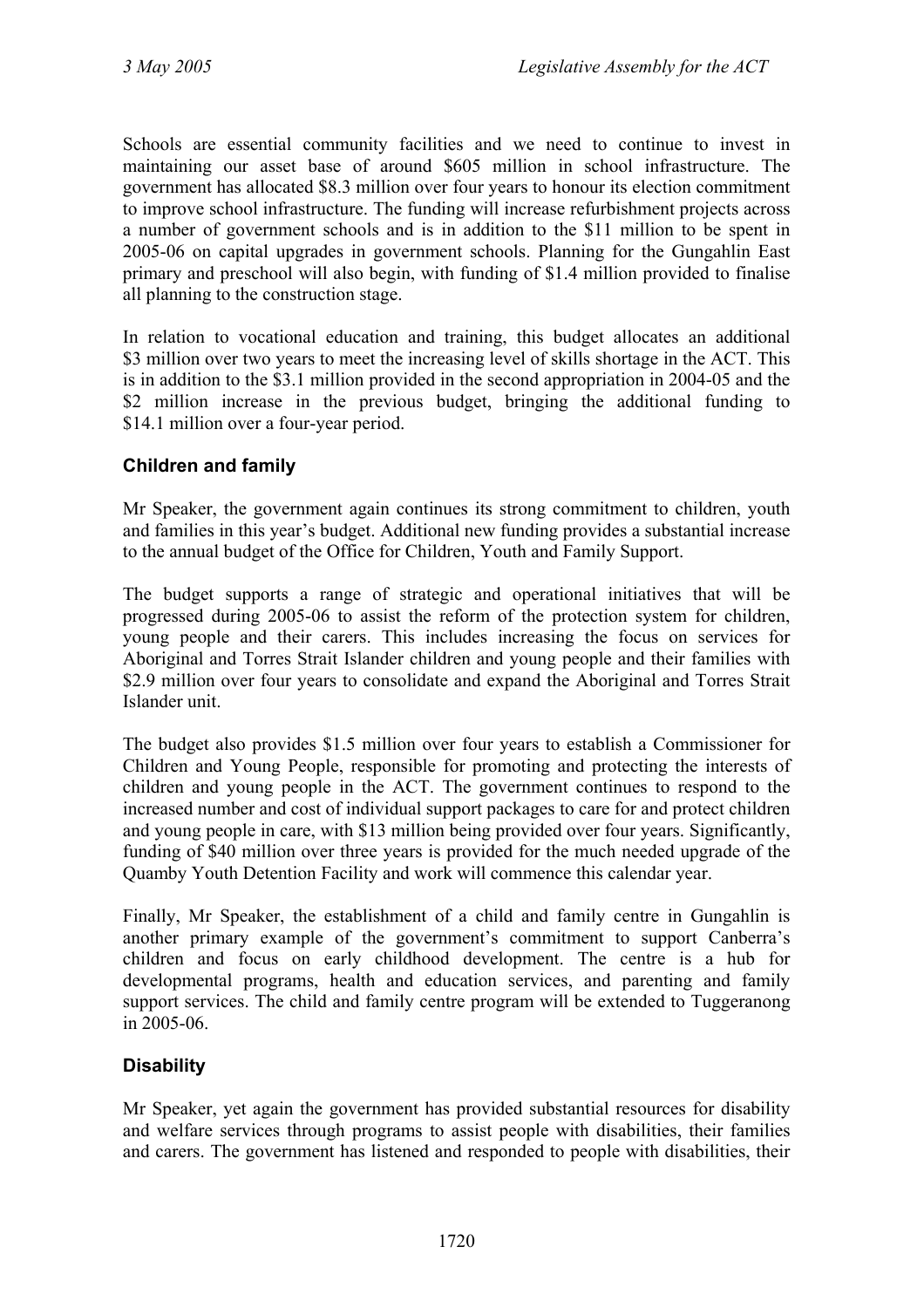families and carers with an additional \$3.29 million in this budget over four years to enable more people with disabilities to live more independently.

The government remains committed to ensuring that all children are able to participate fully in education and students with a disability are supported. A boost of more than \$4 million over four years will ensure that teachers and teachers aides in our schools are able to meet the individual needs of their students. A new northside community-based learning and life skill development program will also be funded to support young people with a disability, and increased funding will be allocated for domestic violence crisis services.

The 2005-06 budget provides \$831,000 over four years to enable the assessment and trial of specialised seating, mobility and communications equipment for children and young people with disabilities who have complex needs, including autism. Finally, additional resources will be provided to assist families who have children with intense support needs, particularly those with autism and/or challenging behaviours.

## <span id="page-48-0"></span>**Housing**

Mr Speaker, in previous budgets the government has introduced comprehensive packages of measures to alleviate housing stress and improve housing affordability. Those measures spanned significant assistance for crisis accommodation, community and public housing, and first home buyers.

A range of indicators support the view that housing affordability in the ACT has been improving since the middle of last year. Increasing affordability, coupled with changes to the ACT's first home buyer concession scheme in last year's budget, are supporting a stronger participation in the local housing market by first home buyers. By the end of March this year, 1,226 households had received a first home buyer concession, compared with a total of 39 in 2003-04. Looking forward, similar levels of participation by first home buyers is anticipated, and the budget incorporates a further \$1.8 million allowance for concessions.

Mr Speaker, the government will continue to alleviate housing stress and support home ownership. The ACT, along with other states, has called on the commonwealth government to work jointly towards the development of a national housing policy. We continue to hope that the commonwealth will take a lead role in this important national task.

## <span id="page-48-1"></span>**Our people, our community**

Canberra has a great sense of community. It is important that we continue to encourage people to be involved in building a stronger community. The 2005-06 budget provides significant funding towards major transformation of the City West area, in line with enhancing Canberra's dynamic heart.

As part of ongoing efforts to make Canberra City a hub of activity and a focal point for all Canberrans, the public space in Childers Street will be redesigned to accommodate and encourage a range of pedestrian and festival activities between the city and the Australian National University and create a cosmopolitan eat and meet area.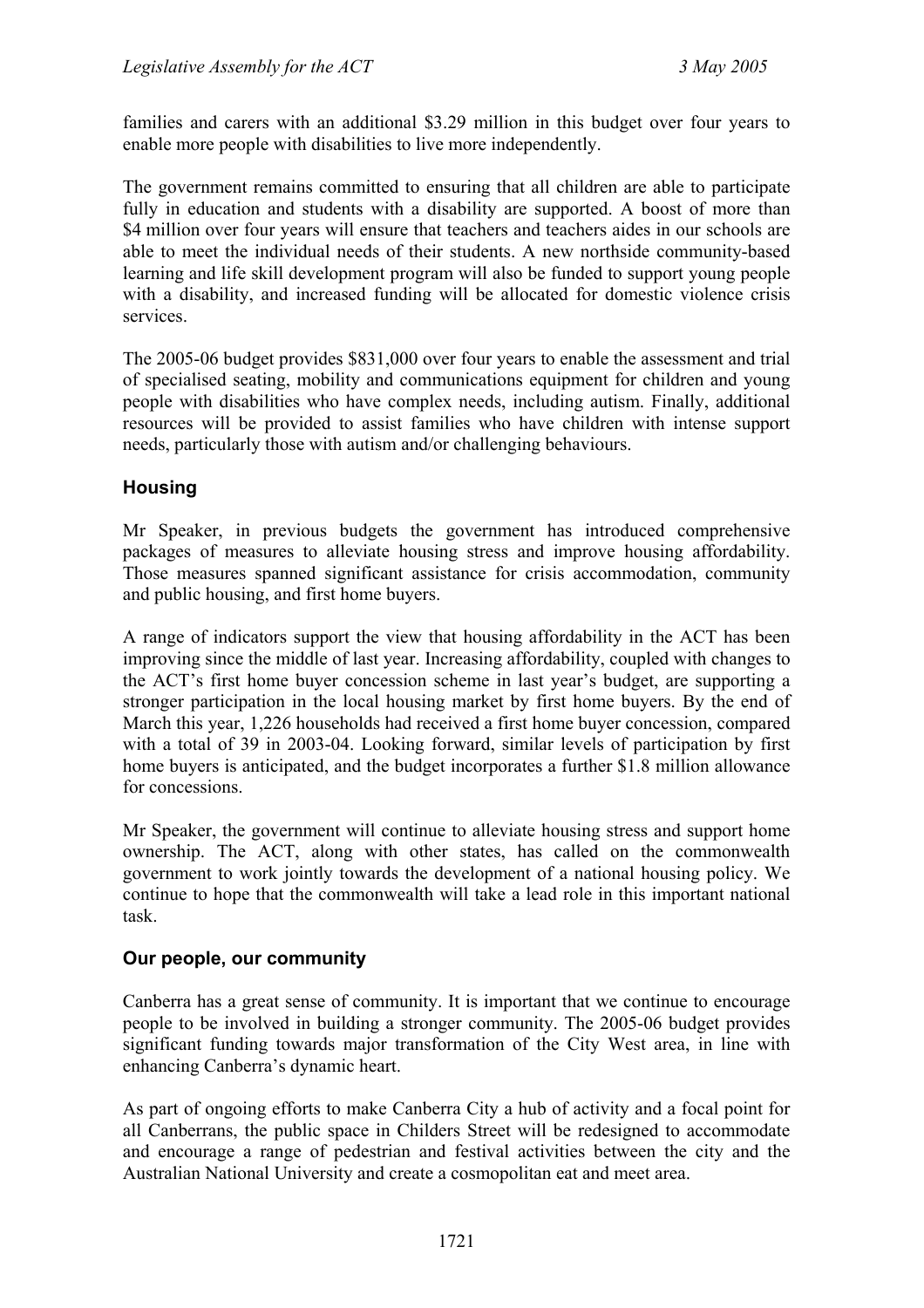As part of an improved program of events and entertainment in the territory, a national commemorative event to mark the 60th anniversary of the end of World War II in the Pacific will be held near Lake Burley Griffin, with veterans invited to attend from Canberra and throughout Australia.

Priority government projects that will support the restoration, recovery and re-establishment of non-urban areas of the ACT after the 2003 bushfires include the redevelopment of the rural villages, the enhancement of recreational facilities at Stromlo Forest Park, the re-establishment of the Cotter area and Tidbinbilla Nature Reserve, and the creation of the Canberra international arboretum and gardens.

The government continues to support sustainable transport, with development of the real-time passenger information system and continued investment in cyclepaths en route to shops, schools, bus stops, recreation facilities, and employment centres.

I am pleased to announce that the budget includes funding for forward design and feasibility work on the City West performing arts facility and choreographic centre, and the Belconnen arts facility will shortly progress to the tender stage.

## <span id="page-49-0"></span>**Law and community safety**

Mr Speaker, the government has an ongoing commitment to make Canberra a safer place to live. We continue our efforts to build a safe, cohesive community.

The budget allocates \$1.1 million for 10 sworn officers to patrol the north district, covering Canberra City, Belconnen and Gungahlin, taking effect from 1 July 2007. A further \$1.1 million will be available from 1 July 2008 for a second patrol of 10 sworn officers to be allocated to the south district, covering south Canberra, Woden and Tuggeranong. This is in addition to the extra 20 officers committed to in the 2004-05 budget, 10 of whom will be starting from 1 July 2005.

Mr Speaker, the trial of an innovative circle sentencing option for indigenous offenders, introduced in the last budget, will continue with the allocation of an extra \$100,000. Aboriginal and Torres Strait Islander offenders remain overrepresented in our criminal justice system and circle sentencing is a way of reducing the risk of them reoffending.

Protective security guidelines will be implemented in ACT government agencies. To enhance the government's contribution to national counter-terrorism arrangements, an additional \$100,000 is provided, adding to the \$267,000 allocated last budget for a security coordination unit.

Mr Speaker, the government is also establishing a register to track child sex offenders and commits recurrent funding of \$100,000 to implement this register, which will be part of a national register of sex offenders.

## <span id="page-49-1"></span>**Sport and recreation**

In the area of sport and recreation, the government is committed to improving the health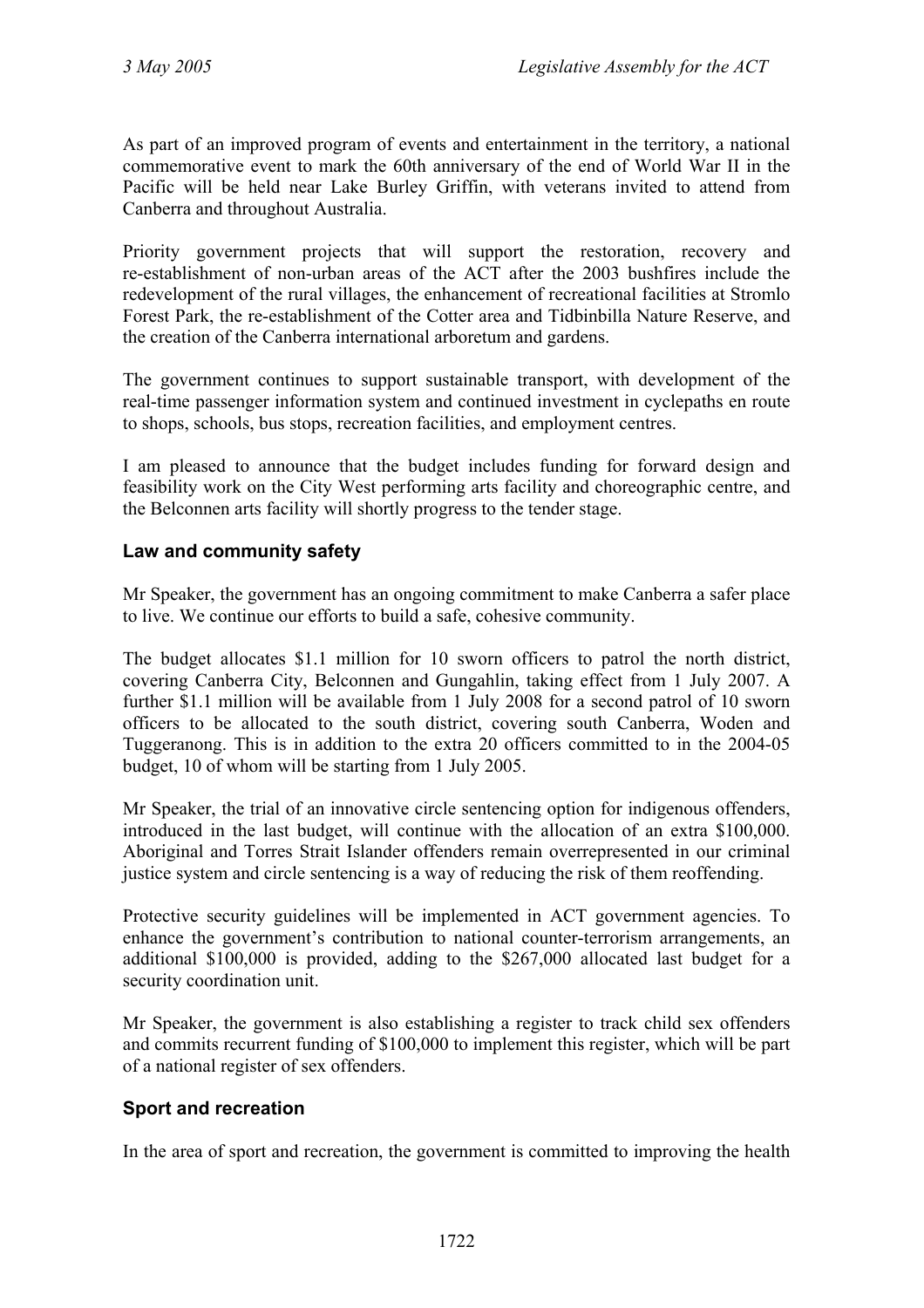and wellbeing of our children through increasing the opportunities to be physically active and help battle the increase of sedentary behaviours and levels of obesity.

Last year, this government implemented a kids at play program aimed at increasing opportunities for children to be active in an after-school setting, at community events and in the home. This commitment will be enhanced, with a further \$100,000 in 2005-06 and \$150,000 in the outvears, which doubles the capacity of this highly successful program.

Mr Speaker, the government will continue to ensure that our sporting infrastructure meets the needs of the community. The government is also mindful of the need to bring our community ovals up to an improved standard, particularly with a more secure water supply in the future.

This budget includes \$770,000 in 2005-06, and \$450,000 in the outyears, to ensure that the operational requirements of Manuka Oval are maintained. This will enable the territory to present a premier cricket and AFL venue that supports and attracts the major national codes. Mr Speaker, I am also pleased to announce that there will be a \$1.7 million upgrade to Phillip Oval to restore it to a premier facility for the benefit of our local competitions.

Looking to future sporting events, I am also pleased to announce that \$200,000 has been allocated to further develop the Lyneham/Southwell Park sporting precinct concept. Our focus will be to upgrade current sporting facilities, to identify the capacity to incorporate other users such as cycling, and to improve the community recreation amenities to enable greater community access.

Mr Speaker, Canberra adults are the most likely to engage in sporting activities compared with the rest of Australia, and the government's investment reflects that fact.

#### <span id="page-50-0"></span>**Building our economic future**

Mr Speaker, the year past has been a year of significant achievement for the Canberra business community. Business confidence among the territory's small to medium enterprises is high in both local and national surveys, the export orientation of the territory SMEs is above national averages, and many of our firms are receiving accolades in the national business press.

The ACT's trend unemployment rate of 3.4 per cent is the lowest on record and the lowest among all states and territories. Sustainable jobs, coupled with private sector development, are key measures of the government's success.

The past 12 months have seen many actions of the economic white paper funded and implemented. The highlights of this rollout program include the knowledge fund, the export growth program, the appointment of a small business commissioner, the ANU/MTAA super venture capital partnership, the business springboard program, and the establishment of a one stop business shopfront.

I am pleased to announce that this year's budget provides \$232,000, increasing to \$392,000 by 2008-09, to support a range of industry development activities across key industry sectors identified in the government's economic white paper. This will include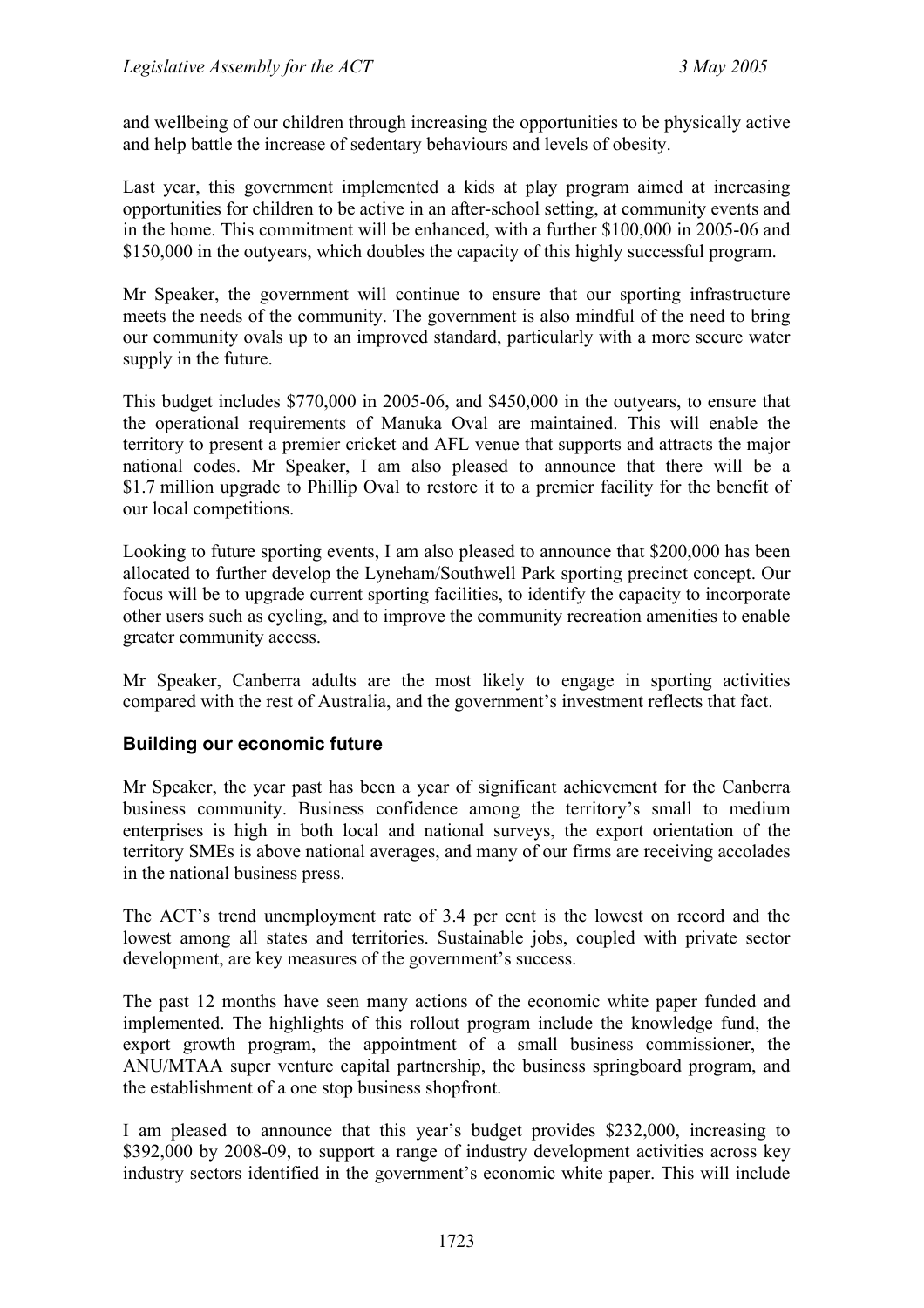new activities to support industry cluster development, including capability mapping to establish robust baseline data on industries and related institutions in key sectors, activities to maximise local industry participation in major infrastructure projects and new measures to showcase innovative ACT companies on the national and international stage.

In addition, Mr Speaker, the government has decided to extend outyear funding to the knowledge fund by a further \$3 million in 2008-09. This will take the government's total commitment to the knowledge fund to \$21.5 million since it came to office. To date, the program has helped leverage approximately \$44 million in company project expenditure and has supported over 200 new knowledge economy jobs.

Mr Speaker, just days ago I was pleased to announce the commencement of the development of the building that will house the ACT campus of the national information and communications technology centre of excellence—NICTA. The government's \$20 million investment in NICTA has already leveraged \$127 million in potential commonwealth funding, plus \$60 million to construct the new purpose-built site. As well as the 100 new NICTA positions and 100 PhD student places, an estimated 280 jobs will be involved in the construction phase. The investment made in NICTA will be returned to the territory manifold. Canberra continues to punch above its weight in relation to economic development.

## <span id="page-51-0"></span>**Tourism**

The Australian Productivity Commission recently triggered a debate on the appropriate scoping of tourism and the measurement of associated economic contribution. The ACT government has similar concerns of its own. Nevertheless, it is recognised that tourism is a significant contributor to our economy and a significant provider of employment.

Tourism is subject to constant challenges including world events, airline withdrawals, fluctuating fuel costs and changing of consumer trends, all of which we have experienced since last year's budget. These challenges were manifest in a decline in visitation in two quarters ending December 2004, and Canberra was not alone in suffering from this negative impact.

However, we have experienced rising awareness levels in target markets, significantly improved industry satisfaction, growing length of stay and the number of visitors to events. The continuing challenge we have to face is finding ways to counter negative perceptions of Canberra.

Events are an integral part of our tourism mix and a catalyst for attracting and improving visitor length of stay. As a result of the government's 2004 election commitment, a new tourism events structure was established within Australian Capital Tourism and it will take on broader responsibilities to ensure that future and existing events reach their full potential as drivers of tourism visitation.

In addition to running the Subaru Rally of Canberra and Floriade, the new events unit will be responsible for identifying, developing, supporting and selectively managing other visitor-oriented events and projects as well as coordinating strategic partnering and corporate sponsorship programs. The Brindabella Mountains Challenge is an example of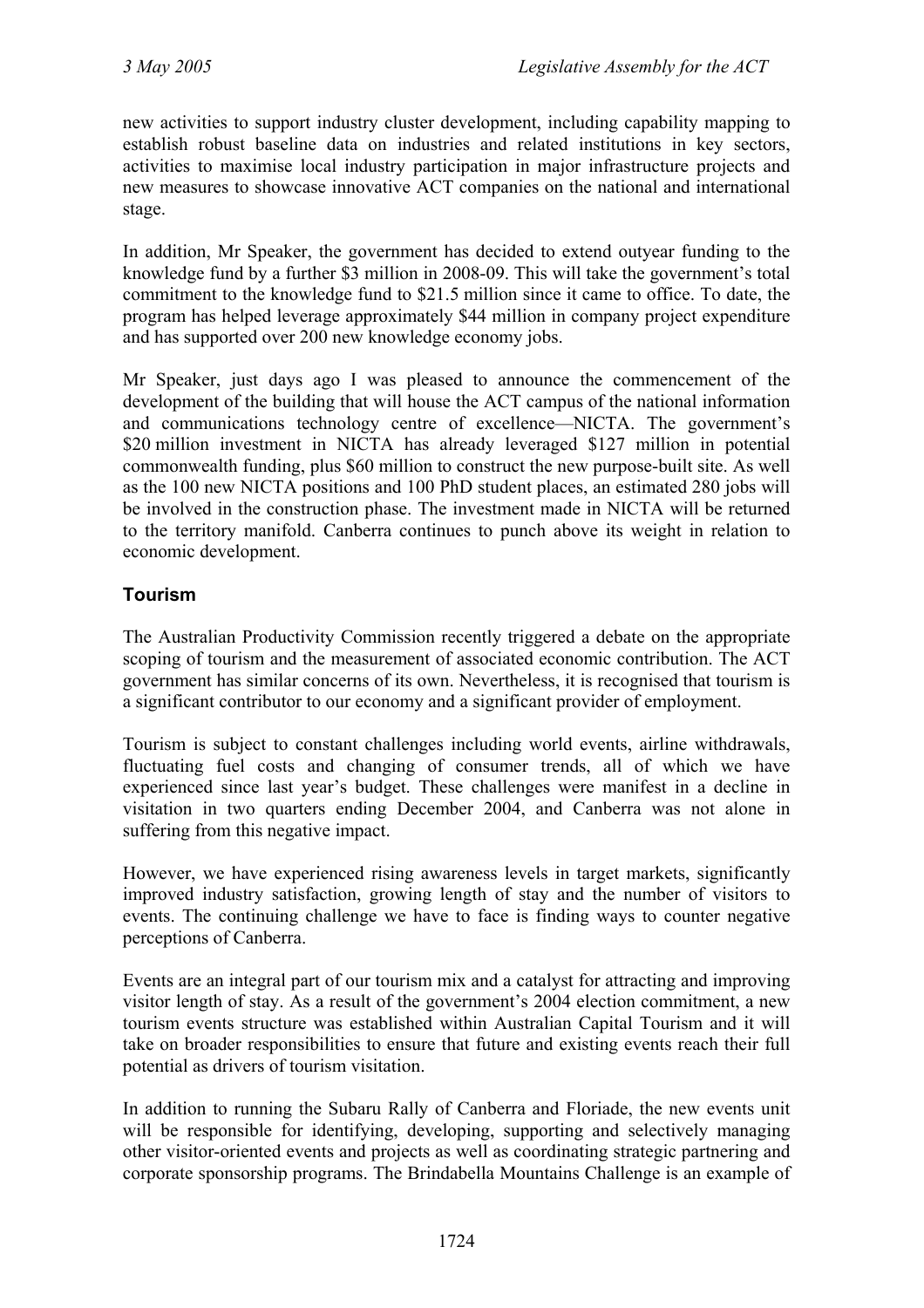a new event identified by the events unit, to be introduced as a three-day cycling program in December 2005.

Events, however, are only part of the broader tourism mix. Australian Capital Tourism will continue to focus its resources on destination marketing and promotion in an effort to continue to stimulate visitation and maximise visitor length of stay. The government has been, and remains, committed to Australian Capital Tourism, with ACT funding being more on a per capita basis than that of the larger states.

**Mr Smyth**: But you just cut the budget.

**MR QUINLAN**: In 2004-05, the ACT provided \$56.79 per capita, over five times that of Queensland and eight times that of New South Wales. Yes, there has been a budget cut for tourism. On the other hand, they will spend just as much in the next year because they do have some cash reserves and they will be drawn upon. The government, through Australian Capital Tourism, will continue to develop further "See yourself in Canberra"—a long-term brand campaign designed to promote Canberra as a place to experience the Australian story.

### <span id="page-52-0"></span>**Capital works**

Mr Speaker, this budget again contains an ambitious capital works program. The new works program totals \$168 million, with the total cash provided for new works and works in progress being \$292 million.

While I have spoken of many projects already, the program contains a number of other projects, in line with community needs, including upgrades to the fire systems at Canberra Hospital and Calvary Hospital, energy and water efficiency initiatives for public housing, and a significant boost to the public art program.

In 2005-06, \$32 million of ongoing maintenance of existing assets will be undertaken across all areas of existing infrastructure, ensuring that we maintain the level of amenity and repair of our asset base. The budget anticipates that a similar level of funding will be dedicated in each of the forward years to routine capital upgrades and existing assets.

#### <span id="page-52-1"></span>**Revenue**

Mr Speaker, it has been necessary for us to raise additional revenue to cover the emergent cost pressures that I have enumerated today and meet community expectations and needs for services. In order to spread the tax burden as broadly as possible across the ACT community, the 2005-06 budget introduces an increase in the revenue to be collected through general rates.

In addition to the CPI increase of 2.4 per cent on 2004-05 rates revenue from existing properties, there will be a further increase across all rateable properties. This increase will be equal to an average of \$104 for residential and rural properties and an average of \$312 for commercial properties. The increase in rates will be split across the fixed charge and the valuation charge for all properties.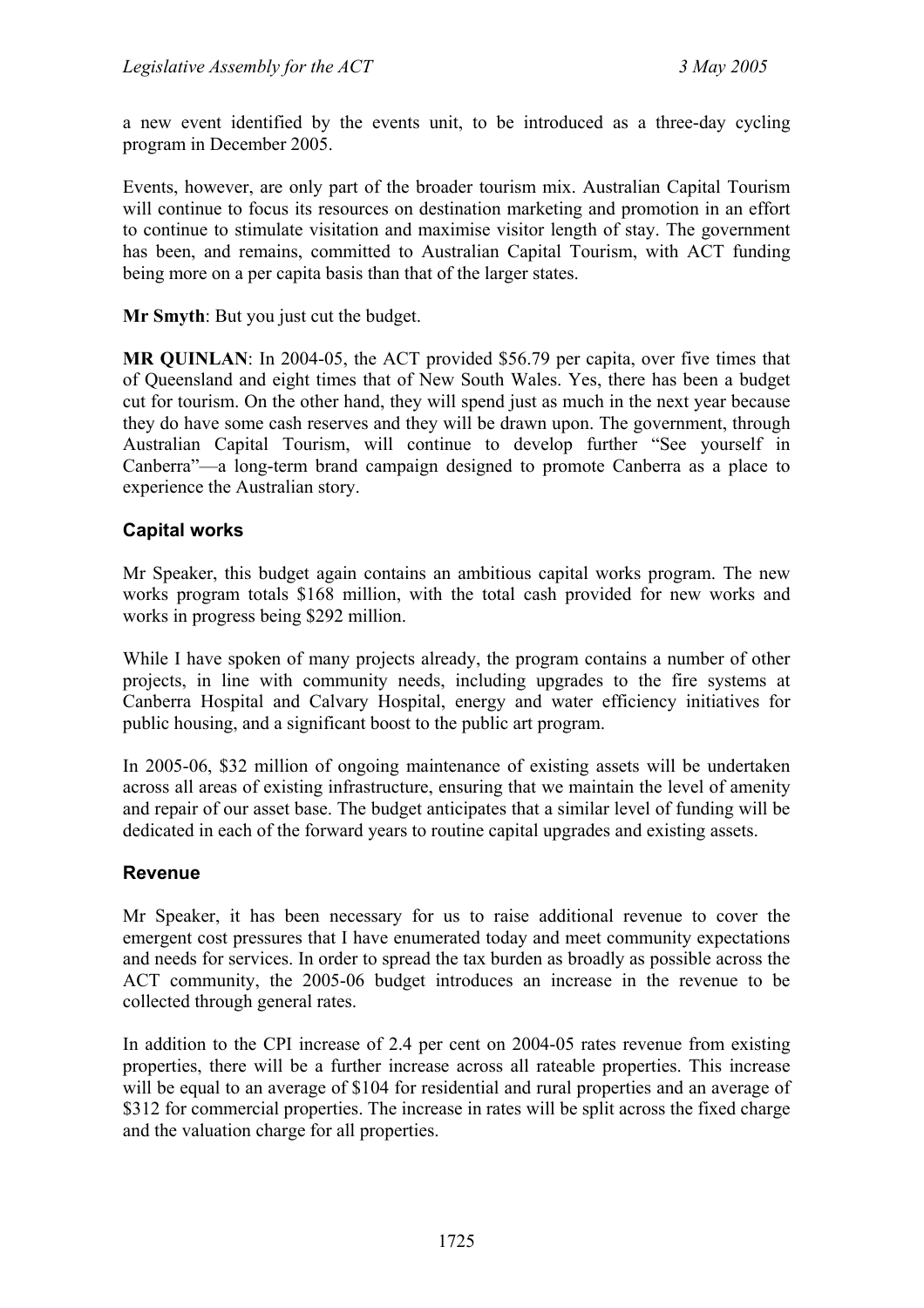To maintain the overall level of assistance provided to pensioners, the maximum rates rebate provided for pensioners will increase from \$305 to \$365. The rate free threshold for all properties will be increased to \$22,000. It is estimated that the additional increase in rates above the CPI will generate an additional \$13.9 million in rates revenue in 2005-06.

Adjustments to revenue collected through general rates in the ACT have been pegged to CPI for the last decade. In the period from 1999-2000 to 2003-04, which is the latest available data for all jurisdictions, the ACT amount increased by 15½ per cent compared with a national average of around 27 per cent.

In last year's budget, the government made changes to land tax marginal rates and bracket thresholds and introduced a new bracket at the lower end, at an annual cost of \$5.3 million.

In this budget, we have further increased those threshold values. We have decreased the tax rates within those brackets so that the total amount of revenue from land tax for 2005-06 for existing properties will only increase by the CPI, despite increased property values.

The budget provides for an increase in gaming machine tax rates, set down for 2007-08. In spite of the increase, taxation rates will remain at the lowest level applied in Australia, even after taking account of the mandatory community contributions. The increase in the rates has been delayed to allow clubs to manage through the recent limitation on note acceptors and the approaching total ban on smoking.

In line with the intergovernmental agreement on tax reform, debits tax will no longer apply after 30 June 2005. The abolition of this tax, financial institutions duty and the duty on marketable securities, along with an undertaking to review the need for a raft of other taxes, means that the ACT has fully met its obligations under that agreement.

## <span id="page-53-0"></span>**Budget reform**

Mr Speaker, the government remains committed to continuous improvement in relation to budget transparency and accountability. This budget includes a change to the performance measurement framework. This is the first step towards the implementation of a triple bottom line accountability framework. This reform was highlighted in last budget's supplementary budget paper and further developed in a paper released to Assembly members in February this year. It has been assumed that the lack of feedback is an indication that the changes have been judged as acceptable.

Readers of budget paper 4 will notice that the performance measures are now presented at two levels—strategic indicators and accountability indicators. Strategic indicators are aimed at measuring performance against longer term and strategic outcomes. Accountability indicators will ensure that accountability for inputs, outputs and outcomes is maintained. Accountability indicators will still be subject to review by the Auditor-General. Amendments to the Financial Management Act are currently being developed to support revised audit arrangements. The output descriptions have, in most cases, been expanded to provide users with more information.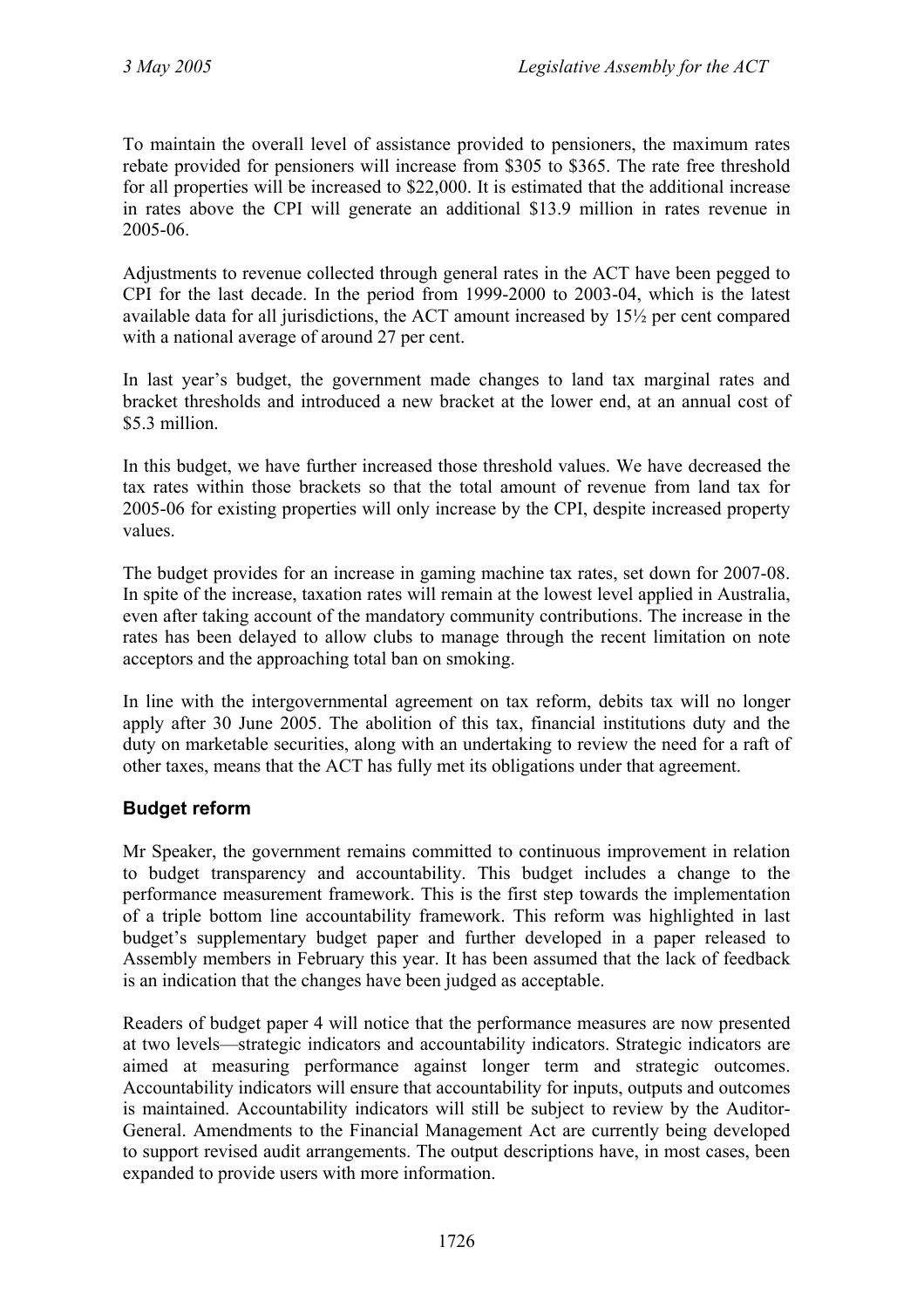Mr Speaker, the government will continue to develop the financial management framework to incorporate triple bottom line principles. The performance indicators presented in this budget will form the basis for the development of cross-agency performance indicators and linkages to planning and reporting frameworks.

#### <span id="page-54-0"></span>**Conclusion**

Through this budget, targeted and responsible funding is provided to address areas of high priority. This government has increased health expenditure by \$16 million across four years and allocated \$56 million across four years from the growth funds and from reprioritised expenditure.

This government has increased expenditure in education by \$15 million across four years, with a further \$2 million per annum for school building renewal. This government has increased expenditure in child protection and family support by \$50 million over four years.

The government is delivering a responsible budget. Sound financial management is necessary to preserve our future capacity to deliver priority services to the ACT community, particularly in areas such as health, child and family support, and disabilities.

This budget includes saving measures from improving the efficiency of government agencies and increases in revenue. There are no new general government borrowings: the projected deficit for 2005-06 can be funded from cash accumulated from previous budget surpluses. And this government still achieves our policy of a budget surplus over the economic cycle.

Mr Speaker, I commend this budget to the Assembly.

Debate (on motion by **Mr Smyth**) adjourned to the next sitting.

## <span id="page-54-1"></span>**Rates Amendment Bill 2005**

**Mr Quinlan**, pursuant to notice, presented the bill, its explanatory statement and a Human Rights Act compatibility statement.

Title read by Clerk.

**MR QUINLAN** (Molonglo—Treasurer, Minister for Economic Development and Business, Minister for Tourism, Minister for Sport and Recreation, and Minister for Racing and Gaming) (3.42): I move:

That this bill be agreed to in principle.

**MR QUINLAN**: The Rates Amendment Bill 2005 amends the Rates Act 2004. The amendments to the Rates Act bring the calculation of rates liability on rural land into line with the method used to calculate the rates liability on residential and commercial land. This is achieved by introducing a fixed charge component into the formula used to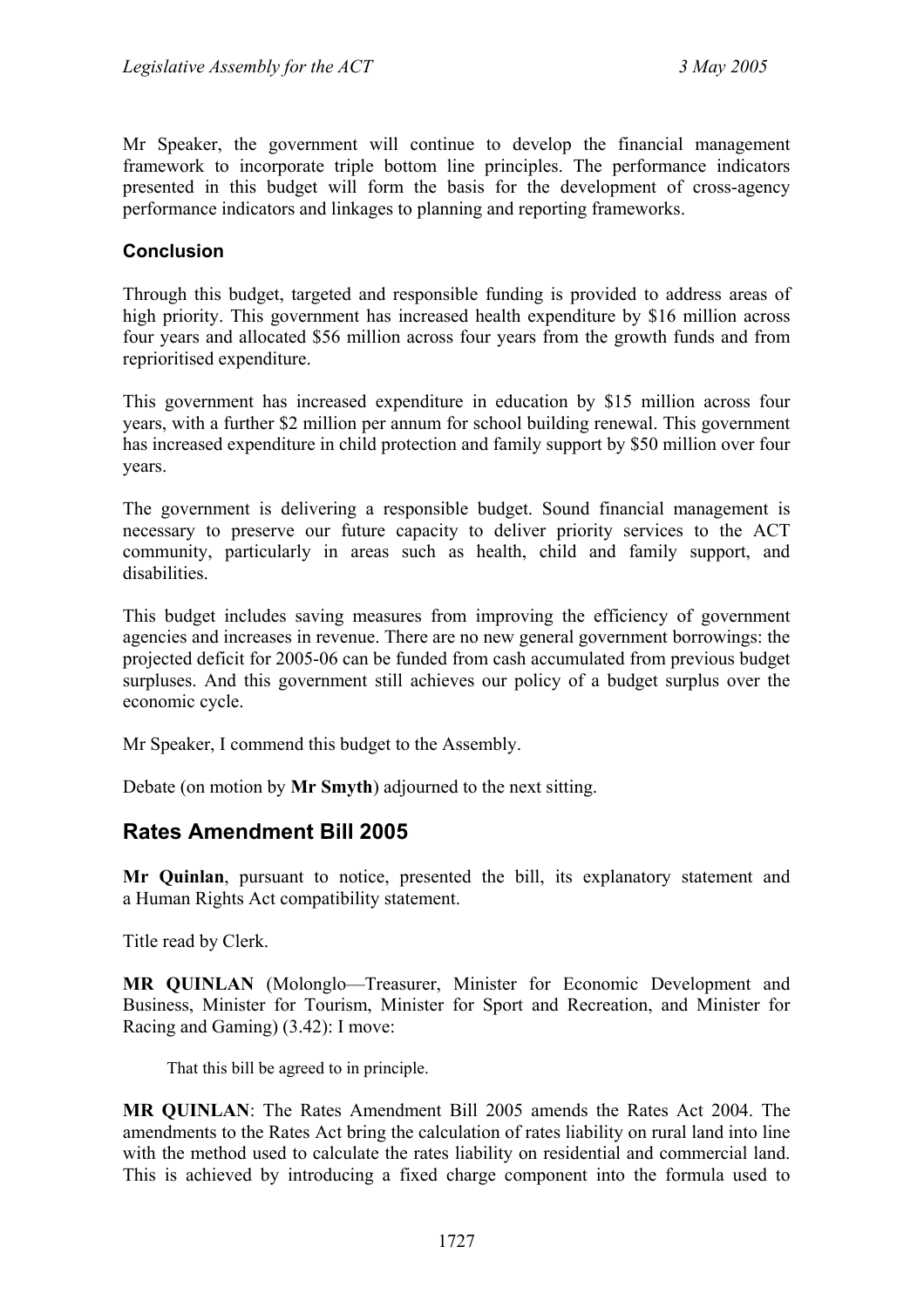calculate rates liability for rural land. In addition, the bill ensures that rural land with an average unimproved value equal to or less than the rates free threshold will be liable to pay the fixed charge component in the same manner as residential and commercial land.

Previously only rural properties with an average unimproved value higher than the rates free threshold were required to pay rates. Without this amendment, the rates increase announced today would have been implemented solely as an increase in the rating factor applied to unimproved land value of rural land exceeding the rates free threshold. The result of this would have been the imposition of larger increases in the annual rates liability on a small percentage of higher valued rural properties while a number of rural properties with a lower average unimproved land value would receive no increase or a very small increase in their annual rates liability.

This amendment is the most equitable way of implementing the rates increase on rural properties. The inclusion of a fixed charge in the rating formula for rural land will distribute the effect of the rates increase more evenly amongst rural land-holders. These amendments will commence from 1 July 2005. Once this bill has been enacted, a disallowable instrument will be introduced to set the fixed charge, value based charge and the rates free threshold for residential, rural and commercial properties as announced today.

The rates free threshold for this rating year will be increased from \$21,500 to \$22,000. A related instrument to increase the rates rebate cap for post-1 July 1997 pensioners from \$305 to \$365 has already been notified. Pre-1 July 1997 pensioners maintain their current rebate of 50 per cent of their rates bill. To allow for the introduction of this instrument during June, it is necessary to call forward debate on the bill to Friday, 6 May. I am happy for officers of my department to provide a verbal briefing on this bill to any member of the Assembly who would like one. Please contact my office in the first instance. Obviously any briefing would need to occur between now and Thursday afternoon. I commend the Rates Amendment Bill 2005 to the Assembly.

Debate (on motion by **Mr Mulcahy**) adjourned to the next sitting.

# <span id="page-55-0"></span>**Executive Contracts**

## **Papers and statement by minister**

**MR STANHOPE** (Ginninderra—Chief Minister, Attorney-General, Minister for the Environment and Minister for Arts, Heritage and Indigenous Affairs): For the information of members I present pursuant to sections 31A and 79 of the Public Sector Management Act 1994 copies of contracts in accordance with the list circulated.

Long-term contracts: Peter Garrison (2), dated 1 January and 8 April 2005. Shane Gilbert, dated 5 April 2005. Short-term contracts: Brett Phillips, dated 23 December 2004. David Collett, dated 22 April 2005. Diane Spooner, dated 10 January 2005. Diane Spooner. Gordon Davidson, dated 31 March 2005.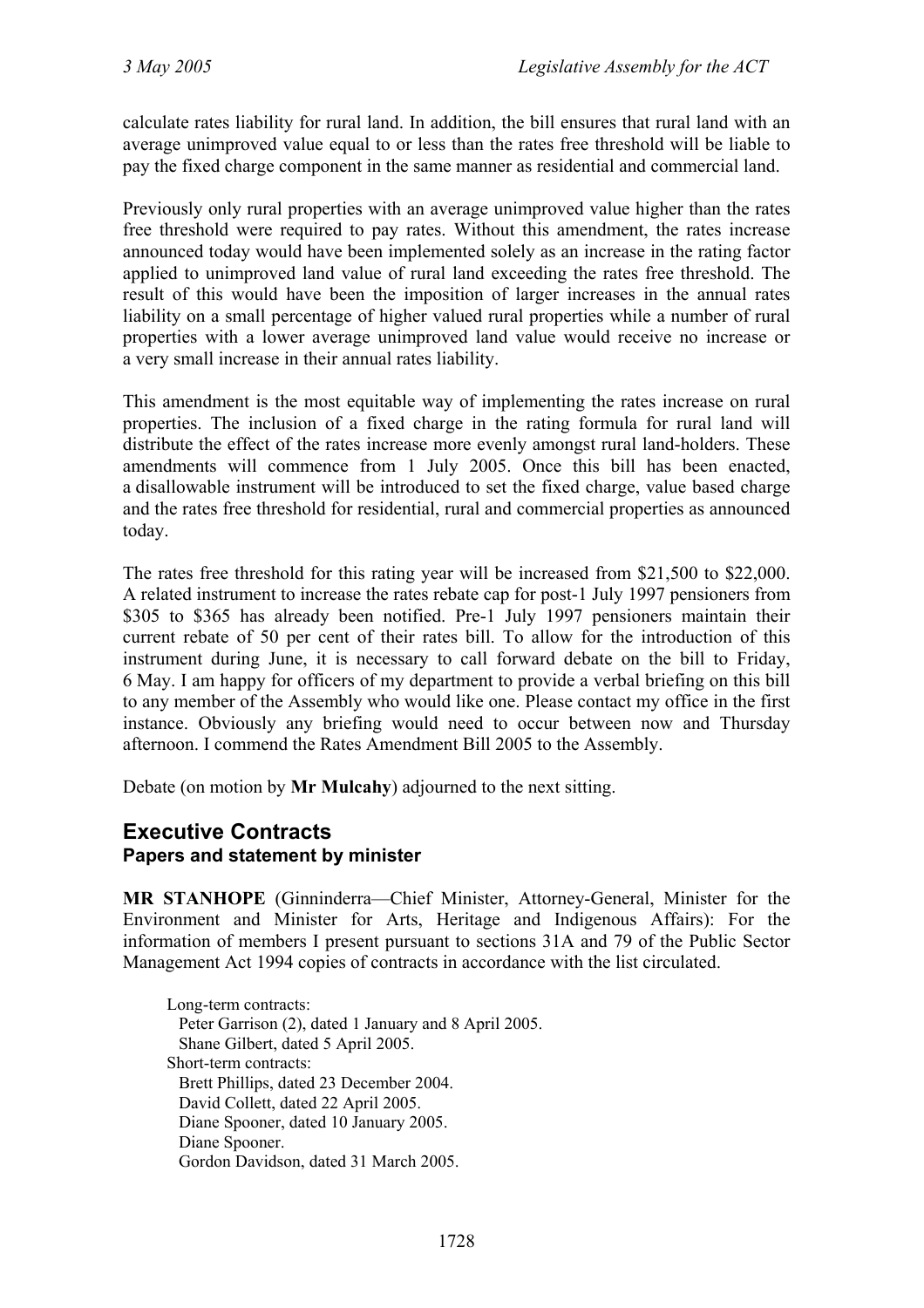Loretta Zamprogno (2), dated 2 February and 8 April 2005. Meredith Whitten, dated 18 April 2005. Pam Davoren. Peter Garrisson, dated 10 February 2005. Schedule D variations: Clare Wall, dated 27 March 2005. Geoff Keogh, dated 5 April 2005. Megan Douglas, dated 19 April 2005. Peter Ottesen, dated 6 and 14 March 2005—

I seek leave to make a statement in relation to the papers.

Leave granted.

**MR STANHOPE**: I present another set of executive contracts. These documents are tabled in accordance with section 31A and 79 of the Public Sector Management Act which requires the tabling of all executive contracts and contract variations. Contracts were previously tabled on 5 April 2005. I present three long-term contracts, 10 short-term contracts and four contract variations. Details of the contracts will be circulated to members.

## <span id="page-56-0"></span>**Papers**

**Mr Stanhope** presented the following paper:

Notifiable Instruction NI2005-153 being Administrative Arrangements 2005 (No 2).

**Mr Quinlan** presented the following papers:

#### **Ownership agreements**

ACT Forests ACT Health ACT Planning and Land Authority ACT WorkCover Chief Minister's Department Department of Disability, Housing and Community Services Department of Economic Development Department of Education and Training Department of Justice and Community Safety Department of Treasury Department of Urban Services Emergency Services Authority InTACT.

#### **Statements of Intent**

ACT Gambling and Racing Commission' ACT Health Promotion Board ACT Insurance Authority' ACTION Authority ACT Public Cemeteries Board Australian Capital Tourism Corporation Australian International Hotel School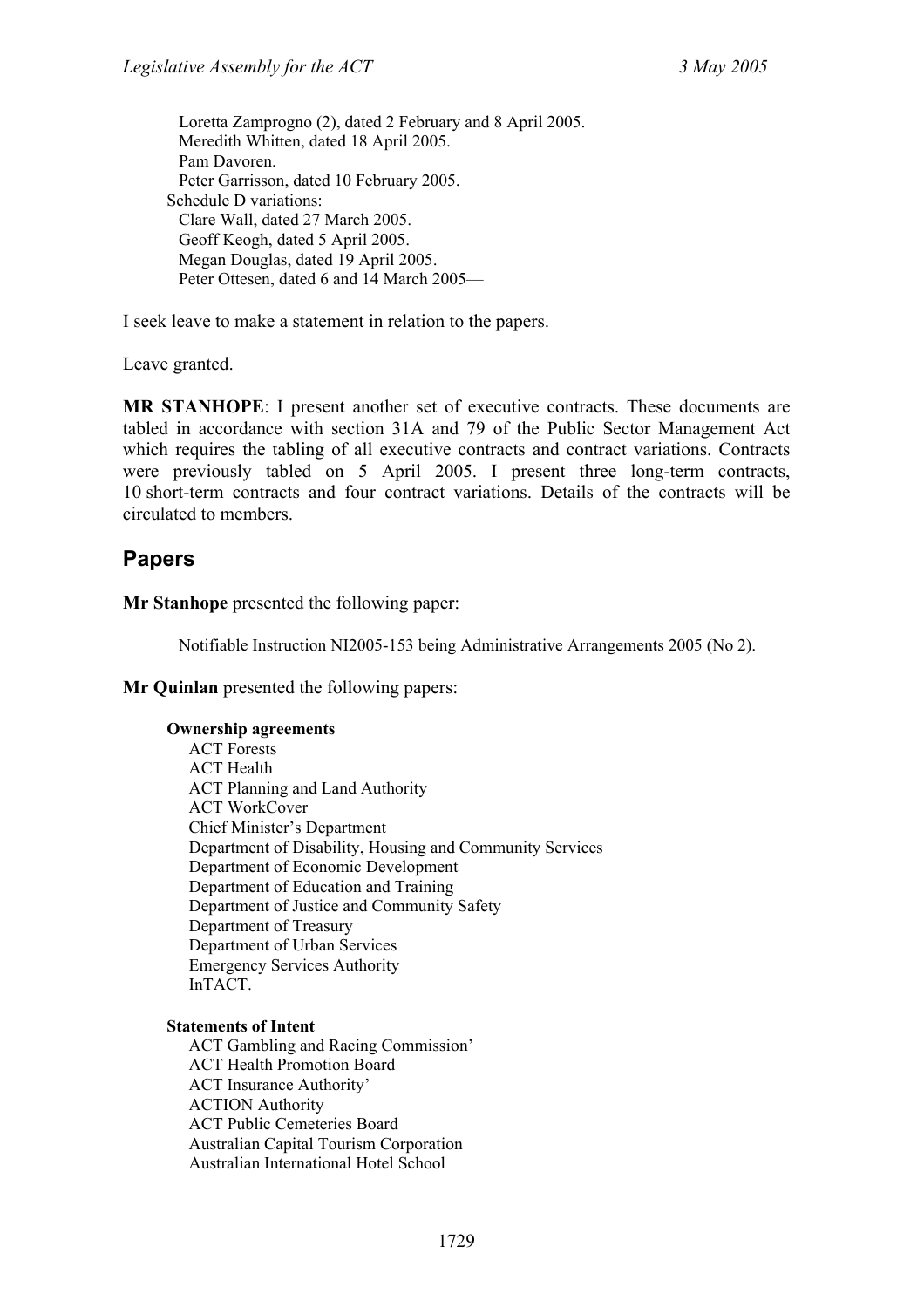Canberra Institute of Technology Cultural Facilities Corporation Exhibition Park in Canberra Independent Competition and Regulatory Commission Legal Aid Commission Public Trustee for the ACT Stadiums Authority Workers' Compensation Supplementation fund

Pursuant to section 14 of the Financial Management Act 1996 an instrument directing a transfer of appropriation from ACT Health to the Office for Children, Youth and Family Support, including a statement of reasons;

Pursuant to section 16 of the Financial Management Act 1996 an instrument directing a transfer of appropriation from the Department of Urban Services to the Chief Minister's Department, including a statement of reasons; and

Pursuant to section 17 of the financial Management Act 1996 an instrument varying appropriation related to Commonwealth funds for the Department of Education and Training, including a statement of reasons.

**Mr Corbell** presented the following papers, which were circulated to members when the Assembly was not sitting with the exception of ACT Health, Chief Minister's, Environment and Planning portfolios.

Pursuant to section 30A of the Financial Management Act 1996, the quarterly departmental performance reports for the March quarter 2004-2005 for the following departments or agencies:

ACT Emergency Services Authority; ACT Health; ACT WorkCover; Attorney-General's and Police and Emergency Services Portfolios (within Department of Justice and Community Safety); Chief Minister's; Disability, Housing and Community Services; Economic Development; Education and Training; Environment; Office for Children, Youth and Family Support; Planning Portfolio (within Urban Services and ACT Planning and Land Authority); Treasury; and Urban Services.

Revised explanatory statements for the following Disallowable Instruments which were presented to the Assembly on 17 March 2005; DI2005-20; DI2005-22; and DI2005-23.

Pursuant to the Legislation Act 2001, subordinate legislation in accordance with the list circulated.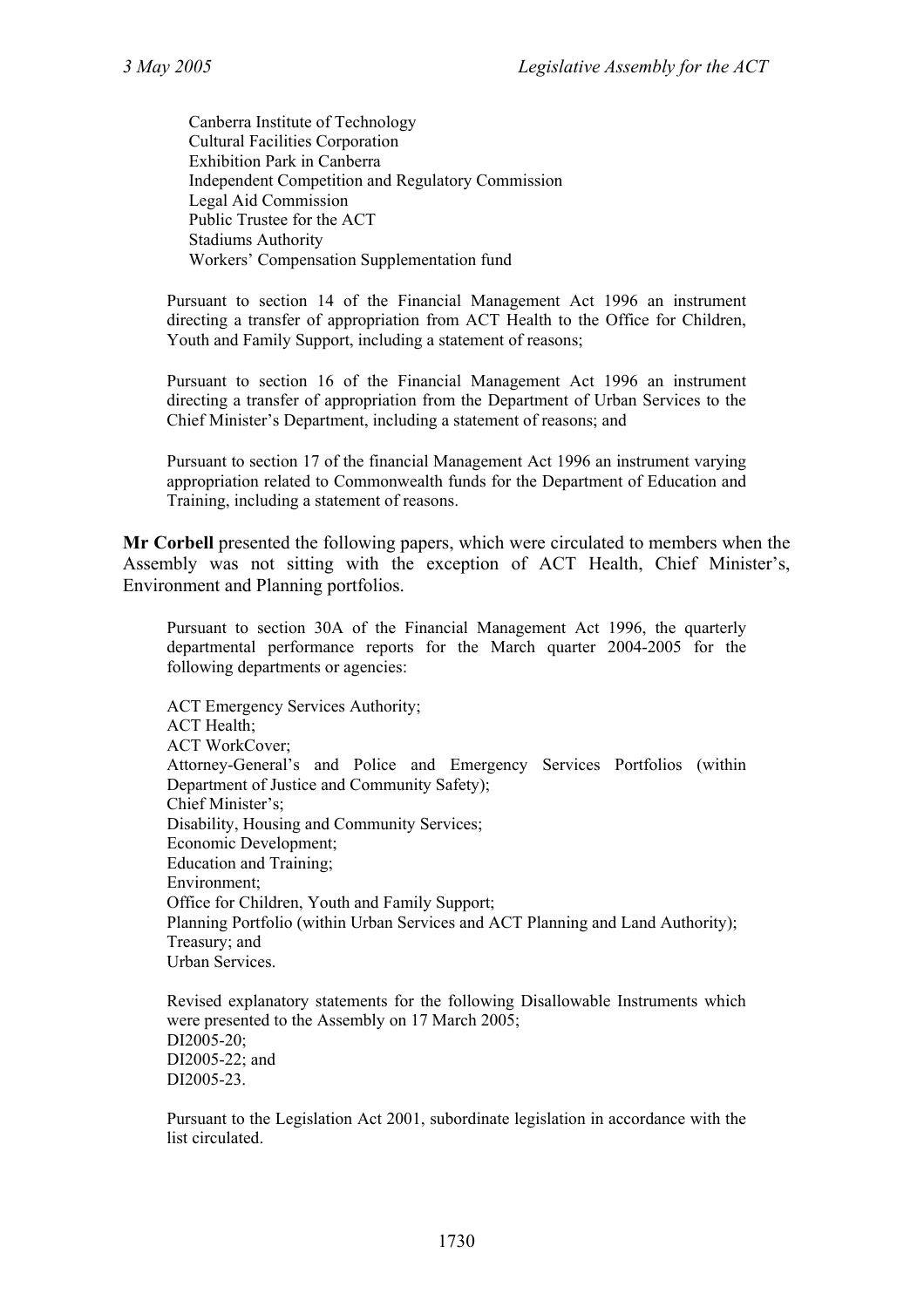# <span id="page-58-0"></span>**Adjournment**

Motion (by **Mr Corbell**) agreed to:

That the Assembly do now adjourn.

**The Assembly adjourned at 3.50 pm.**